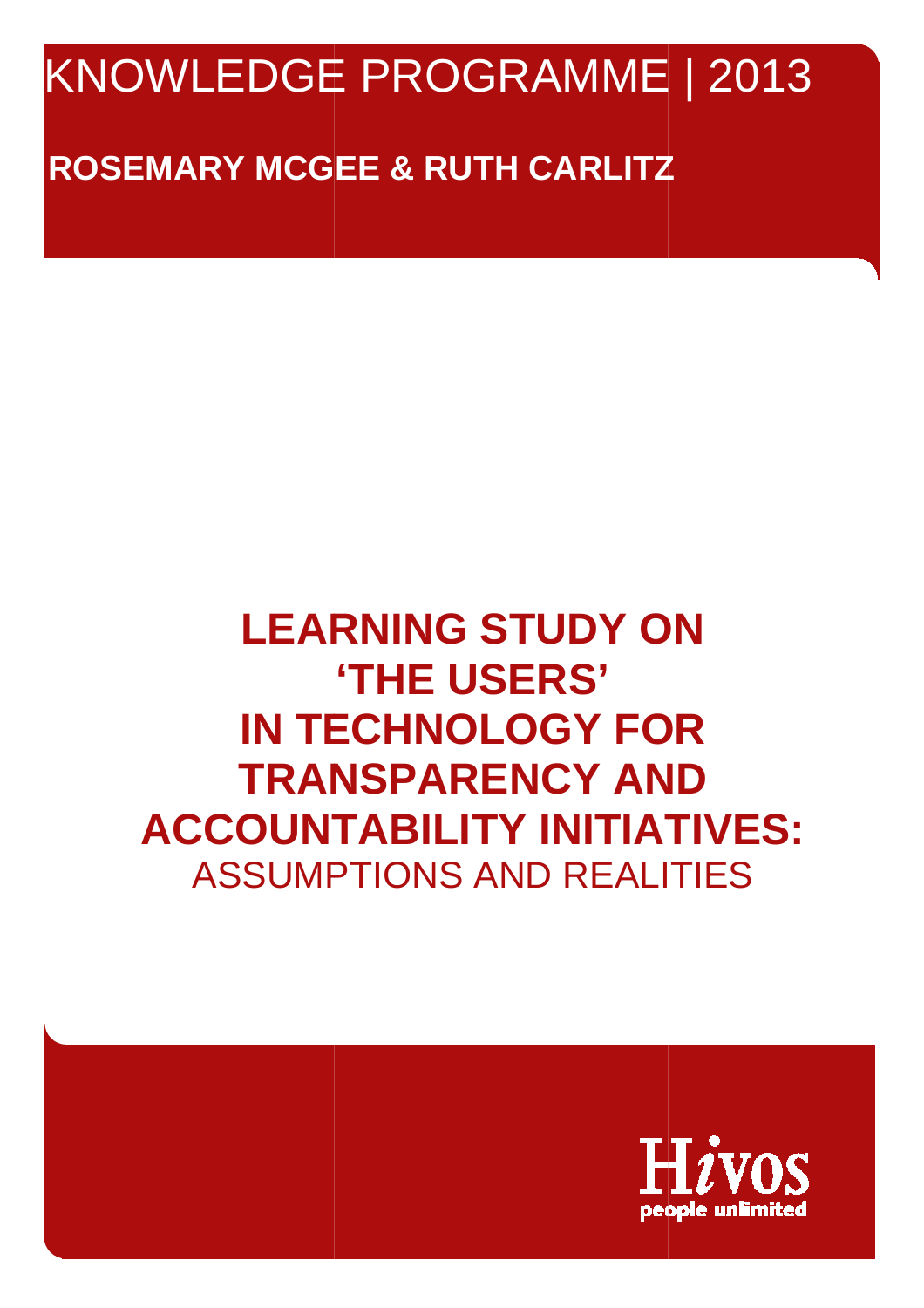#### **Colophon**

First published in October 2013 by the Knowledge Programme, jointly coordinated by:

Institute of Development Studies Library Road | Brighton BN1 9RE | UK www.ids.ac.uk

Humanist Institute for Co-operation with Developing Countries P.O. Box 85565 | 2508 CG The Hague | The Netherlands www.hivos.net | www.hivos.org

Africa Technology and Transparency Initiative (ATTI) ACS Plaza 3rd Floor Lenana Road | Nairobi | Kenya www.africaatti.org



Written by Rosemary McGee (Institute of Development Studies, UK) and Ruth Carlitz (University of California, USA). The policy brief based on this study was published by IDS, October 2013.

Design by Tangerine – design & communicatie advies, Rotterdam, The Netherlands © This work is licensed under the Creative Commons Attribution-Share Alike Works 3.0 Netherlands License.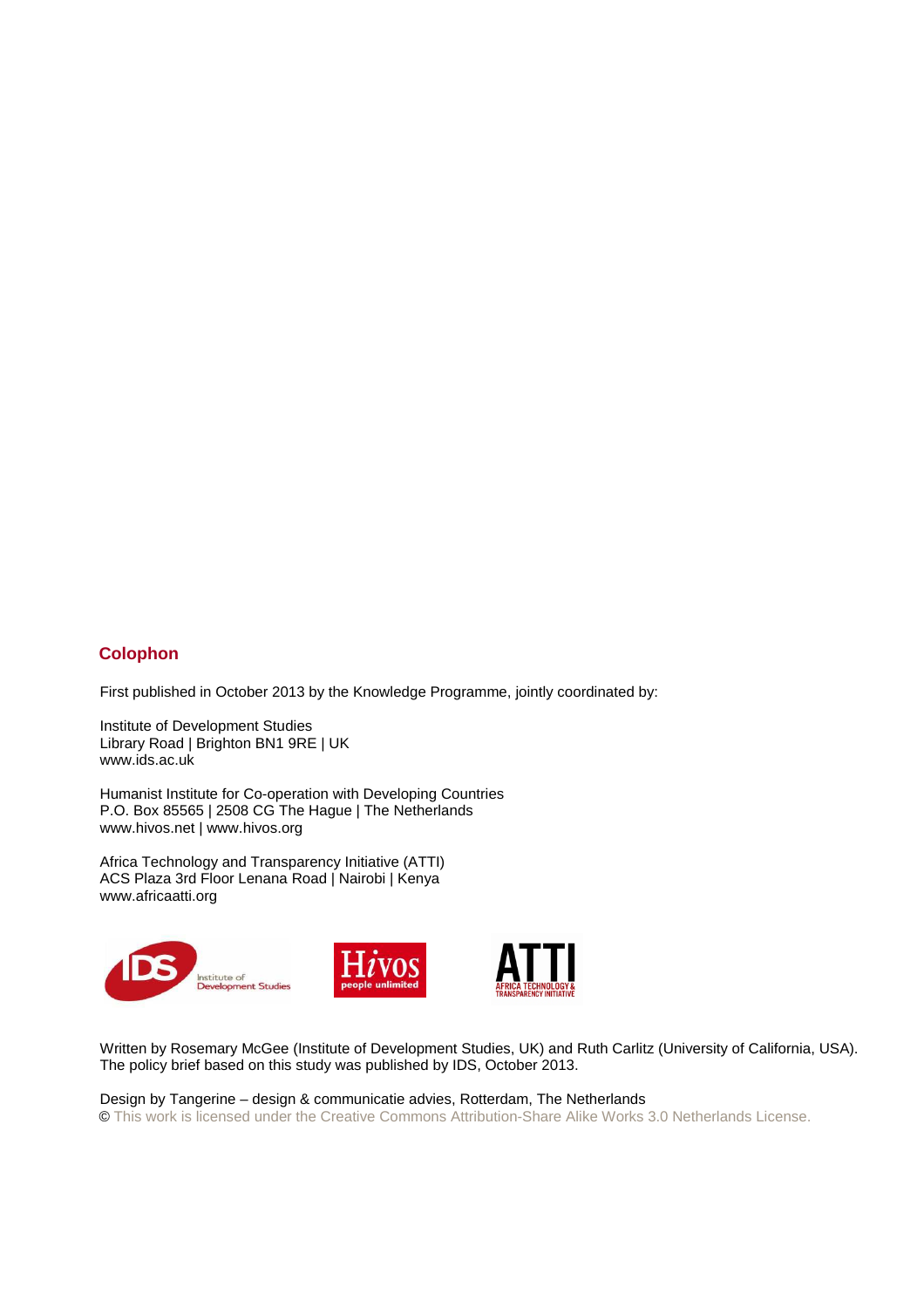## **LEARNING STUDY ON 'THE USERS' IN TECHNOLOGY FOR TRANSPARENCY AND ACCOUNTABILITY INITIATIVES:** ASSUMPTIONS AND REALITIES

Research by Rosemary McGee (Institute of Development Studies, UK) and Ruth Carlitz (University of California, USA)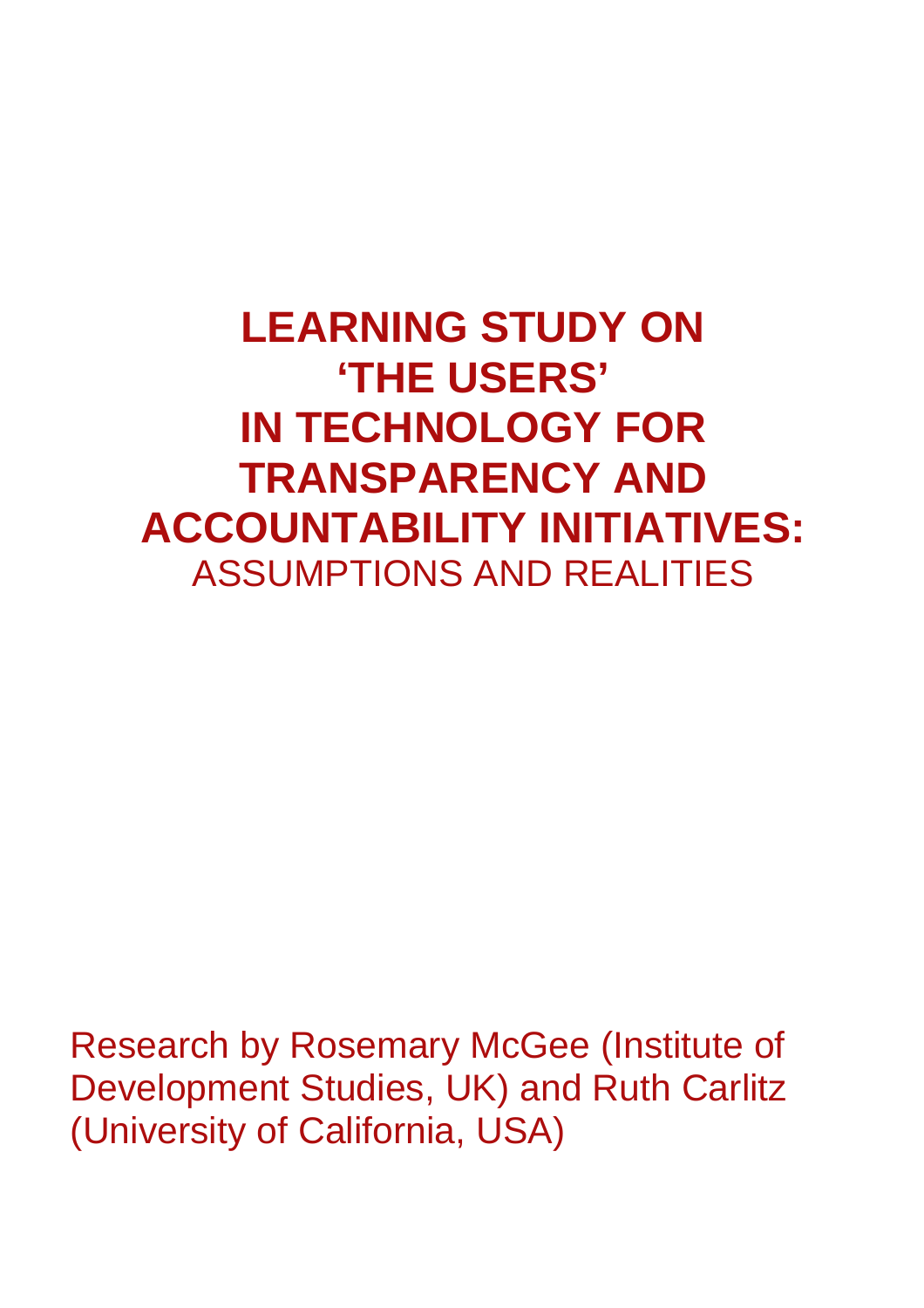## **Table of Contents**

| 1. Introduction                                                                                                                                                                                                        | 6                    |
|------------------------------------------------------------------------------------------------------------------------------------------------------------------------------------------------------------------------|----------------------|
| 2. Background to this study                                                                                                                                                                                            | 7                    |
| 3. Methodology                                                                                                                                                                                                         | 8                    |
| 4. Findings from literature review                                                                                                                                                                                     | 11                   |
| 4.1 Great Expectations: Preconceptions and assumptions driving the spread of T4TAIs<br>4.2 User and uptake issues in design<br>4.3 User and uptake issues in practice<br>4.4 What can we conclude from the literature? | 11<br>12<br>13<br>14 |
| 5. Findings from fieldwork                                                                                                                                                                                             | 15                   |
| 5.1 Case study - M4W: improving the functionality of rural water points through actionable<br>and timely information<br>5.2 Case Study - TRAC FM<br>5.3 Analysis of case study findings                                | 16<br>19<br>23       |
| 6. Conclusions, Implications and Recommendations                                                                                                                                                                       | 29                   |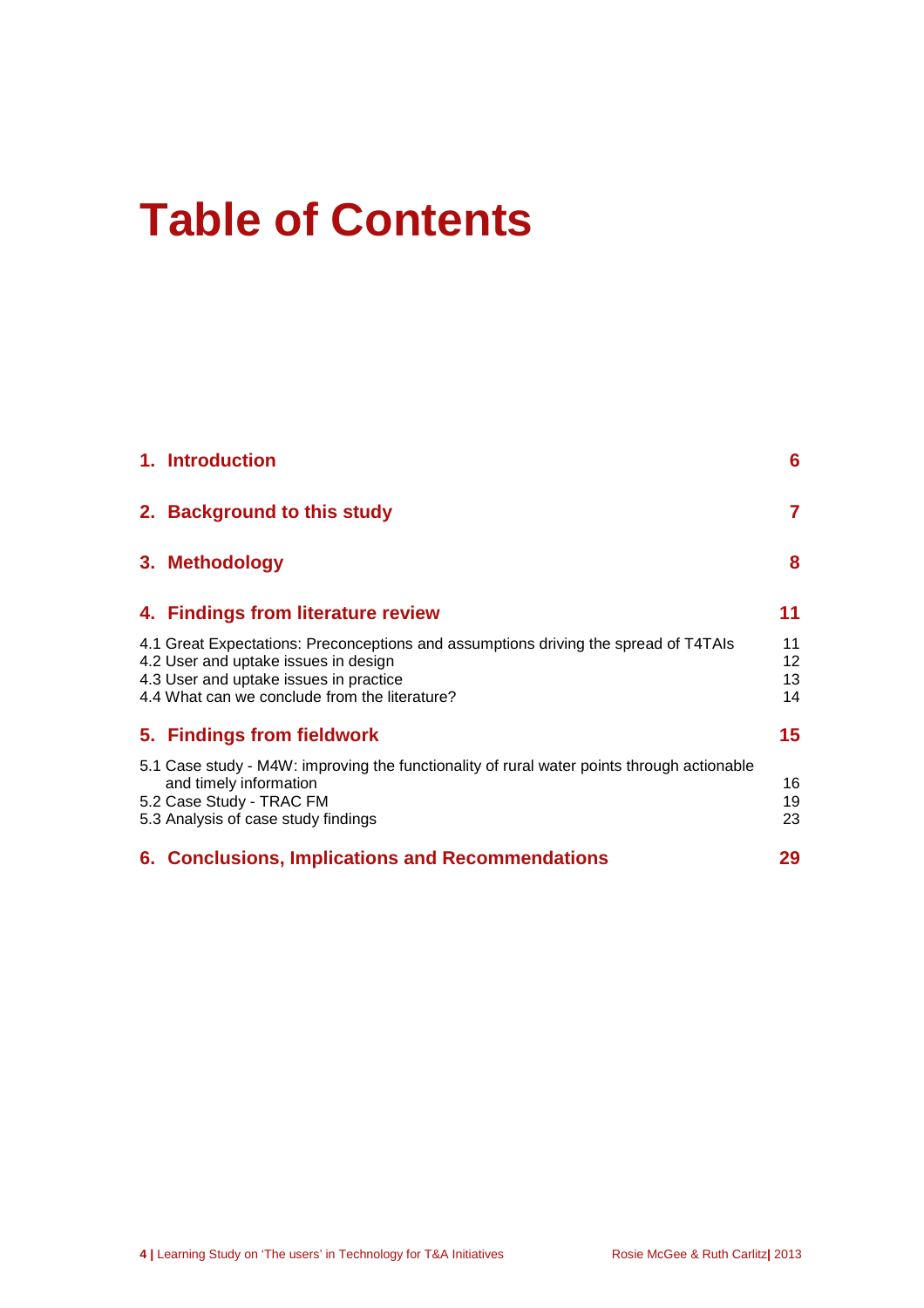**LEARNING STUDY ON 'THE USERS' IN TECHNOLOGY FOR TRANSPARENCY AND ACCOUNTABILITY INITIATIVES:** ASSUMPTIONS AND REALITIES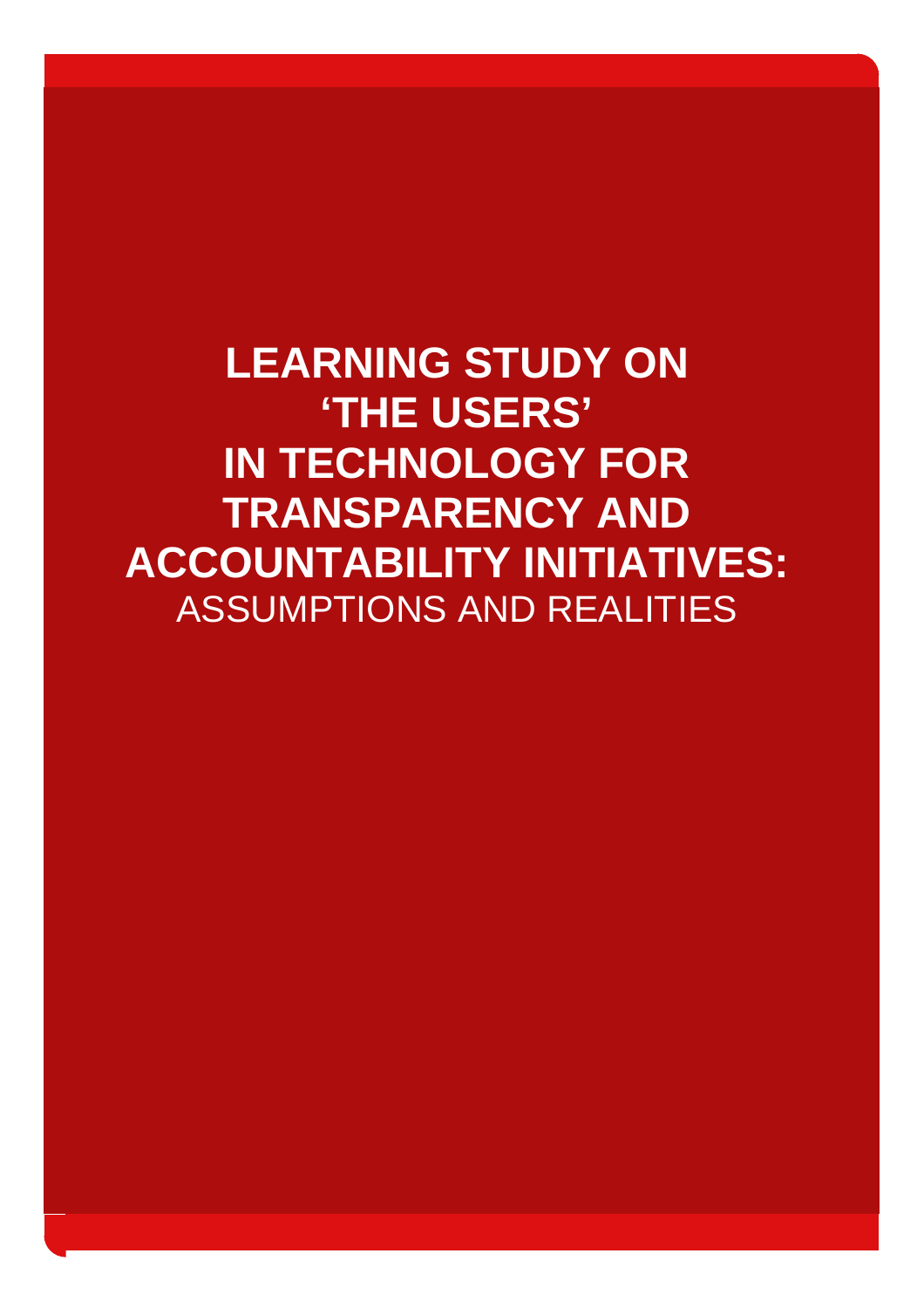### **1. Introduction**

This report presents the background, process and findings of a learning study carried out in 2012 on the the people who, it is assumed, take up and use Technology for Transparency and Accountability Initiatives<sup>1</sup> (T4TAIs).

The use of information and communication technologies (ICTs) has risen dramatically since the turn of the millennium, in particular among people in countries of the global South. Mobile phone use has increased most dramatically. The figure below, from a recent World Bank/African Development Bank publication (eTransform AFRICA, 2012) illustrates these points. These developments have fuelled great enthusiasm among the aid, development and tech communities over the past decade to apply technology in transparency and accountability initiatives. use Technology for Transparency and Accountability Initiatives<sup>1</sup><br>ion technologies (ICTs) has risen dramatically since the turn of<br>ople in countries of the global South. Mobile phone use has has risen dramatically since the turn of

rigue (2) Africa's mobile revolution Mobile phone and fixed line subscriptions in Africa, 2000-2011 (left chart) and average mobile growth rates by region (right chart). Source: World Bank, Window Intelligence and ITU.<br>Note: Regions to the right clust include developing countries only

Figure 1: Africa's mobile revolution (eTransform AFRICA, 2012)

If T4TAIs are to contribute to their stated goals of deepening democracy or improving developmental If T4TAIs are to contribute to their stated goals of deepening democracy or improving developmental<br>outcomes, then ordinary people's take-up and use of them are essential links in the theories of change which underpin them. Given this, one might expect these people and their assumed and actual behaviour to be an important focus of attention in the processes of designing, implementing and evaluating T4TAIs.

This report presents the findings of a learning study which arose from the growing sense that not enough attention was being paid to the people expected to take up and use T4TAIs. Conducted in partnership by This report presents the findings of a learning study which arose from the growing sense that not enough<br>attention was being paid to the people expected to take up and use T4TAIs. Conducted in partnership by<br>IDS (Dr Rosie and Amis Boersma) and ATTI (Africa Technology for Transparency Initiative<sup>2</sup> - Mendi Njonjo) between July 2012 and December 2012, the study addressed the core **question:** 

Are the realities of these assumed users, and constraints that may stop them taking the action expected of them in response to T4TAIs, investigated and taken into account systematically enough, in respect of technology-based initiatives, or in the TAI field as a whole?

l

 $1$  In this report the abbreviation T4T&A is used for 'technology for transparency and accountability'. The more used term is T4T, but since one weakness in TAIs tends to be the failure to follow through on ensuring that T actually contributes to greater A, there is merit in explicitly include A in the abbreviation, not only T. The abbreviation T4TAIs is used to refer to 'technology for transparency and accountability initiatives'. <sup>1</sup> In this report the abbreviation T4T&A is used for 'technology for transparency and accountability'. The more used<br>term is T4T, but since one weakness in TAIs tends to be the failure to follow through on ensuring that

support organizations in Africa that use technology and media platforms to empower citizens in their countries to hold their leaders accountable, by providing access to credible public information, influence and stewardship of resources.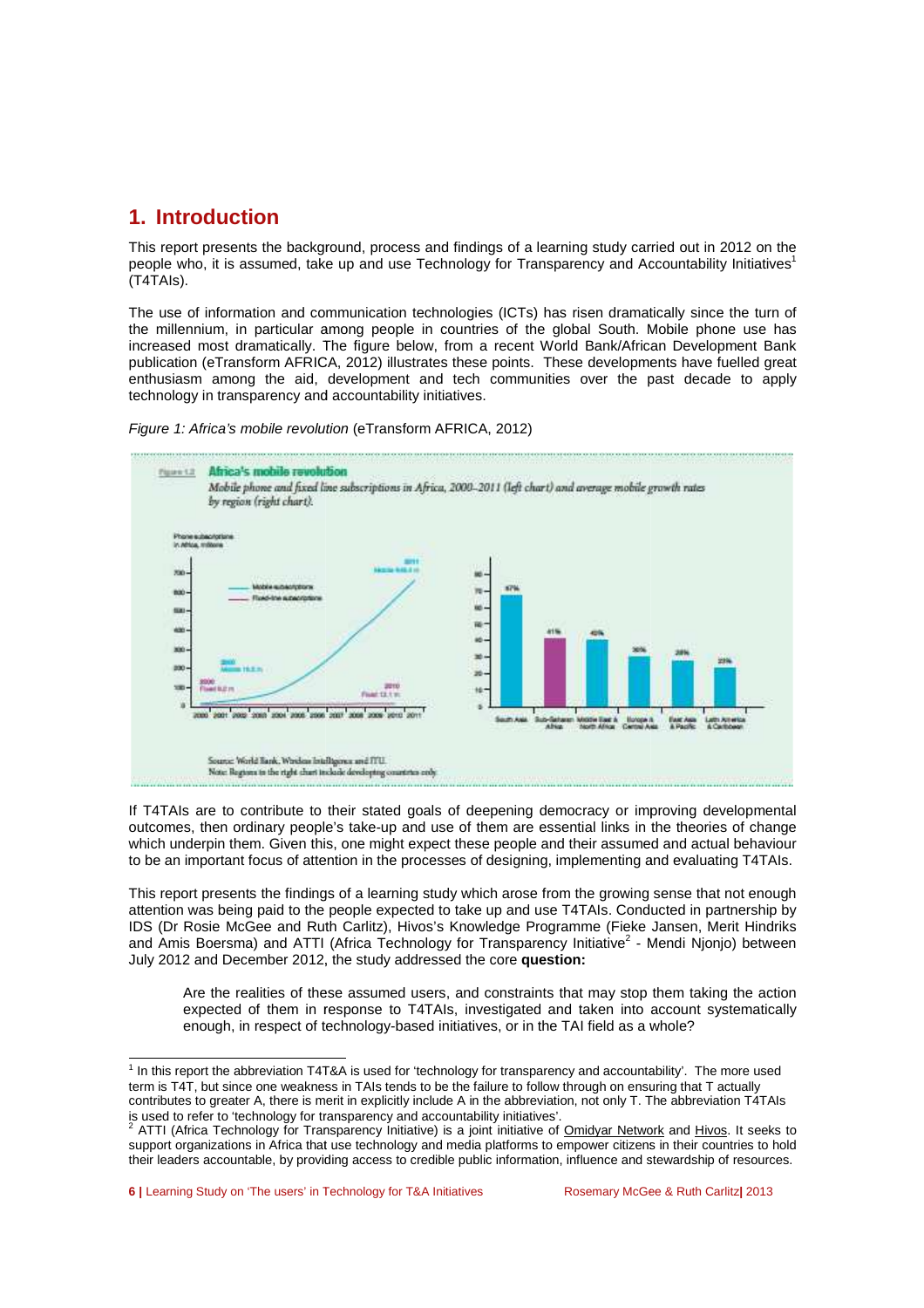The question matters. If it cannot be answered positively, the T4T&A community – practitioners, implementing agencies, funders, researchers and knowledge-brokers – has work to do, and evidence on which to found this work. If the study unearths knowledge gaps, currently bridged by optimistic assumptions, these gaps are probably limiting both the 'developmental' and the 'democratic' gains<sup>3</sup> that will be attained by many otherwise well-conceived TAIs. Filling these knowledge gaps will increase the possibility of T4TAIs producing socially equitable impacts of a developmental, democratic and empowering nature. The learning study therefore aims to identify **lessons** that can improve programme design and chances of success of T4TAIs by narrowing gaps between expectations and realities in terms of uptake and users.

The report is structured as follows. Section 2 provides the background to the study. Section 3 presents the methodology and process and the research questions which guided the gathering and analysis of secondary and primary data. Section 4 summarises findings from the initial literature review we conducted to explore the current state of knowledge on user and uptake issues. Section 5 first gives brief outlines of two T4TAIs in Uganda supported by ATTI that were case studies in the field-based part of our research, and then summarises findings from the fieldwork. Section 6 draws together implications for development agents active in the field of T4TAIs and concludes.

### **2. Background to this study**

Transparency and accountability initiatives (TAIs) have proliferated over the past decade. They have gained momentum in the field of international development, and been boosted by the worldwide technological revolution. Various actors with stakes in these initiatives – from funding agencies to engaged activists to scholars of governance – are now asking questions about their impact and effectiveness, in response to various pressures affecting them, such as the drive for results-based development management. In the past few years some headway has been made in two directions. First, specific implementing agencies have started improving their ways of assessing the impact of their own governance, accountability or transparency programmes by innovating with indicators, methodological approaches or theories of change. Secondly, scholars and practitioners have begun grappling with the general question of what we do and do not know about the impact of TAIs, most directly and visibly in a review of the contemporary state of knowledge conducted in 2010-11 (McGee & Gaventa, 2010).<sup>4</sup>

That review makes several mentions of the expectations that underpin TAIs - in general and in specific fields - about how citizens will engage with these initiatives as 'users' of them. The need for further work on 'the user' is highlighted, specifically, on the gap between TAIs' operational assumptions about when the user will become an 'active citizen' and what actually drives 'the user' to participate in TAIs. Participatory approaches, involving users in assessing TAIs' impact, can shed new light on what they are achieving<sup>5</sup>. The review also suggests that the many TAIs which include southern citizens or social actors among their intended users could increase their effectiveness if they were grounded much more firmly in empirically based understandings of these 'users' and their experiences and outlooks, and less in suppositions, from the very conception of the initiative onwards' (McGee, 2010). While these points are made in relation to initiatives located specifically in the areas of service delivery and aid delivery respectively, they raise questions across all the fields in which TAIs are being used. They draw our attention to the distances and differences that often separate the designers, funders and implementers of TAIs from those who are presumed to use them and benefit from them.

Work on 'New Technologies' (ICT) conducted in parallel to that review found that to the Technology for Transparency community the existence and nature of a user base 'was not a key part of the rhetoric used to talk up the open data idea' (Hogge, 2010 p. 17). Enquiring into the assumed widespread

 3 Malena, Forster, & Singh (2004) summarise the three main arguments in favour of social accountability as being about improved governance, increased development effectiveness, and empowerment (p 4). Elsewhere (McGee & Gaventa, 2011) we have paraphrased and adapted this to the 'developmental outcomes', 'democratic outcomes', and 'empowerment' cases for social accountability initiatives (p. 16).

<sup>&</sup>lt;sup>4</sup> Review of the Impact and Effectiveness of Transparency and Accountability Initiatives. Outputs consist of a synthesis report and five sector-specific background papers on TAIs in service delivery, public budgets, freedom of information, natural resource governance and international aid. All available at http://www.transparencyinitiative.org/workstream/impact-learning

<sup>&</sup>lt;sup>5</sup> Articulated by Anu Joshi in the background paper on service delivery (Joshi, 2010); these points are cited (McGee & Gaventa, 2010 p. 29 and 34).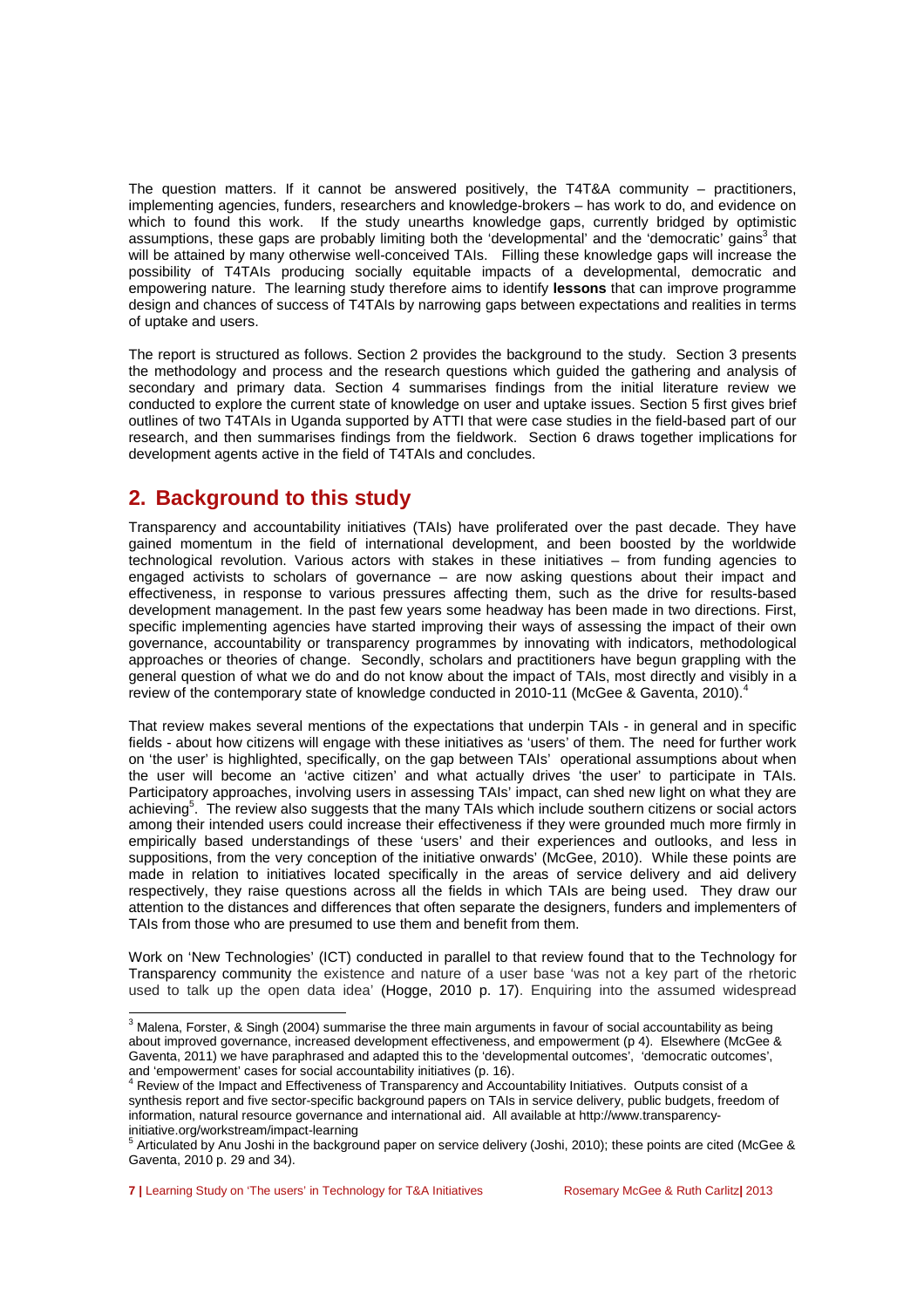existence of end-users for applications derived by civil society or other actors from Government data, the research found 'mixed reports', and the report offers a check-list of questions about potential end-users in an effort to improve the design of open government-related T4T initiatives.<sup>6</sup> Another way of putting this might be in terms of the 'supply' and 'demand' for enhanced transparency and accountability. The recent raft of TAIs has increased the supply of transparency, and mechanisms meant to facilitate accountability, without fully exploring the existence of sufficient demand to ensure uptake.

One issue arising from the Review discussed above and other related work, then, is the need to understand better how citizens make use (or do not make use of) the enhanced possibilities that TAIs offer them, and what encourages them to take action (or not) via these TAIs to hold governments or private sector actors to account. Whatever the nature of the TAI in question – be it citizen monitoring of local schools, budget literacy training, establishment of aid information portals or mobile phone systems to notify service providers of deficient provision – citizen-led social accountability is premised on certain expectations about the will and ability of citizens (who are often marginalised) to act in certain ways.

The core proposition that this study addresses is that the realities of these assumed users, and the constraints on them taking action, tend not to be systematically investigated, either in the course of designing specific initiatives, or for the TAI field as a whole. The resulting knowledge gaps, currently bridged by optimistic assumptions, are probably limiting both the developmental gains and the democratic gains that will be attained by many otherwise well-conceived TAIs. Filling them will increase the possibility of making socially equitable impacts of a developmental, democratic and empowering nature.

The field of T4T&A is of particular interest in this regard, or perhaps of particular concern. ICT-based TAIs often explicitly or implicitly purport to reduce the costs (financial and other) to the citizen of taking action, by making the means of action readily accessible and cheap. Their theories of change, therefore, rely even more heavily than those of non-tech-enabled TAIs on assumptions about users and uptake. T4TAIs have burgeoned in the past 5 years, a period in which the internet, mobile telephony and social media have also developed rapidly. It is time to ask whether the assumptions made or research conducted at the outset about users, uptake and usage of T4T&A actually apply, and how they need to be modified to enhance these initiatives' impact and effectiveness.

### **3. Methodology**

The study consisted of two components. First, a short desk-based review was conducted of the state of knowledge on this issue in relation to T4TAIs specifically and transparency and accountability initiatives more broadly (i.e. beyond those dependent on technology). This desk-based component was carried out almost entirely in advance of the fieldwork, so that it would shed light on the issue of users of TAIs and T4T&A in general and help sharpen and refine questions for exploration in fieldwork. Insights on what is assumed and what is known about those who are expected to take up TAIs were sought in the published governance and accountability literature and in unpublished 'grey' literature (institutional and organizational literature and the programme documentation of implementers of TAIs), insofar as access could be gained to these often internal documents.

Subsequently, two empirical qualitative case studies were carried out through fieldwork on two 'technology for transparency' initiatives supported by ATTI. These were SNV Uganda's 'Mobile Phones for Improved Access to Safe Water' (M4W) and the Kampala-based Foundation Track FM International's TRAC FM initiative.<sup>7</sup> Through a combination of semi-structured interviews, focus-group discussions and participatory mapping and ranking methods, we explored the following questions<sup>8</sup>:

independent foundation in the Netherlands in 2012.

 6 See pages 17, 32 and 37, available at http://www.transparency-initiative.org/wp-

content/uploads/2011/05/open\_data\_study\_final1.pdf. The checklist asks: 'How free is the press? How wired?; Is there a user base of traditional civil society groups that may make use of targeted data?; Are there specific examples of those groups using data in their advocacy/monitoring or other civic engagement activities?; Are there specific examples of take-up of data by end users that may inform open data initiatives?; In what ways did that data need to be made accessible in order for it to be used?; What level of internet penetration is there across the country?; What level of mobile penetration is there and how are people accessing mobile data services (SMS, 3G etc.)?'<br><sup>7</sup> TRAC FM began as an initiative of the Kampala-based organization Text to Change, but registered as in

<sup>&</sup>lt;sup>8</sup>Since this study has an explanatory purpose, it is not considered necessary or appropriate to include any 'control' or counterfactual element. We are not checking whether these interventions have made a difference and if so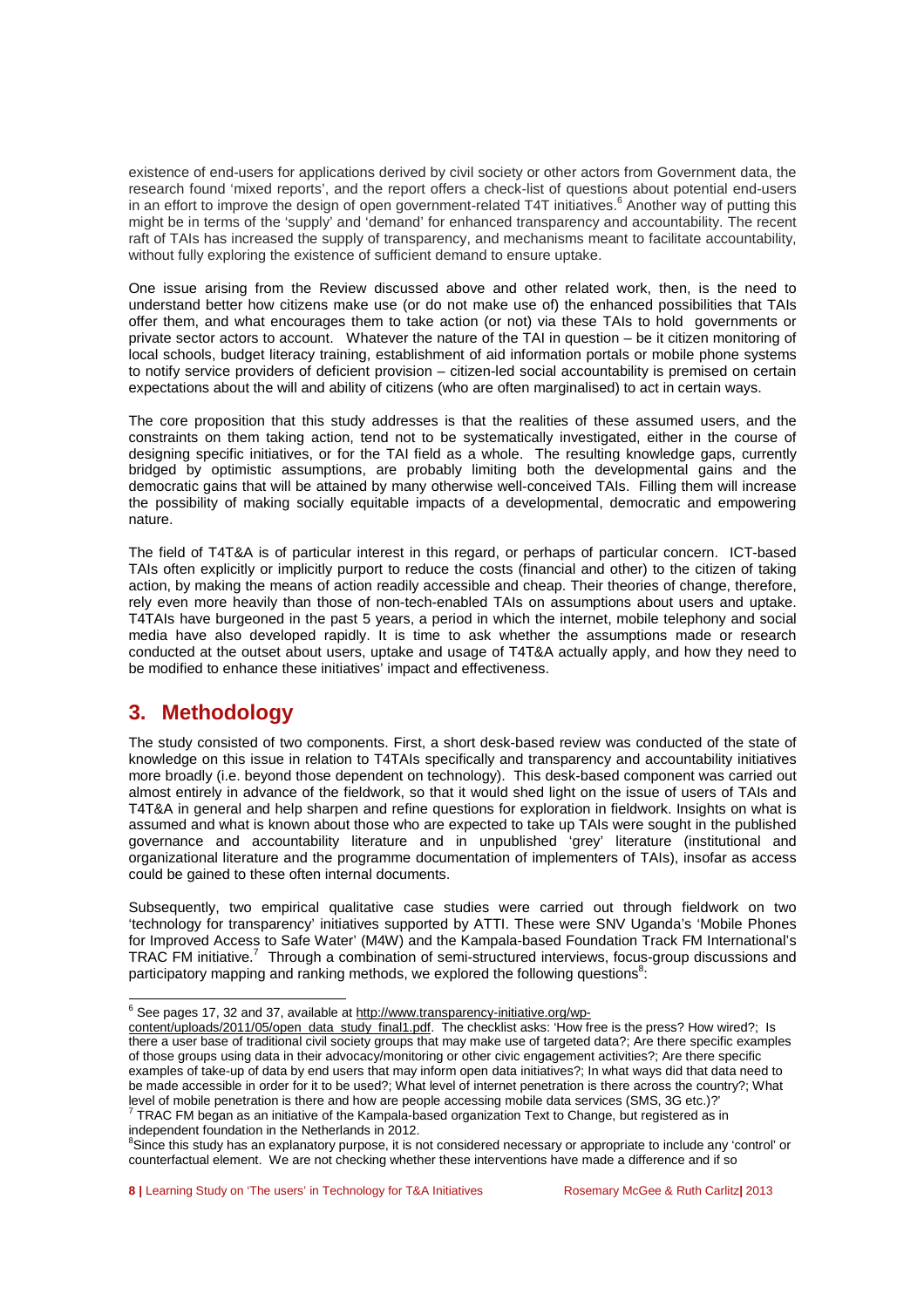- 1) What did/do ATTI and the implementing actors know at the outset of the initiatives about the initiatives' likely users, uptake and possible constraints on uptake, and how do they know this?
- 2) What is known about the *actual uptake* in well-advanced initiatives, and the composition of actual users? How does this compare with expectations and assumptions?
- 3) What are the expectations and motivations of users themselves, and of ATTI and its funders, and are there gaps between the users' perspectives and ATTI and funders' understandings of user expectations and motivations?
- 4) What is known about the reasons why non-users do not participate? What are the reasons?
- 5) How were/are dimensions of social exclusion that may affect uptake and the composition of users (e.g. gender, age or disability) addressed in the design and implementation of these initiatives? What is known about these dimensions in actual uptake and user composition?
- 6) What could be done to narrow any apparent gaps between initial expectations and actual uptake, use, users and beneficiaries of ATTI-supported programmes?

These questions were used indirectly in deriving semi-structured interview checklists and focus group discussion guides for the field research, and directly to analyse data from both primary and secondary sources.

The fieldwork to inform the case studies was conducted over a two-week period (12-25 August 2012), and involved interviews and focus group discussions with people involved in the design and implementation of M4W and TRAC FM, as well as with users and 'potential' (but non-) users of each initiative.

It is important to note that the two case study initiatives were designed in response to different challenges, and as a result are being carried out in different ways. Since M4W was designed to improve rural water access, it has been piloted in rural districts only, targeting water users and local officials dealing with water. TRAC FM on the other hand does not endeavour to improve service delivery in a particular sector but rather aims at broader engagement by citizens in monitoring and debating a range of public services. As a result TRAC FM targets both rural and urban populations. The differences between the two initiatives influenced the choice of two field sites: Uganda's capital city Kampala and the rural Lira District in Northern Uganda.

The two field sites exhibit significant demographic differences: Kampala has a population of over 1.7 million people, an average literacy rate of 92 percent, and monthly per capita income of \$419 USD according to the most recent government statistics. Lira is a primarily rural district in Uganda's Northern region, which has an average literacy rate of 64 percent and per capita income of \$62 USD.<sup>9</sup>

In Kampala M4W and TRAC FM staff and partners were interviewed, as well as other key informants at the Ministry of Water and Environment and in the broader civil society community. Also interviewed were eight randomly selected TRAC FM 'active participants' about their radio-listening habits, opinions about the delivery of public services, motivation to participate in TRAC FM, and expectations about what would happen as a result of their participation.<sup>10</sup> With the help of a local research assistant, a semi-random sample of 21 Kampala residents was also interviewed, in order to gather views of people who were not actively participating in the TRAC FM initiative, as representative 'potential' (non-) users.<sup>11</sup> This group was asked similar questions to those asked of the active participants. They were not primed to discuss TRAC FM, but asked more generally what radio stations they preferred and whether they had

<sup>10</sup> These interviewees were people who had agreed to participate in follow-up surveys after texting their initial responses to a TRAC FM survey broadcast on the Kampala-based radio station Sanyu FM. We obtained their phone numbers from the TRAC FM database and selected people to interview at random, using a random number generator in Excel. These interviews were conducted over the phone.

-

measuring on what scale; we are exploring some of the mechanisms underlying the programme theory of change and theory of action.

<sup>&</sup>lt;sup>9</sup> Population, literacy and per capita income figures from the Uganda Bureau of Statistics (n.d.)

 $11$  We use the term "semi-random" to indicate that these interviewees were not selected using a random number generator or through a random walk method, but rather by approaching them on the street and at their workplaces in various parts of town in Kampala over the course of one day. We aimed for a balance sample of "potential" Sanyu FM listeners, and hence oversampled relatively young and affluent residents, given that Sanyu FM identifies itself as "Kampala's leading youth station targeting the 18 and 35 year age group in the… middle to upper class socioeconomic group." (http://sanyufm.net/welcome/about)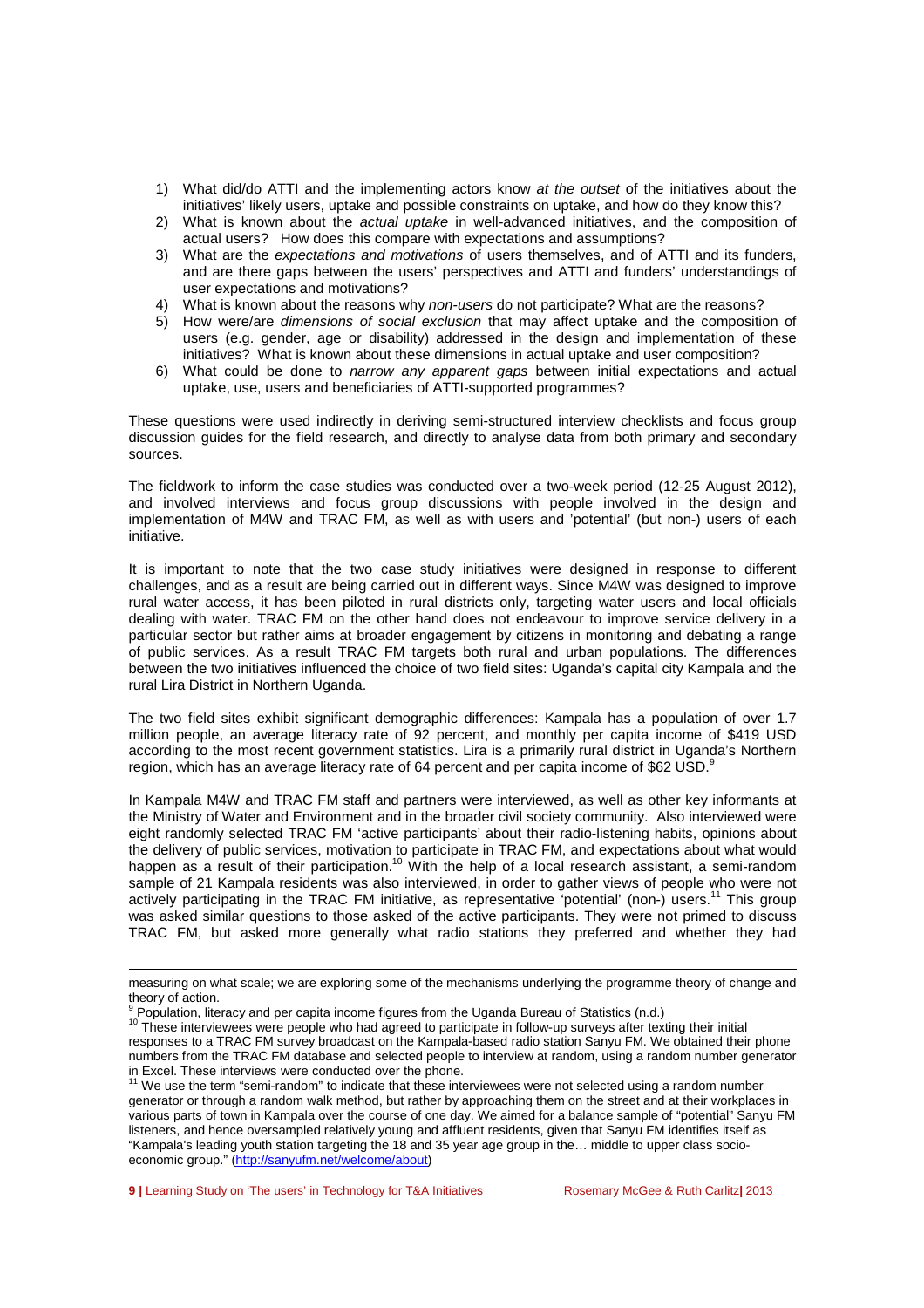participated in any interactive polls. Since M4W does not target urban residents, interviews with M4W users were conducted in Lira only.

In Lira town, key actors involved in the implementation of M4W and TRAC FM in that district were interviewed. These included the district learning coordinator of Triple-S (M4W's implementing partner in Lira), the assistant district water officer, hand pump mechanics and extension workers overseen by the district water office, and staff of Radio Wa (TRAC FM's implementing partner in Lira). In order to gather the views of M4W and TRAC FM users and potential users, semi-structured interviews and focus group discussions were conducted in two rural sub-counties<sup>12</sup>, assisted by a local translator. In each subcounty, we first met with the sub-country chairperson and then, once granted permission to proceed with the visit, went to examine a total of eight communal water points serving the two sub-counties, accompanied by the hand-pump mechanic responsible for their maintenance.<sup>13</sup> At the water points and in nearby areas we spoke with people who had reported problems to M4W as well as people who were either unaware of the reporting mechanism or who had opted not to use it. Four 'non-users' residing in the Lira Town suburbs were also interviewed. Interviews with these 'non-users' also covered issues relevant to TRAC FM, soliciting information about people's radio-listening habits and their opinions about the delivery of public services in their communities.

Finally, to make maximum use of the fieldwork opportunity, the TRAC FM database was used to identify 'active participants' based in Lira, and these were interviewed in a manner similar to that described above for the Kampala-based active participants.<sup>14</sup>

| <b>Table 1 Sample characteristics</b>                                                   |                                                                                    |           |           |         |           |       |       |       |  |  |  |
|-----------------------------------------------------------------------------------------|------------------------------------------------------------------------------------|-----------|-----------|---------|-----------|-------|-------|-------|--|--|--|
| Kampala randomly selected 'active participants' in TRAC FM-based radio show ( $n = 8$ ) |                                                                                    |           |           |         |           |       |       |       |  |  |  |
| Sex                                                                                     | Age group                                                                          |           |           |         |           |       |       |       |  |  |  |
|                                                                                         | $20 - 24$                                                                          | $25 - 29$ | 30-34     | $35-39$ | $40 - 44$ | 45-49 | 50-54 | 55-59 |  |  |  |
| Male                                                                                    | 3                                                                                  |           | 2         | 2       |           |       |       |       |  |  |  |
| Female                                                                                  | 1 (age not disclosed)                                                              |           |           |         |           |       |       |       |  |  |  |
|                                                                                         | Lira randomly selected 'active participants' in TRAC FM-based radio show $(n = 9)$ |           |           |         |           |       |       |       |  |  |  |
| Sex                                                                                     | Age group                                                                          |           |           |         |           |       |       |       |  |  |  |
|                                                                                         | $20 - 24$                                                                          | $25 - 29$ | $30 - 34$ | $35-39$ | $40 - 44$ | 45-49 | 50-54 | 55-59 |  |  |  |
| Male                                                                                    |                                                                                    | 5         | 2         |         |           |       |       |       |  |  |  |
| Female                                                                                  |                                                                                    |           |           |         |           |       |       |       |  |  |  |
|                                                                                         | Kampala semi-random sample $(n = 21)$                                              |           |           |         |           |       |       |       |  |  |  |
| Sex                                                                                     | Age group                                                                          |           |           |         |           |       |       |       |  |  |  |
|                                                                                         | $20 - 24$                                                                          | 25-29     | $30 - 34$ | $35-39$ | $40 - 44$ | 45-49 | 50-54 | 55-59 |  |  |  |
| Male                                                                                    | 5                                                                                  | 3         | 3         |         |           |       | 1     |       |  |  |  |
| Female                                                                                  | 5                                                                                  | 3         |           |         |           |       |       | 1     |  |  |  |

Table 1 shows the gender and age characteristics of the various samples interviewed

-

 $12$  Lira District (one of 11 districts in Uganda) is divided into 28 sub-counties, which is an administrative unit above that of the village and parish.

<sup>&</sup>lt;sup>13</sup> We visited three water points in Barr sub-county and five in Ngetta sub-county.

<sup>&</sup>lt;sup>14</sup> Our translator conducted these interviews over the phone.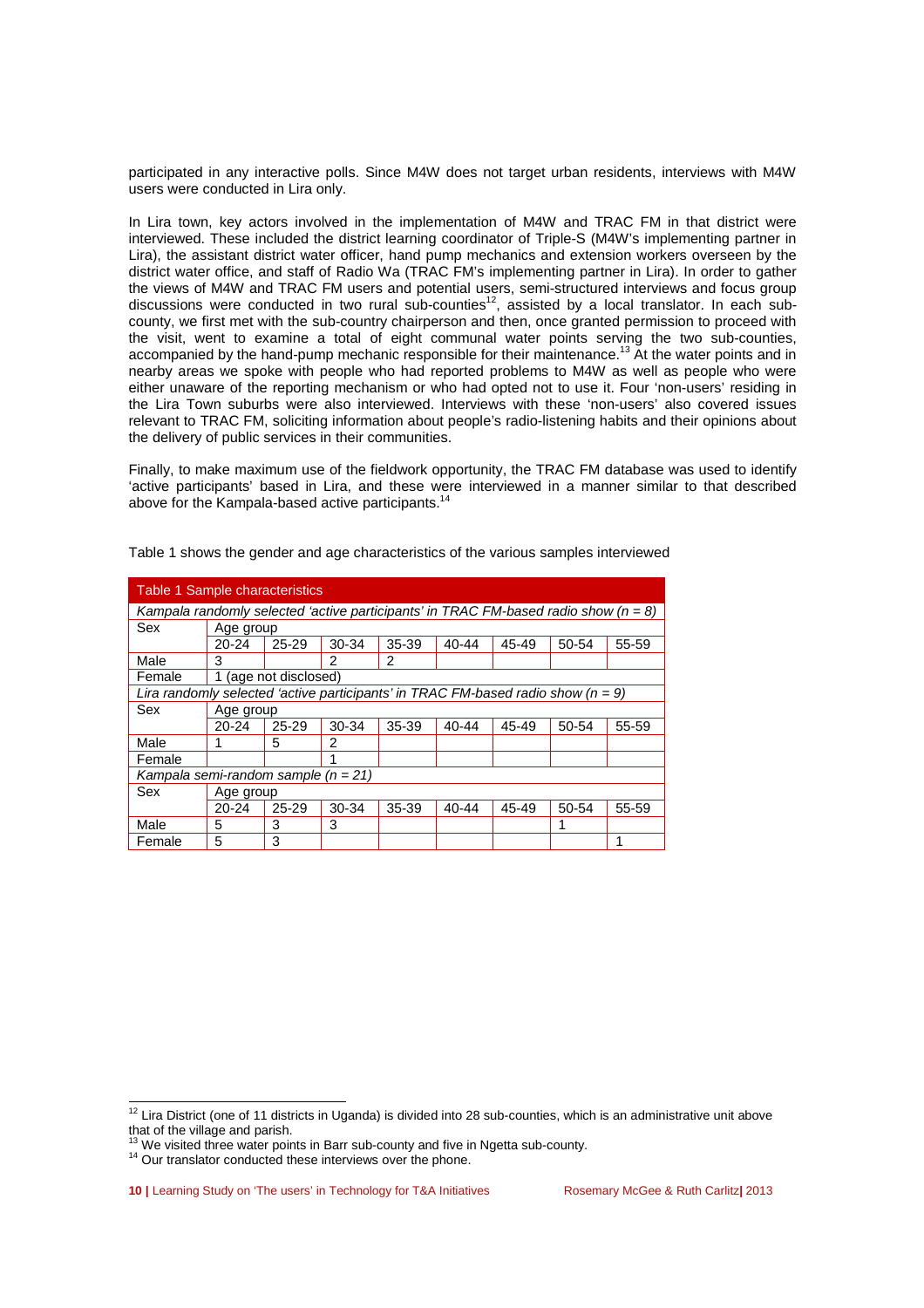### **4. Findings from literature review**

This section provides an account of our secondary desk review. Between July and November 2012 we gathered and reviewed relevant literature. This included a range of kinds of literature: research reports, academic journal articles, conference papers, book chapters, programme documents (including evaluation reports) and blog posts. We used our research questions (listed above) as our analytical framework for reviewing them. Here we present our literature review findings, illustrative of the state of contemporary knowledge on issues of users and uptake in T4TAIs, distinguishing those related to initiative design from those emerging in implementation or practice. It should be noted that the speed of developments in the T4T&A field is such that the pool of knowledge will have expanded in the intervening six months.

Exclusion and non-uptake are shaped by both 'supply-side' and 'demand-side' factors. Major supply-side factors are mobile coverage, quality of mobile networks, and internet penetration. Related to geography, these factors (explored by (Hellström, 2008) may well constitute a broadly urban bias, but they are not our main concern here because they affect all potential users in a given region alike, and are structural 'givens' rather than relating to human agency.

#### **4.1 Great Expectations: Preconceptions and assumptions driving the spread of T4TAIs**

Over the past 5 years a number of researchers have made scholarly attempts to assess the implications of ICTs for development and ICTs for T&A in developing countries. Here we summarise emerging consensuses and questions arising in key research studies and reviews of experience in that period, with an emphasis on the issue of users and uptake.

The potential of ICTs for good governance and T&A is variously affirmed and reaffirmed (CIPESA, 2012; Hellström, 2008; Hellström & Karefelt, 2012; Susanto & Goodwin, 2010; Wasserman, 2011). Some authors theorise or hypothesize this potential by unpacking ways in which ICTs can address some of the shortcomings or limitations of collective action (Hellström and Karefelt 2010) or social networking (Wasserman, 2011) some distinguish particular technologies, for example mobile telephony, as having more potential in developing country contexts than other, less widely diffused, forms of ICT (Olorunnisola & Martin, 2012).

Outstanding concerns and questions are also raised, from a 'techno-realism' perspective. Hellström (2008) asks why East African citizens would want to engage with government at all, via ICTs or any other way, when most of them survive through the informal sector. He points out that ICTs may empower the state as well as or more than citizens, for the bad as well as for the good. The Association for Progressive Communications has long been promoting awareness of both intended and unintended negative impacts of ICTs, including the scope for their use in ways that 'replicate or perpetuate gender stereotypes and biases' (APC, n.d.). Wasserman (2011) and Etzo & Collender (2010) counterbalance the promise of class mobility that mobiles offer, by noting that in reality they can also contribute to stasis in terms of gender identity and social mobility prospects.

From a frankly 'techno-sceptic' perspective, Manji (2008) explores the question 'Mobile activism or mobile hype?'. While recognizing that technology offers opportunities, he lays bare the mythical status that mobile technology has reached among 'those obsessed about the role of technologies' (p. 130). He points to the negative use of SMS technology, for instance for sending electorally motivated hate-mail in Kenya; and emphasises that 'the push to bridging the digital divide and harnessing the power of information and communication technology often neglects the very resource that is most central to development – people' (p. 125). Similarly concerned to rein in the hype over the power of ICTs, Bachan & Raftree (2011) recommend that the aim of ICTs in the governance and empowerment context be framed as 'promot[ing] a communication process which encourages social transformation and ultimately creates equality of distribution of social benefits, which may help sustain positive social change' (p. 37) – a considerably more cautious or realist framing than some of the earliest, highly optimistic claims made for ICTS for Development (ICTs4D). Hellström (2008), taking stock of how far mobile phones seem to have empowered citizens and deepened democracy, concludes 'Maybe we must be more realistic about the true extent of ICT transformational potential' (p. 10).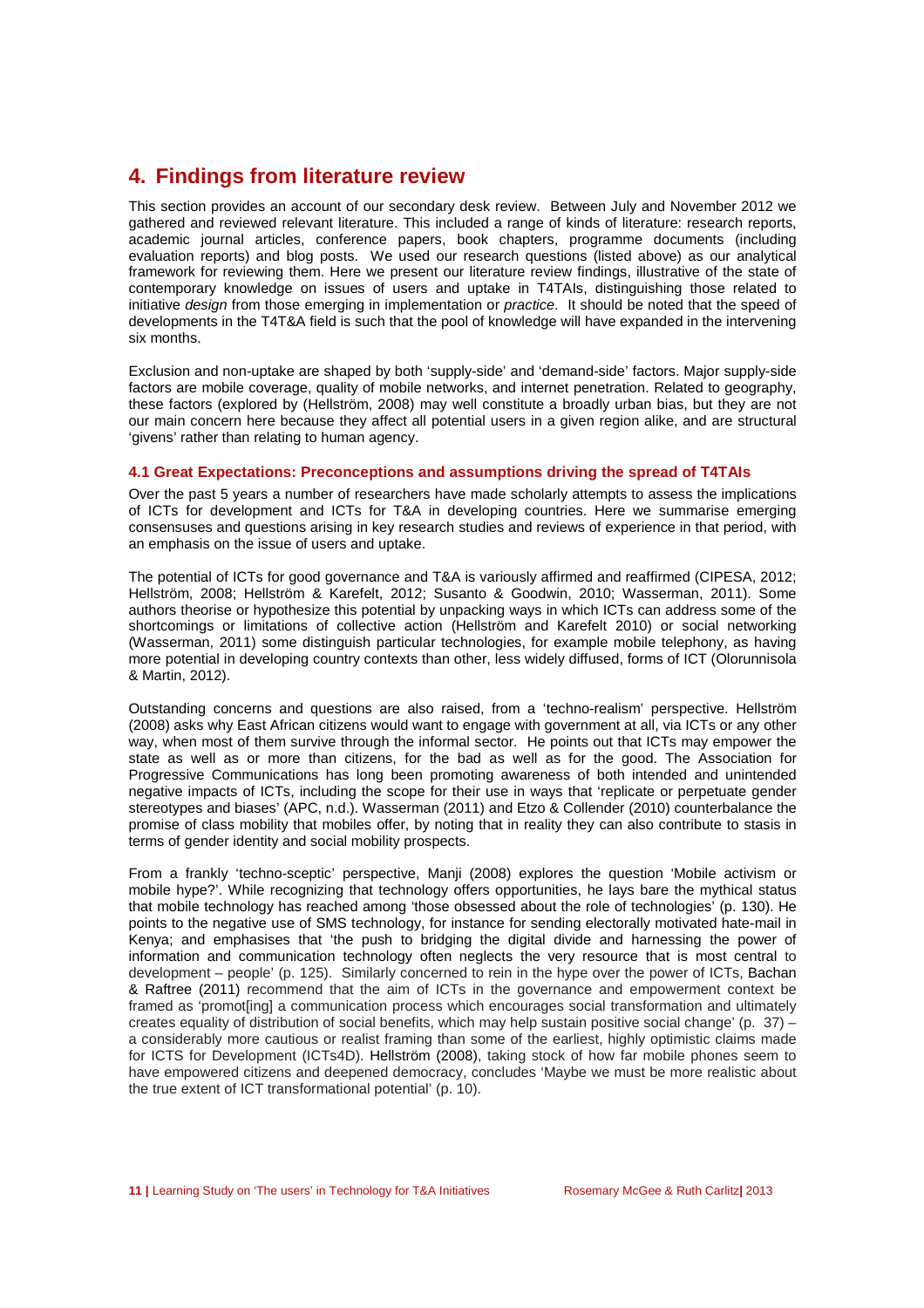All in all, the literature shows that notwithstanding undeniable advances in opening up access to ICTs and with a few noteworthy exceptions<sup>15</sup>, earlier 'great expectations' - the initial wave of apparently unbounded optimism about the promise of ICTs for delivering accountability and transparency - is now giving way to more moderate and realistic expectations, with the benefit of critical hindsight on the first wave of T4TAIs.

#### **4.2 User and uptake issues in design**

A comprehensive 2010 overview of T4T&A initiatives differentiates carefully between the actors targeted by the initiative in question and the implications for design and effectiveness. It disaggregates various kinds of relevant actors into the following three categories: 'creators and managers of the project, ... third-party change agents or organisations, and/or … more collective public stakeholders' (Avila, Feigenblatt, Heacock, & Hellter, 2010 p. 5). According to this helpful classification, the 'users' who represent the focus of our study are public stakeholders rather than creators and managers or third-party change agents or organisations. At the same time, uptake by managers and third-party change-agents is often a necessary condition for or correlate of uptake by public stakeholders, so our interest extends to them as well.

Despite making observations about how 'the users' need to be borne in mind in various design aspects, Avila et al do not unpack the notion of 'the users' or differentiate between different kinds of user that might give rise to differentiated user expectations, motivations or behaviours.

Differentiations which others have drawn, which need to be considered at the design stage, are by gender, rural/urban location, language and degree of socioeconomic marginality. Bachan & Raftree (2011) summarise key findings of a study by the Cherie Blair Foundation and GSMA Development Fund on women and mobiles which surveyed over 2000 women in fourteen countries.<sup>16</sup> Growing numbers of women and girls are using mobiles. 61% of females aged 14-20 own a mobile phone, and almost 90 per cent of girls in these countries can access a mobile phone either because they own one or can borrow one or by some other means. 335 of the women homemakers aged 21-27 surveyed said that a family member would object to their owning one. Noting that because of limitations of the global representativity of the survey sample, access for marginalised girls is actually likely to be much lower in many countries than these figures suggest, Bachan and Raftree conclude: 'This finding exposes the cultural and social barriers that women and girls face in terms of access and control over communication devices and channels' (p 9).

On the use of mobiles in advocating for women's rights Bachan and Raftree find signs of a 'divided female class based on those who had access to phones and the income to support them, and those who did not', with low-income women 'losing their voice' over time (p. 13). Since as long ago as 2002 the Association for Progressive Communications has been raising awareness of both the potential and the risks of ICTs for gender equality objectives, and developed an evaluation methodology designed to determine whether ICTs are improving women's and girls' lives or not, seeking to enhance the prospective progressive effects of ICT use and reduce the regressive effects. Many initiatives developed since 2002 appear not to have drawn on the APC's forward-thinking ideas and outputs.

CIPESA found that disabled citizens' access was not contemplated in the design of any of the websites of initiatives they reviewed, English was the main language used in all 24 initiatives leaving out a large proportion of Ugandans, and gender aspects seemed to be 'grossly ignored' in the deployment of eparticipation tools (CIPESA, 2012 p. 21).

Some of the case studies and some of the broader reviews of experience demonstrate a fairly widespread prior awareness that urban populations are likely to have different ICT and mobile access and habits to rural populations, and will be easier to engage in tech-based TAIs (Daraja, 2012c; UNDP, 2012). A UNDP review (2012) is one of those to recognise these rural/urban differences among a host of other inaccurate or overly optimistic starting assumptions that have underpinned T4TAIs to date. It points out that marginalised citizens, by dint of their marginalised condition, are those most in need of government accountability and responsiveness and also generally those facing the highest usage costs

http://www.cherieblairfoundation.org/uploads/pdf/women\_and\_mobile\_a\_global\_opportunity.pdf

-

<sup>&</sup>lt;sup>15</sup> A notable exception is eTransform AFRICA (2012), published by the World Bank and African Development Bank, which despite being recent and based on case studies among other sources, shows unbridled optimism.

<sup>&</sup>lt;sup>16</sup> The Cherie Blair Foundation and GSMA Development Fund study can be found at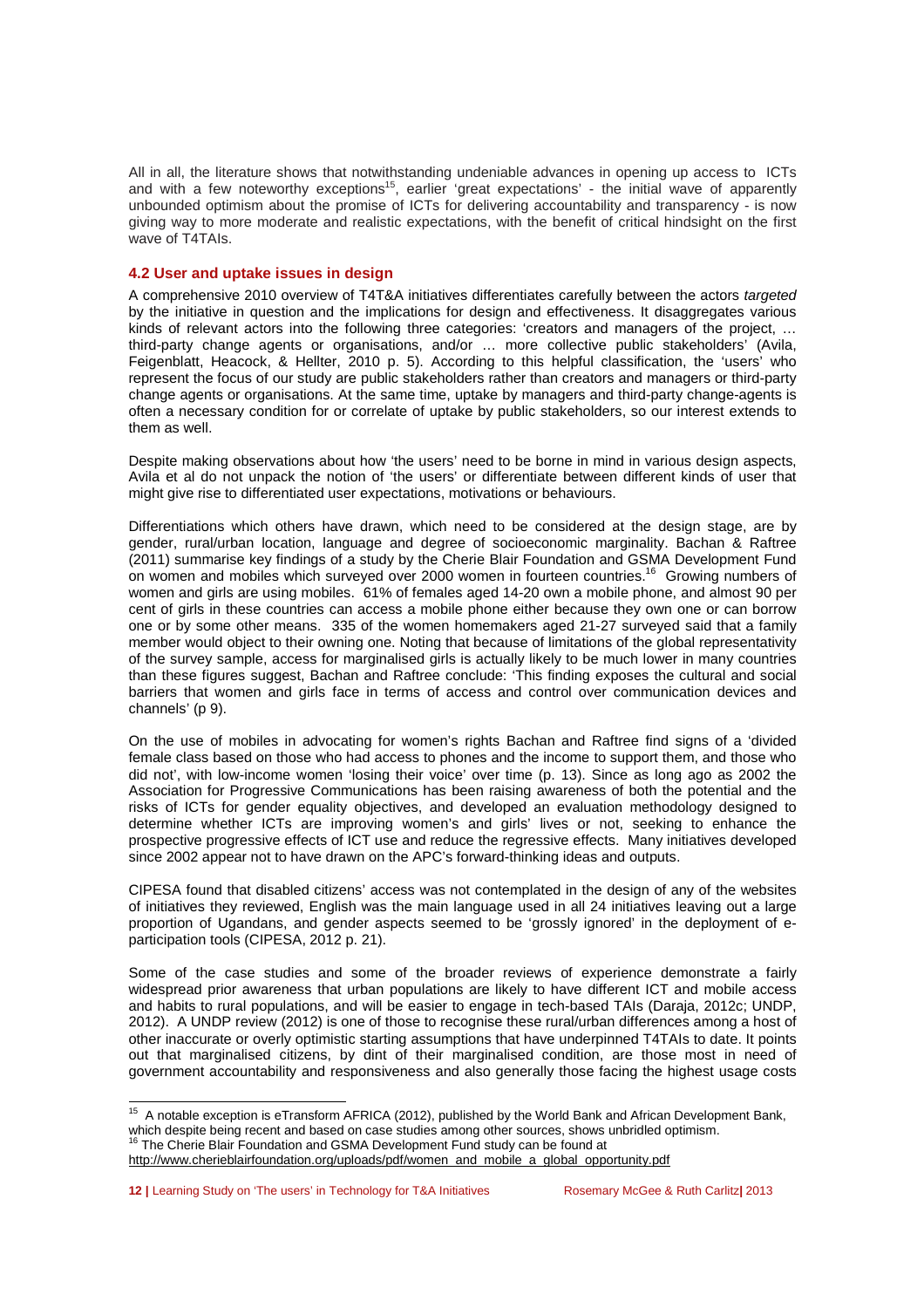and worst connectivity. (Daraja, 2012a) notes that, marginalised citizens being those with the lowest expectations of 'satisfactory government response' to their demands, they have low incentives for engaging with TAIs, which need to be overcome by concerted promotional efforts and suitable counterincentives. Collectively, these insights might be summed up by saying that the 'techno-optimism' that has obscured these facts of life from view needs to be tempered, and all the more so when the 'responsiveness-pessimism' of putative users is taken into account.

Poverty limits uptake and sustained use. Wasserman (2011) discusses how in Africa mobile handset and running costs are too high to permit full use of the potential offered by for mobile technology. Unless addressed at design stage, the costs lead to 'passive use': users wait to be called or beeped. Wasserman cites a study by Duncan (2009) which showed that informal urban settlement dwellers in South Africa spent 27.5% of their income on communications costs, diverting it from essential items like food.<sup>17</sup> Research by Movirtu reveals that some shared mobile users (those who cannot afford or access their own mobile) 'end up spending between 5 and 30 per cent of a day's income on accessing mobiles, usually paying a premium for convenience or for the good will of a reluctant lender' (Movirtu (2011) cited by Bachan and Raftree 2011: 120). While these figures illustrate the high priority that marginalised people can attach to being connected, they also reveal the very real constraints to uptake and sustainability of ICT4D initiatives when connectedness comes at the cost of food. Hellström (2008) discussing e-governance initiatives points out the possible irrelevance of engaging with formal government spaces and actors given the prominence of the informal sector in marginalised people's livelihood strategies, and also the disincentive to do anything that might invoke the displeasure of government or a local service provider, or bring about repressive responses.

Age affects uptake and use of technology. The self-evidence of this fact is one impetus behind the rapid development of electronic and ICT-based approaches to governance and political participation, in an attempt to counter widespread youth disaffection and political alienation. Sources we reviewed (Olorunnisola and Martin 2012; Susanto and Goodwin 2010; Bachan and Raftree 2011) confirm that the youth and young adult age-group dominate in the uptake of technology-based initiatives, suggesting that if T4TAIs seek to avoid this 'natural' technology bias, special measures are needed at design stage, and even so, the bias may prove hard to counter.

To avoid unrealistic expectations and unfounded assumptions, some sources advocate a much finergrained initial context analysis (Daraja 2012a,2012b, 2012c; Naidoo 2010) and close ongoing monitoring that deliberately harvests lessons from experience (DANIDA 2012). An example of the former is the survey carried out prior to the umYango project to assess rural people's attitudes to SMS and podcasting (Naidoo 2010). Expanding on the latter point, funders, designers and implementers of some initiatives reviewed are explicit about the imperfect knowledge on which their programme design was based, and about their aim to learn from this first incursion into the world of T4TAI. This aim has been pursued in some cases by building in moments (e.g. the end of a pilot phase) or formats (e.g. learning evaluations) for structured reflection, learning and application of lessons (Daraja, 2012a, 2012b, 2012c; CIPESA, UNDP 2012).

If relatively few sources discuss explicitly the expectations of T4TAI designers about putative users, fewer still have looked into the actual expectations of the putative users. Hellström and Karefelt (2012)'s review of participation through mobiles in Ugandan election monitoring captured what had made participants participate, top among which were the reasons 'to help my country', and 'to get help'. Daraja's careful reflection on user expectations came only after the Maji Matone initiative had failed, when a fatal gap was revealed between Daraja's own starting expectations on the one hand, and those of users and non-users on the other: users and non-users had no expectations of effectiveness, having no trust in Government responsiveness (Daraja, 2012a, 2012b, 2012c).

#### **4.3 User and uptake issues in practice**

-

Moving beyond design issues to what happens when T4TAIs play out in practice, as T4TAIs unfold, usage is quickly affected by the extent to which initial users' expectations are fulfilled or frustrated. Hellström (2008) refers to the contradictions between users' expectations of feedback and responsiveness when they communicate views and demands, and 'black hole' initiatives in which the actors or institutions targeted by the TAIs make no commitment to respond. (DANIDA, 2012) points out

<sup>&</sup>lt;sup>17</sup> Submission to the South African Parliament's Portfolio Committee on Communications on the cost of communications. Cape Town, South Africa.

<sup>13 |</sup> Learning Study on 'The users' in Technology for T&A Initiatives Rosemary McGee & Ruth Carlitz<sup>|</sup> 2013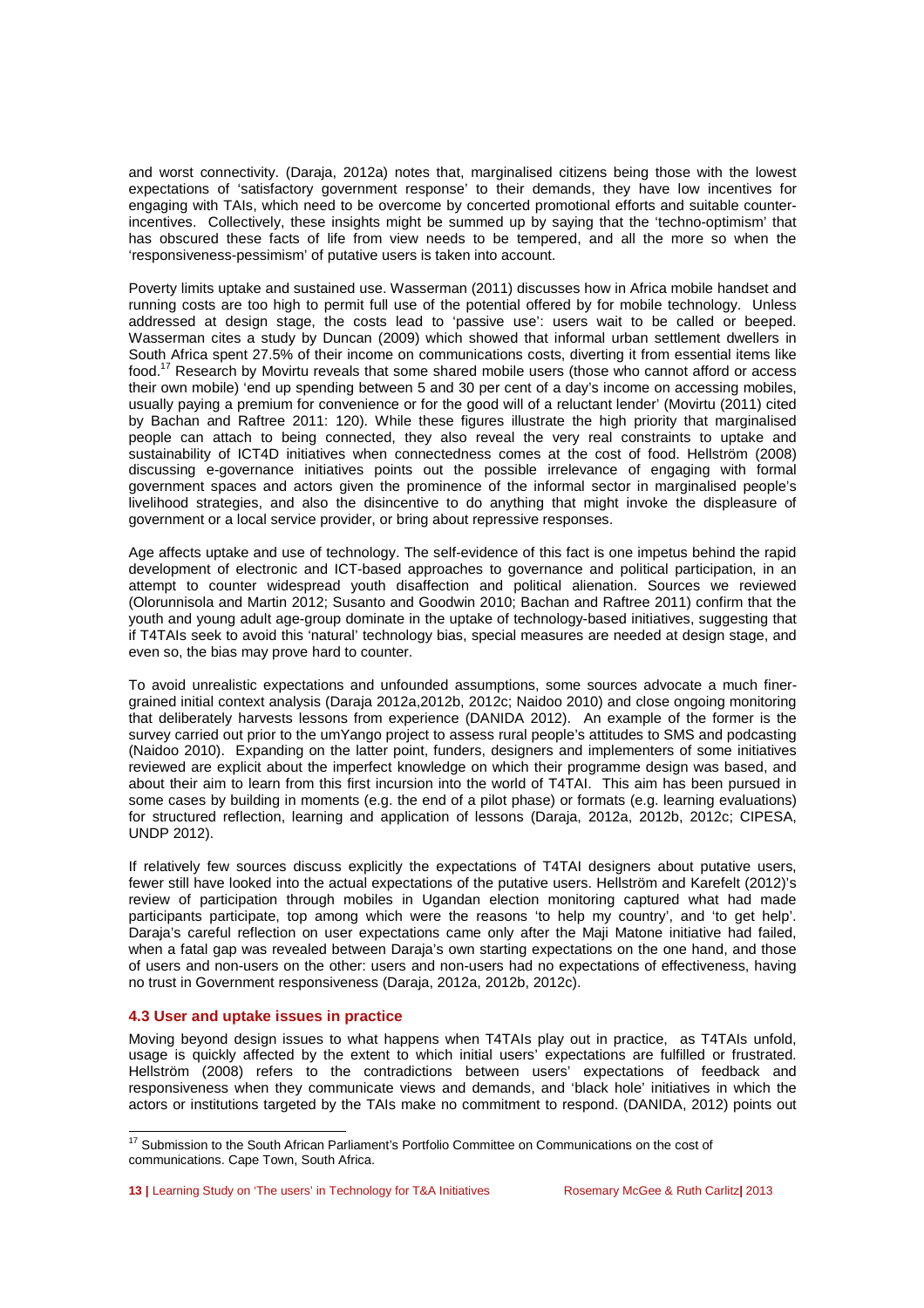that users expect resolution of the issues they raise, and intermediary organisations brokering their demands have limited or no power to resolve them, this being the domain of governments or service providers. For sustaining the engagement of users, clearly swift evidence of expectations fulfilled is key and swift evidence of expectations frustrated is fatal.

Daraja, having anticipated that low literacy and poor access to electricity (to charge mobiles) would obstruct uptake in the Maji Matone initiative, found that in practice uptake was also obstructed by apparent apathy and low expectations of responsiveness: 'It soon became clear that there were several technological options that would serve the programme's needs and that [the] main challenge would be the human challenge of persuading people to engage with our technology, rather than either a hardware or a software issue' (Daraja, 2012b). This finding is corroborated by Hutchings, Dev, Palaniappan, Srinivasan, & Ramanathan (2012). 'High-tech', Daraja concludes, is a relative term; and mobiles and SMS are high-tech for rural Tanzanians; and 'high-tech' solutions can run aground on low-tech obstacles (Daraja, 2012a).

Usage patterns reflect existing differences, biases and inequalities in society. Bachan and Raftree (2011) list as barriers to uptake the factors of age, gender, disability, literacy, capacity, cost and connectivity, some of which are of course inter-related. Citing Movirtu's study (2011) about life at the bottom of the pyramid, they point out that some of these factors make for variance between mobile or internet ownership and mobile or internet access, a points often missed in programme design and appraisal.

Sustainability, a key challenge in T4TAIs, is closely related to costs. As found by CIPESA's review of ICT tools applied to promote citizen participation in Uganda, when the costs to the accountability seeker are mitigated by donor funding rather than by the nature of the ICT and the way it intersects with its human users, uptake will fall when the donor funding drops.

As for gender disparities in use, even T4TAIs designed with the intention of providing girls with access to new technologies found this difficult to achieve, finding that training relevant actors in gender equality was insufficient (Groupe Stratégies et Leadership, 2011)

But beyond these ways in which socioeconomic differentiation gives rise to patterns of uptake and sustained use, lies a deeper set of factors. In their book Full Disclosure: The Perils and Promise of Transparency, Fung, Graham, & Weil (2007) analyse the effectiveness of targeted transparency policies, and conclude that 'effective [transparency] policies were those that succeeded in embedding new information in users' and disclosers' existing decision-making routines' (xiv) – not those that introduced routines that were new to the people they were targeting, and expected people to adopt these. Our literature review points to the same conclusion for T4TAIs. Hellström and Karefelt (2012) found that survey respondents' two main reasons for not having used UgandaWatch (a crowd-sourcing mechanism to report election irregularities) were (i) not having heard of the service, and (ii) not having anything to report. Hellström's review of mobiles for good governance highlights how 'Too often a mobile "solution" is designed for a problem that never existed in the first place (and "too many solutions looking for problems"). Applications should be developed having the end users point of view, not the application as such' (Hellström 2008: 10). End-users' points of view and users' existing routines are, of course, differentiated by all those factors listed by Bachan and Raftree (2011) as shaping uptake: age, gender, disability, literacy, capacity cost and connectivity.

#### **4.4 What can we conclude from the literature?**

This literature review shows that great strides have been made in the past 3-5 years in analysing nascent T4T&A experience and deriving useful lessons to inform and improve practice. But it also shows that even obstacles that were already recognised to affect use and uptake have proved to be pitfalls in the design, implementation and practice of some recent T4TAIs. This could be because although scholars were researching and writing about them, programme designers were not aware of their work; or it could be that even awareness of them could not curb a headlong drive for innovation and an unbounded optimism about the promise of technological solutions to resolve the social and political problem of accountability.

This conclusion, although it is derived from work produced as recently as 2012, reaffirms a major conclusion of research led by the Transparency and Accountability Initiative in 2010. The TAIcommissioned 'Review of Impact of Transparency and Accountability Initiatives' (McGee and Gaventa 2010) concluded that TAIs in general – not only technology-based ones - were being designed without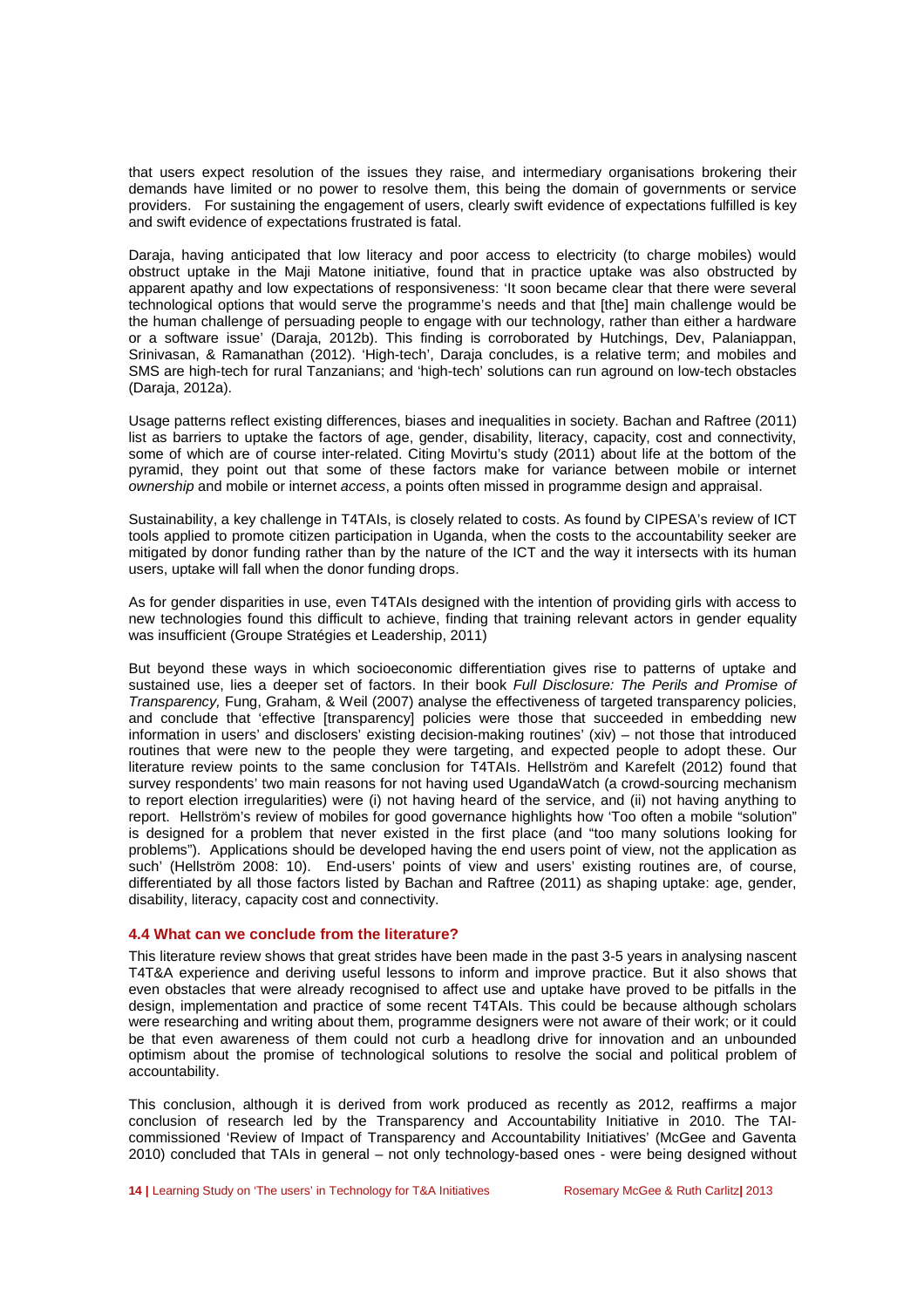due attention to their underpinning theories of change, leading to dependence on unrealistic and unsurfaced assumptions which were not borne out in practice, thereby limiting effectiveness and impact. The TAI-commissioned 'Global Mapping of Technology for Accountability and Transparency' (Avila et al 2010) concluded:

'Some projects have been launched without sufficient knowledge or expertise to design an effective methodology or conceive of and execute a feasible strategy. Terms and labels such as 'demanding accountability' or 'exposing corruption' tend to be very loosely thrown about. Combined with a significant amount of unverified data in some projects, particularly crowd-sourced efforts, these conditions have the dangerous potential to diminish technology for transparency and accountability as an approach without greater rigor'

In development initiatives promoting accountability, the accountability-giver is called to account across a power differential and at a cost (of various kinds - financial, time, reputation) to the accountability-seeker –and the theoretical 'accountability-seeker' is an individual or collective actor with a set of intersecting identities and a multiple positions in a complex of power relationships. A medium which can reduce the costs and cancel out the negative effects of the power differential (from the particular accountabilityseeker's perspective) will achieve good uptake and be effective. What this literature review has shown is that, just like all other approaches to seeking T&A, a technology for T&A which fails to sustainably reduce the costs or to take account of the power differential problem risks leaving accountability-seekers liable for costs they will not sustain, vulnerable to perceptions of 'trouble-maker', and/or wielding insufficient leverage vis-a-vis the accountability-giver to yield the desired accountability outcome.

As well as providing partial answers to our research questions, the literature review confirmed them as relevant and important questions to explore empirically via primary research. We now turn to the primary research component of the learning study.

## **5. Findings from fieldwork**

This section gives an account of our primary research: document review and fieldwork on the two selected case study initiatives that are part of ATTI. In light of our core research question, the findings highlight the extent to which these initiatives have accounted for the realities of their assumed users, and addressed constraints on uptake. Our aim is not to evaluate either initiative as a 'success' or 'failure,' but rather to provide lessons for practitioners and scholars engaged in the design, implementation and evaluation of T4TAIs. It is important to note that both M4W and TRAC FM are actively reflecting on and responding to many of the challenges we identify.

The section proceeds as follows. First we provide a description of each of the case study initiatives in turn, drawn from programme documentation and from interviews and focus group discussions held during fieldwork (subsections 5.1 and 5.2). Each description is followed by a diagram representing as comprehensively as possible the initiative's theory of change, compiled by us on the basis of analysis of the same sources.

In compiling the theories of change we found that there were a number of implicit assumptions built into them, many of which, despite being crucial to the achievement of expected outcomes and impacts, were not articulated in the initiatives' own descriptions of their pathways to impact in their proposal documents. (Lest we appear to be singling out these two initiatives for unfair criticism on this count, we hasten to add that this is a common observation about accountability and transparency projects and programmes, as evinced by McGee and Gaventa (2010), and indeed common in aid and social change projects and programmes overall.) These assumptions include, but are not limited to, assumptions relating to users and uptake. We started our data analysis by tabulating starting assumptions as fully as we could - both those stated, and those unstated but inferable from programme documentation. For each, we then noted what our document review and primary fieldwork suggested about the extent to which the respective assumption was being borne out in practice. Our analysis is based on these detailed tables. At the close of the description of each case study initiative, we sum up briefly what needs to be noted about the key assumptions underlying the theory of change. In sub-section 5.3, 'Analysis of case study findings', we restate our research questions and draw on our fieldwork findings and analysis to respond to them.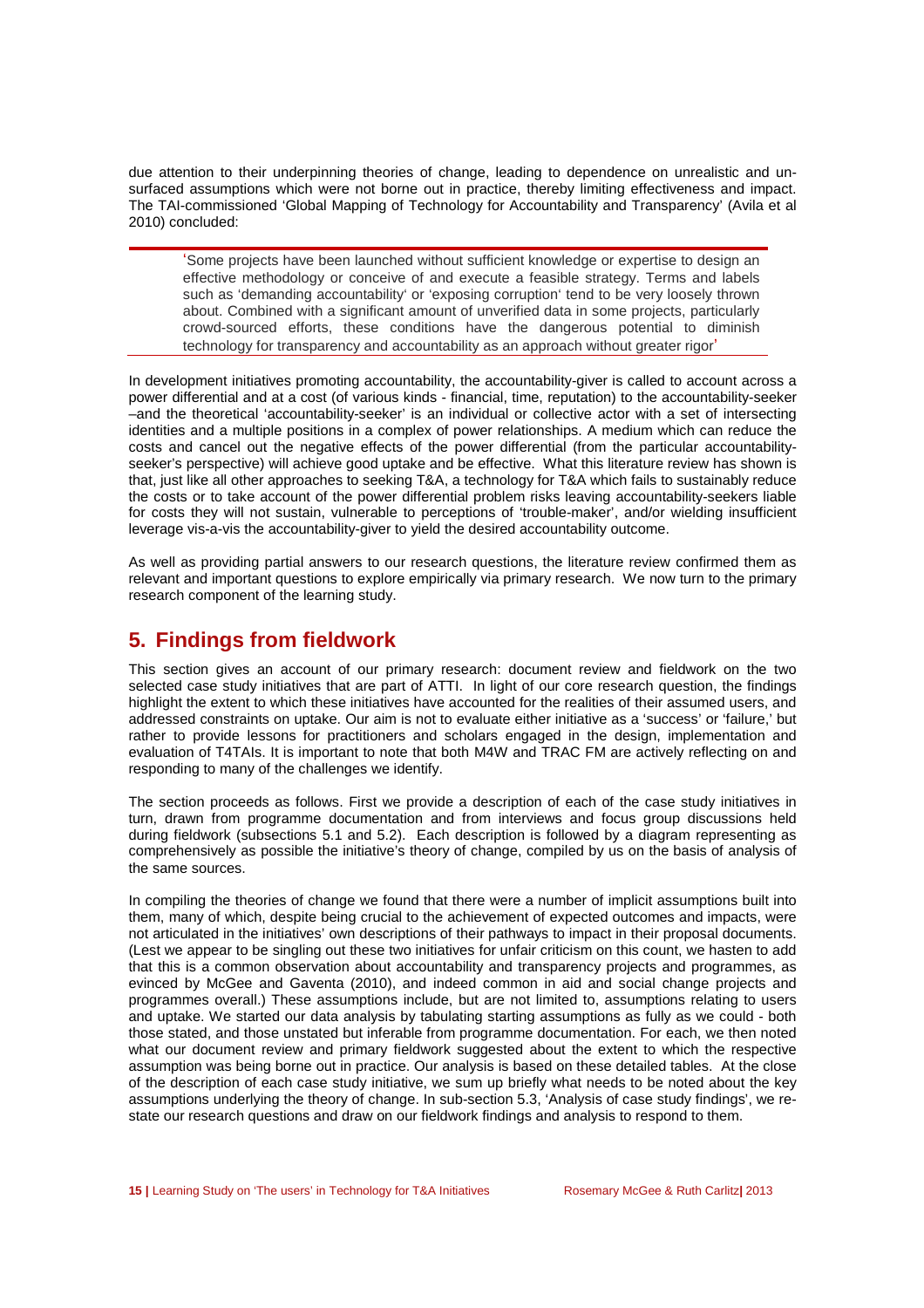#### **5.1 Case study - M4W: improving the functionality of rural water points through actionable and timely information**

M4W (Mobile phones for Improved Access to Safe Water) is an initiative with two main components. Component (i) consists of water point mapping by Hand Pump Mechanics, Community Development Officers and Community Health Assistants using Java‐enabled telephone handsets. Component (ii) is a citizen monitoring initiative through which water users report on functionality by sending text messages with any type of mobile phone. Component (ii) is of greater interest to this study because it is a transparency and accountability initiative strictly speaking, unlike component (i), which is more of a performance monitoring tool.

The M4W pilot project started in September 2011 in three districts of Uganda with the aims of:

- i. Improving efficiency in reporting faults;
- ii. Triggering action for response to non-functional sources
- iii. Improving efficiency in updating district and national information systems (IRC, Triple-S and SNV 2012: 2).

Initiated by SNV Uganda and carried out in partnership with IRC/Triple‐S, Makerere University and WaterAid, M4W represents an innovation of prior water point mapping initiatives.<sup>18</sup> Such efforts faced "numerous challenges related to the capacity of Hand Pump Mechanics (HPMs) and the informal nature of HPM structure, security of data (virus, power surges software malfunction) and inadequate number of HPMs in some sub-counties" (M4W, 2011). M4W's mobile, web-based platform aimed at addressing these challenges and others. M4W also represents a relatively low-cost solutions, at USD 61,500 according to the March 2011 proposal (hardware plus implementation costs)<sup>19</sup>. In the districts where it has been piloted, M4W also serves to supplement and update the Ugandan government's Water Atlas 2010, a Ministry of Water and Environment initiative that mapped coverage and functionality of the country's point and piped water supplies.<sup>20</sup>

In describing how the system is meant to work, M4W project documentation states that: 'The system has a short message (SMS) based information exchange system that transmits messages on breakdown or interruption in water services to hand pump mechanics and to a central database managed by the District Water Officer (DWO), which will be linked to the Ministry Water Supply Database' (M4W, 2012), p2). We note that an SMS system does not transmit messages – phone users use SMSs to transmit messages (or do not).

In addition, we note that M4W did not expressly seek to network the relevant actors in the sector. Prior to M4W, extension workers had the role of mapping for the Water Atlas. When M4W began, HPMs were supposed to gather the data for water point mapping and, at the same time, sensitise water users about M4W's'second component.

M4W's documentation is also ambiguous over the role and degree of centrality of Water and Sanitation Committees: 'Depending on the nature of fault, the Water and Sanitation Committee (WSC) responsible for the water point will agree with the HPM on the needed repair if it is a minor breakdown' (M4W, 2012), (p3). The stakeholder roles diagram in the same briefing note (p3) and in a May 2012 report (SNV, 2012 p. 5) show M4W bypassing Water User Committees (also referred to as Water and Sanitation Committees), conveying information to the district government and HPMs directly. This 'short route to accountability<sup>21</sup> is perhaps based on the common knowledge that many Committees were not very functional when M4W was launched, but the ambiguity appears to exist in practice as well as in the documentation, which may be a source of confusion and diminished effectiveness.

A proposal document (M4W, 2012) lists under 'Key Stakeholder Information Needs, 'water user groups; and their need for identification details of water pumps'. 'Water user committees and community

<sup>&</sup>lt;sup>18</sup> M4W also builds on SNV's experience piloting a similar mobile phone based platform to monitor teacher absenteeism, which it piloted in 4 districts in Uganda.

 $19$  We understand from personal communications that in fact it involved costly outlay for hardware, but do not have details on whether this refers to the projected USD 61,500 or whether the actual cost turned out to be much higher than that projected.

<sup>&</sup>lt;sup>20</sup> For more information on the Water Supply Atlas, see

<sup>&</sup>lt;u>http://www.mwe.go.ug/index.php?option=com\_docman&amp;task=cat\_view&amp;gid=12&amp;Itemid=223</u><br><sup>21</sup> The phrase is borrowed from the World Development Report 2004.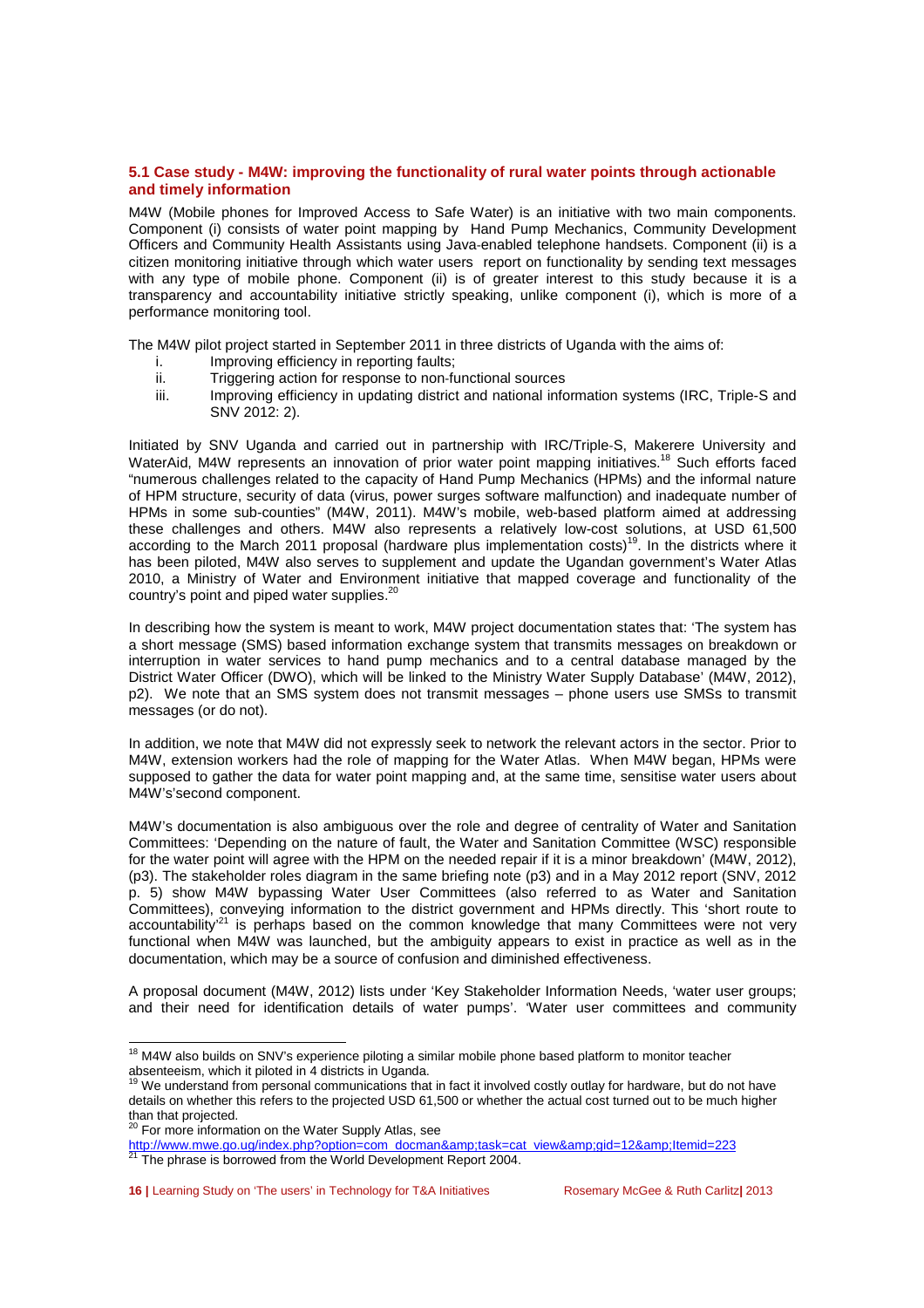members' are listed in it as those who have to send information on malfunctioning water points to the system. In delineating water users' role, the documentation states:

'From the diagram [...] it is clear that water users have a more direct possibility to report a problem with their water source [than pre-M4W, when the Water User Committees were expected to always intermediate] and that the M4W system provides better accountability lines between the stakeholders responsible for [operations and management] of the drinking water service' (M4W, 2012 p. 4).

The likelihood of users smoothly assuming this new, more direct responsibility seems not to have been tested in advance. Widely inclusive consultative meetings held at the outset of the project seem to have involved all stakeholders *except for* the water/mobile-users whose action would be necessary to make the project function as envisaged. Obviously everyone cannot be consulted on everything, and there is always the risk that if a users' consultative group had been specially constituted it may have proven more informative on what users understand as their official roles than on the roles they actually play in real life, but ordinary water users seem to have been little-researched in advance.

We have pieced together an approximation of M4W's theory of change, as we understand it, from project documentation and verified its accuracy with M4W staff. Visually it can be represented approximately as follows: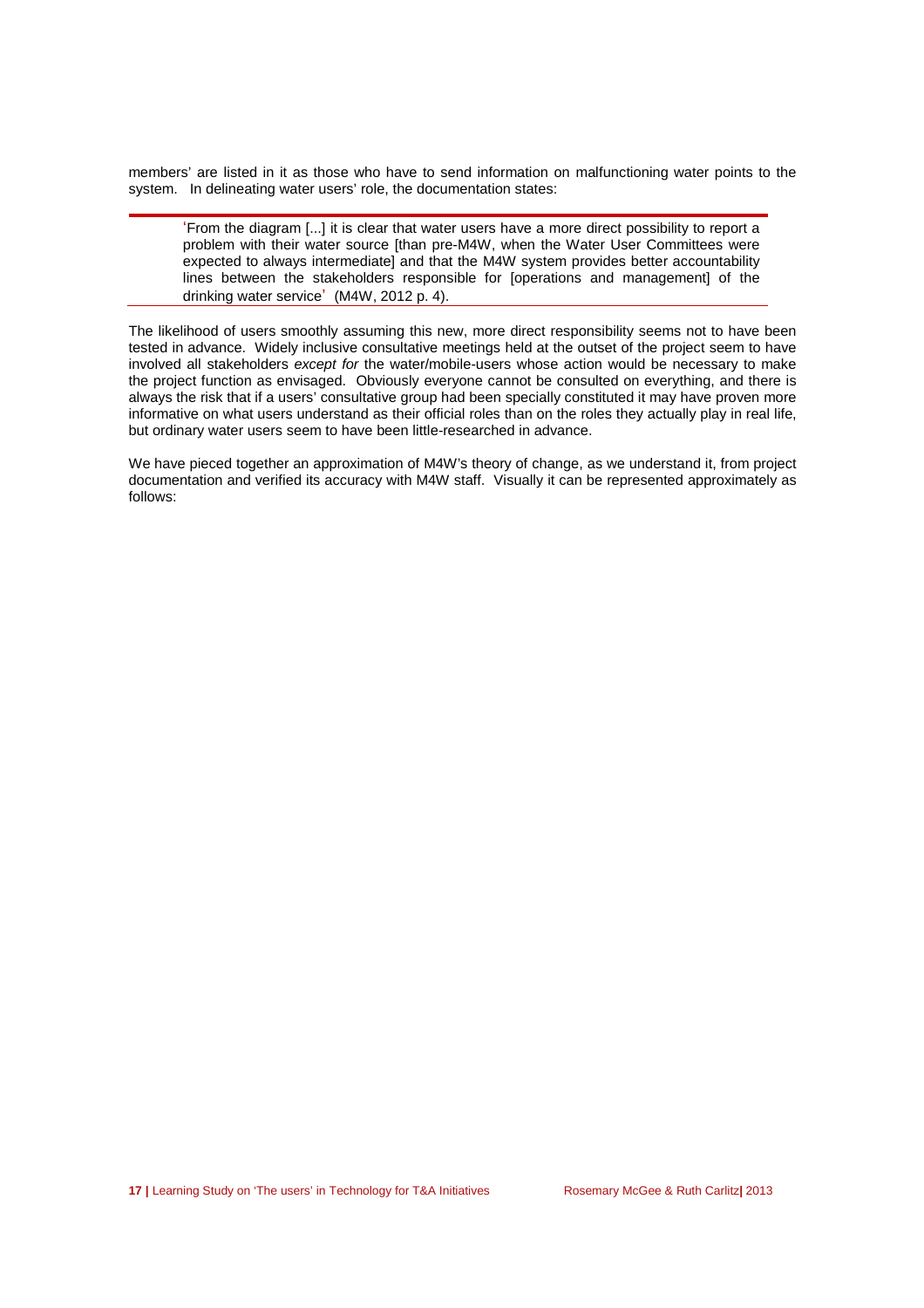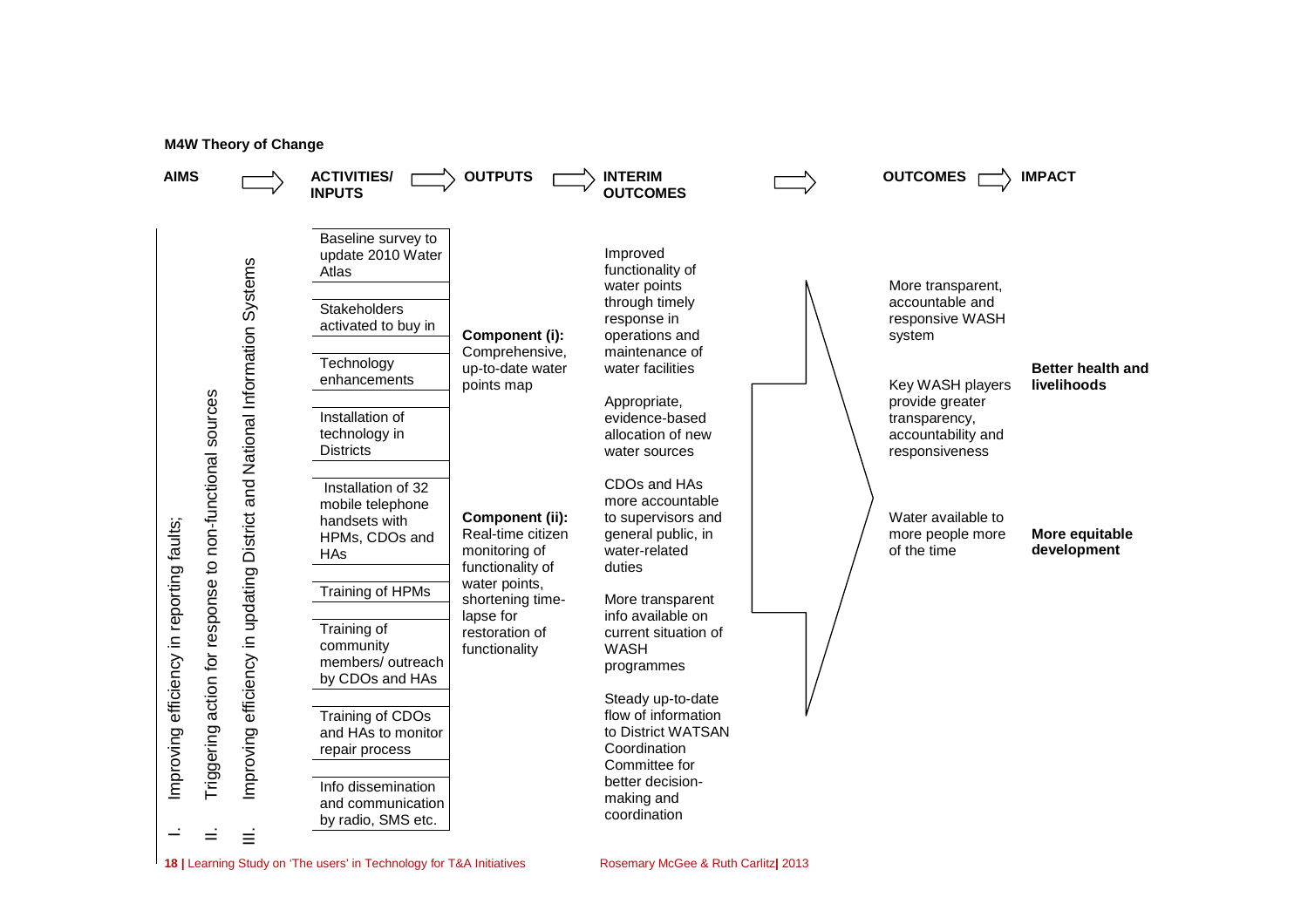Certain assumptions underlie component (ii) of M4W, although few are explicitly spelt out. Whereas the ultimate desired impact is stated clearly, some indistinctness in the treatment of desired impact, outcomes (intermediate or final), outputs and inputs makes it hard to tell exactly how the component has been pursued – for instance, whether there is *training* provided to community members, or just the outreach that CDOs and HAs do, which basically consists of telling them about M4W ('sensitization'). Some implicit starting assumptions get identified explicitly in later programme documentation as 'problems' and 'ways forward' (May 2012 report).

#### **5.2 Case Study - TRAC FM**<sup>22</sup>

Following extensive ethnographic fieldwork and literature studies, TRAC FM was designed to offer a means of public involvement in the monitoring of service delivery.<sup>23</sup> Its aim is to strengthen public debate and mechanisms of accountability by analysing data gathered from a wide range of people and feeding this data back into the public debate. It is centred on the development and roll-out of an innovative software platform and its use in interactive radio programmes. Every week radio stations employing the TRAC FM platform transmit an opinion poll question, which listeners can respond to by SMS. The data generated from their responses are processed and visualized in real time, and broadcast in a variety of ways, particularly through interactive radio talk-shows. TRAC FM also provides a channel of communication between politicians, who are often invited onto talk-shows to react to the poll results, and people who have feedback to give them. Poll participants effectively become citizen monitors of a wide range of services and the radio stations become hubs of debate and information circulation on the services, the monitoring process and the responses of government actors.

After sending an initial SMS, users automatically receive an SMS response from TRAC FM confirming the uptake of respondent's accounts in the TRAC database. The response SMS also asks whether the respondent would like to join TRAC FM's database of 'active respondents'. If the respondent replies affirmatively, SMS messages with survey questions will then be sent to him/her in the future. In this way respondents can choose to become more involved in tracking service delivery, allowing TRAC FM to build up a pool of active respondents and valuable data based on profiling of respondents. This information is compiled by a call centre which conducts telephone interviews with them and logs information on their demographic characteristics.

TRAC FM operates in a context where government accountability to citizens is low, and leakage, waste and inefficiency in the use of public funds high. In this context and in other countries exhibiting similar characteristics, social accountability initiatives have proliferated in recent years to remedy the weaknesses and biases of formal political accountability systems. The media are involved in some of these. The Ugandan media sector contains little in the way of truly independent media; the sector is driven by financial survival imperatives and co-optation is a constant risk. In this context, TRAC FM's approach is not based on naming and shaming, but on providing a platform for informed debate. One of the radio stations that uses TRAC FM (Radio Wa, Lira), sets out to celebrate good practice in local governance rather than denounce perceived poor practice, a strategy which affords it protection in this sensitive media environment and helps to protect its listeners while still informing them.

At the time of our fieldwork, TRAC FM was working with five radio stations, in Kampala and four other districts. The two covered in our fieldwork were Sanyu FM in Kampala, which was using TRAC FM on its English-language 'Sanyu Breakfast' programme, and Radio Wa in Lira district, broadcast in Luo, which was using it for two of programmes, 'Moment of truth' and 'Common Ground'.

Broadly speaking, the themes addressed in poll questions ranged from service delivery and development, through accountability and gender equality to peace-building. Public opinion polls on Facebook and Twitter address similar issues and topics; the difference with TRAC FM is that it is accessible to all listeners who have mobile phones, not just those with access to the Internet; and also that the findings are not only made public but are followed up in various ways. TRAC FM's polls have

-

 $^{22}$  This section draws on TRAC FM (n.d.)

<sup>&</sup>lt;sup>23</sup> TRAC FM emanates from academic research conducted as part of its founder-director's master's degree in New Media at the University of Amsterdam, under the supervision of Dr. Geert Lovink. The research that inspired the development of the TRAC FM method was published by the Institute of Network Cultures as part of the 2011 book Beyond ICT4D: New Media Research in Uganda. Chapter 7 – ICT4Accountability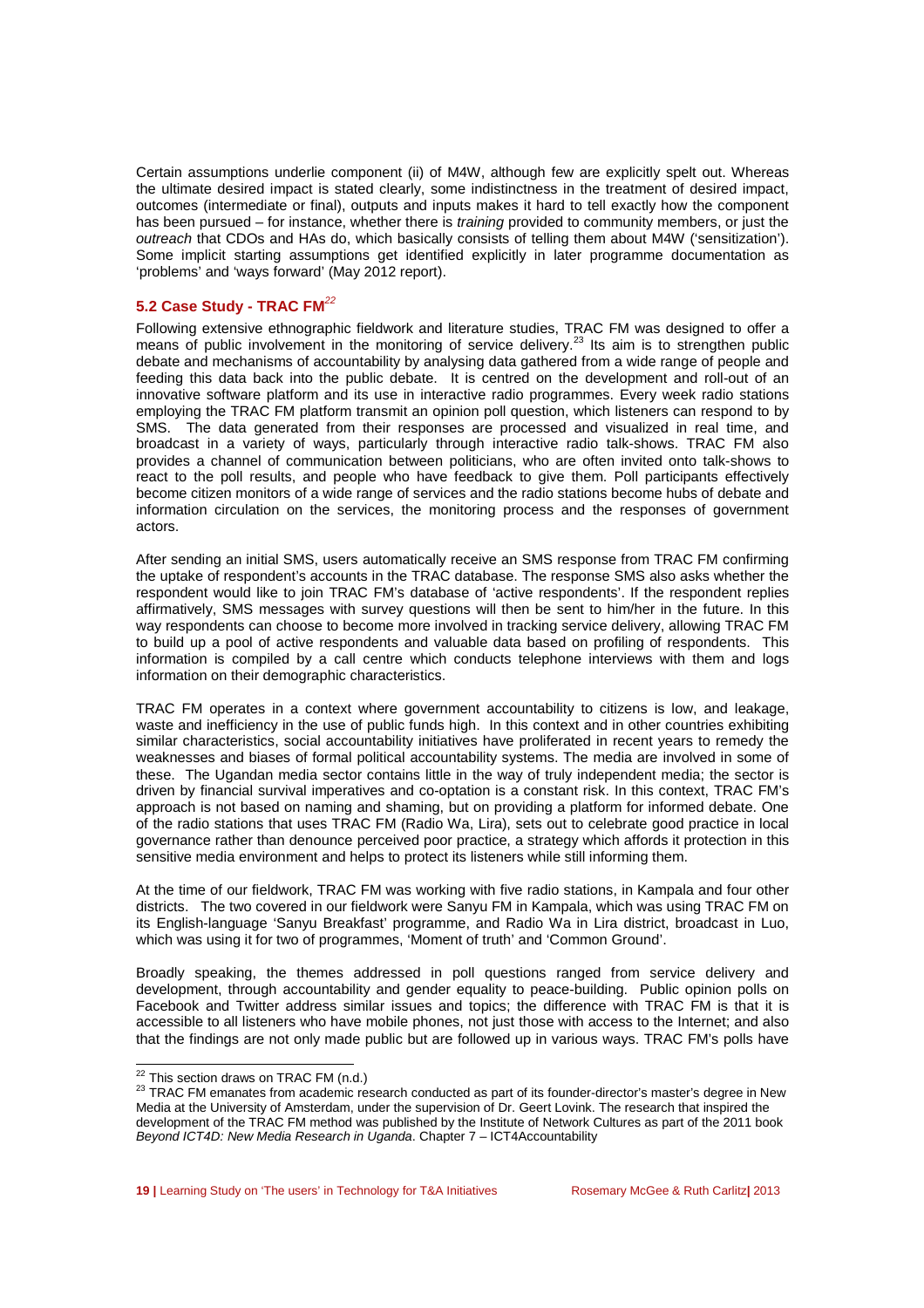also been designed with the explicit goal of generating data that can be quickly processed into comprehensible and attractive info-graphics, or used in background stories in print media. Providing such substantive data in a context where it is often lacking is intended to strengthen public debate and encourage informed dialogue between citizens and government officials (Dijkstra, 2011b: 145).

The profiles of 'active participants'/'active respondents' and their suggestions for future poll themes and views on governance and accountability issues, are regarded as a valuable resource. They both serve both TRAC FM's own purposes of programming, campaigning and research and analysis, and can be shared with other actors including NGOs, the media and government bodies, within the restrictions imposed by privacy considerations. The database is growing all the time and is recognised to have as yet untapped potential as an information resource.

TRAC FM works to develop partnerships with interested parties and integrate TRAC FM software in their programs. This enables the partners to receive feedback from their beneficiaries or stakeholders among the radio-listener public and engage them in more structured, personal and data-driven ways than they could without TRAC FM.

TRAC FM has been designed explicitly as a learning pilot, destined to provide experience and lessons to inform the design and rollout of a fully-fledged project. The project proposal (Dijkstra, 2010) states:

'This pilot project will allow for the development of the basic working processes of the TRAC FM platform. The pilot phase will be used for research on the proposed method of monitoring and campaigning. If this pilot proves successful the platform and software can be used in many different ways. Constant learning will be the main intention for TRAC management and the documenting and sharing of our experience is a top priority. This pilot project has a potential to develop into a multipurpose tool for citizens to use in sharing and gathering accounts to form a solid base for objective assessment of public issues, especially in regions where internet connectivity is less common. This pilot project can prove the proposed method works and can spark the development of new methodology in using ICTs for Accountability' (p. 15).

Numerous other references in the proposal explicitly state the learning purpose of this first pilot year and later project reports and documents mention adjustments made to ongoing practice in the light of lessons emerging. For instance, Annual narrative report 1 Jan - 31 Nov 2011 includes a 'List of lessons learnt based on experience in the pilot year 2011'. It demonstrates the ongoing harvesting of lessons from the experience of developing and rolling out the software and building the relationships necessary for ensuring its use.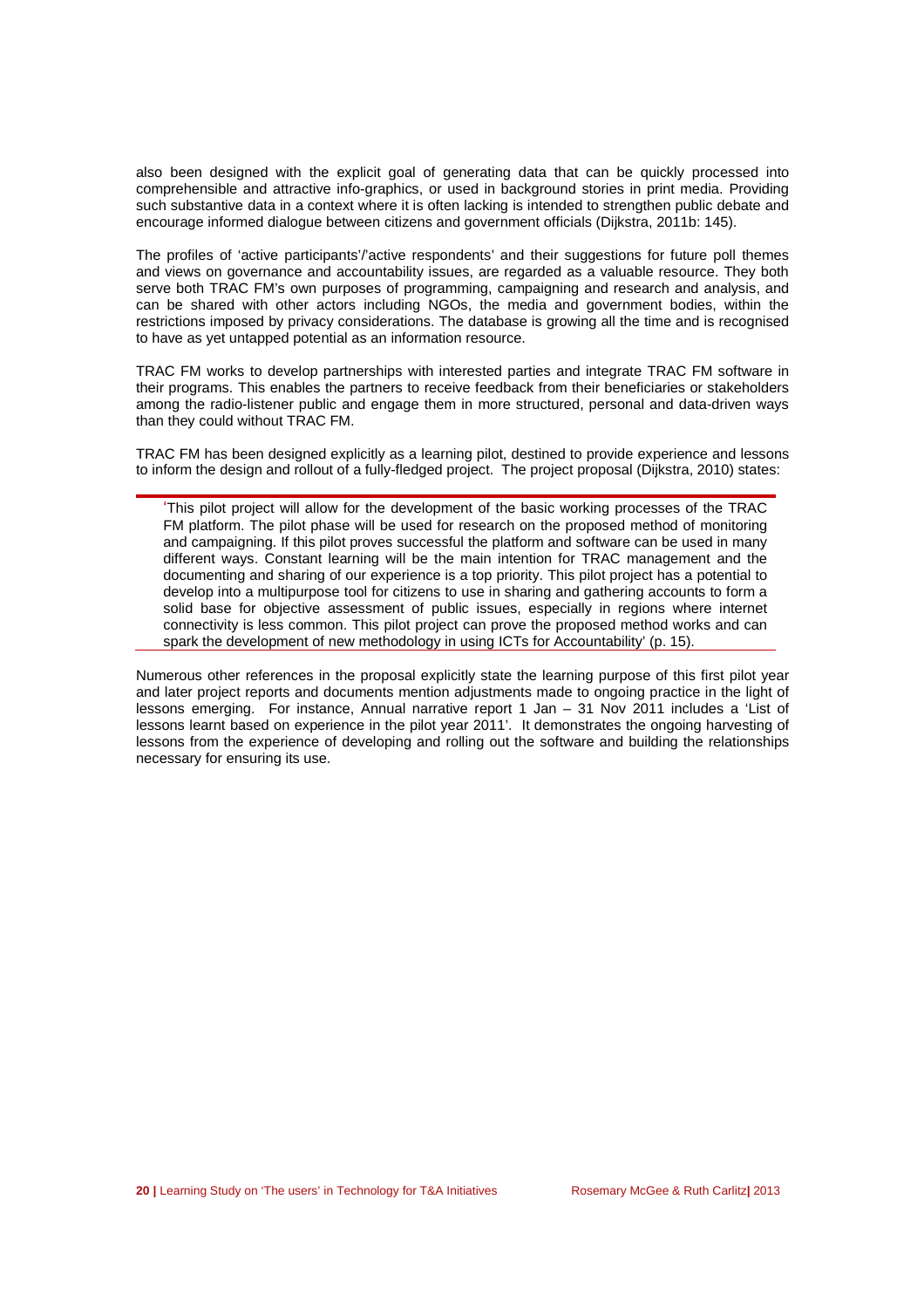

The TRAC FM project proposal offers this schematic overview of the project (Dijkstra, 2010) p. 4):

We have pieced together an approximation of TRAC FM's theory of change, as we understand it, from project documentation and our own observation in Kampala and in Lira district. Visually it can be represented approximately as follows: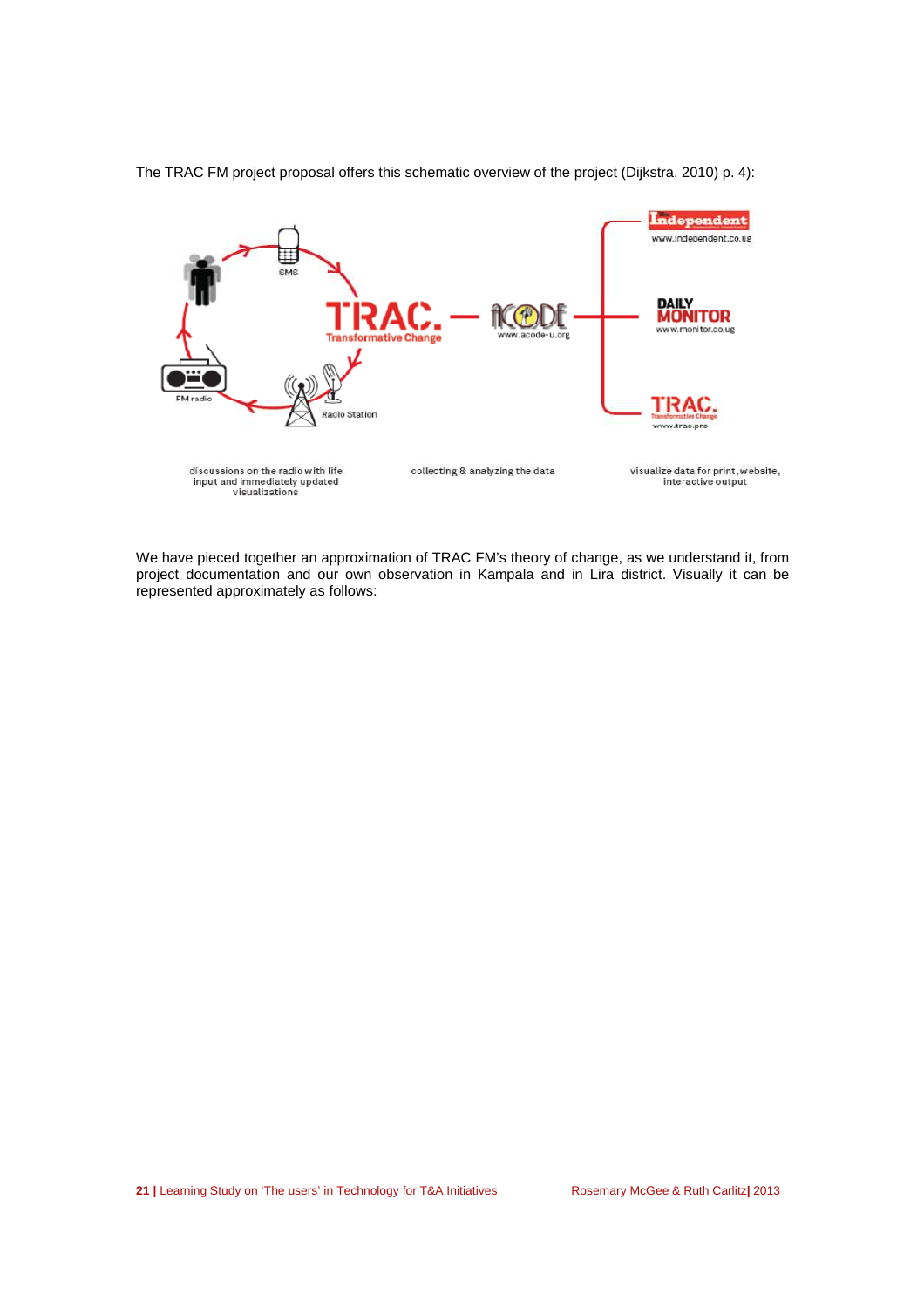## **TRAC FM Theory of Change**

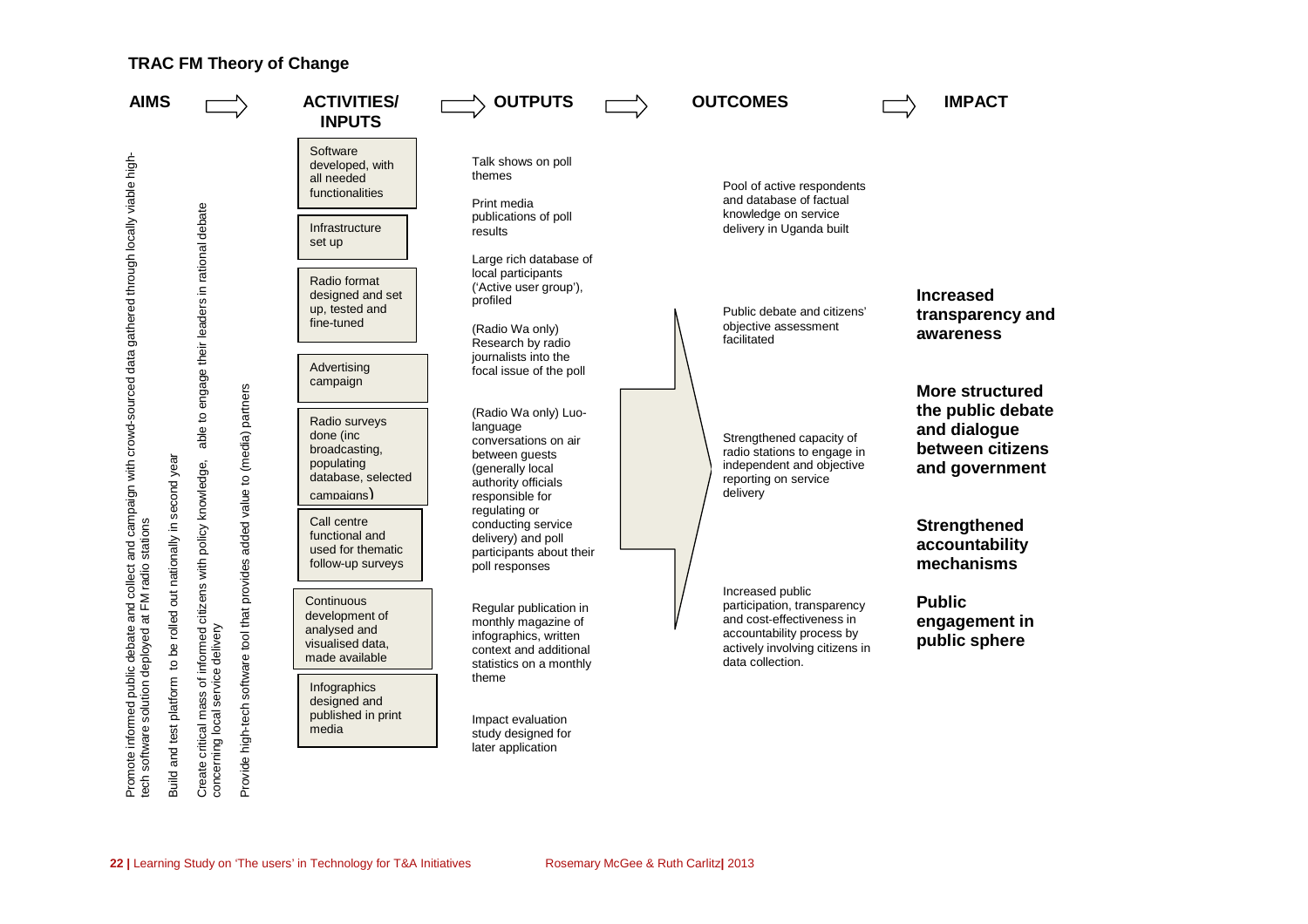As for the assumptions informing TRAC FM's design, from the outset the difficulty of making realistic estimates as to numbers of listeners and 'active participants' is stated, although estimates are attempted for listeners and one-time poll participants (though not for 'active participants'). In fact, starting assumptions about one-time participant numbers proved to be modest and at the time of fieldwork 'active participant' numbers were outstripping the capacity of the call centre to profile them for the database. The staff were surprised at the higher-than-expected interest in (rural) Lira and relatively lower interest in (urban) Kampala. No explicit assumptions were made or explicit targets set with regard to gender equality in use and the staff noted that a *laissez faire* attitude to this issue had resulted in much higher usage among men.

At the 'higher levels' of the programme's theory of change - the point where theoretically outputs generate outcomes which contribute to impacts - we identified some underlying assumptions, whose accuracy in practice had not yet been tested. In particular, these include the notion that for citizen voice to lead to government responsiveness, a missing ingredient is citizens' knowledge of policyrelated issues. Next, TRAC FM users are assumed to be representative of Ugandan citizens more broadly; the anonymity of SMS compared to other ways of expressing voice is expected make them freer in what they say. The TRAC FM model also assumes that a major explanation for poor service delivery is a non-functional feedback loop between citizens and service providers, and politicians. In this context, TRAC FM poll data is thought to fuel public debate and stimulate responsiveness. Politicians will then be motivated by the potential electoral implications of failing to respond.

We highlight these untested assumptions not in a spirit of 'naming and shaming' but because firstly, they are actually key assumptions in a vast array of TAIs and T4TAIs, and secondly, are very hard to test in an initiative of this scale and nature. A thorough evaluation of TRAC FM was to be completed by June 2013 (not in time for this study); it remains to be seen how far the evaluation sheds light on these, but it must be observed that if ways to track their validity were not built into programme set-up and implementation, it is unlikely that they can be very accurately assessed ex post.

#### **5.3 Analysis of case study findings**

Despite being conceived in response to different challenges, addressing different core user groups and being implemented in different settings, both M4W and TRAC FM provide useful insights in response to the six core questions this study was designed to address (see p. 5 of this report). In the pages that follow we discuss these insights in further detail for the first five of the six questions. Findings related to the sixth question ("What could be done to narrow any apparent gaps between initial expectations and actual uptake, use, users and beneficiaries of ATTI-supported programmes?") are presented in the concluding section of this report.

5.3.1 What did/do ATTI and the implementing actors know at the outset of the initiatives about the initiatives' likely users, uptake and possible constraints on uptake, and how do they know this?

In the case of M4W, starting assumptions about access to and capacity to use information and communication technologies (ICTs) were clearly optimistic and unrealistic. They appear to have been based largely on pervasiveness of non-functional water points, and the notion that water users would easily embrace a potential solution to this challenge. In addition, Ministry official acknowledged that M4W had intended to roll the database out to Districts for Districts to do their own updating but then discovered that many Districts did not have computers.

In the case of TRAC FM, starting assumptions about user numbers were grounded in factfinding and exploration of the sector and proved largely realistic. However, the issue of differentiated uptake or biases affecting uptake seems not to have been prioritised at the design stage.

#### 5.3.2 What is known about the actual uptake in well-advanced initiatives, and the composition of actual users? How does this compare with expectations and assumptions?

While the mapping component of M4W was a success, the citizen monitoring component had low uptake, particularly in contrast with initial expectations. Despite a large number of non-functional water points in the districts where M4W was piloted (19-20% of the 3,681 water points serving these communities, or over 700 non-functional water points), M4W had received only 65 SMS messages after more than 8 months of programme implementation the 7 districts covered (M4W, 2012). In Lira district, considered to be one of the better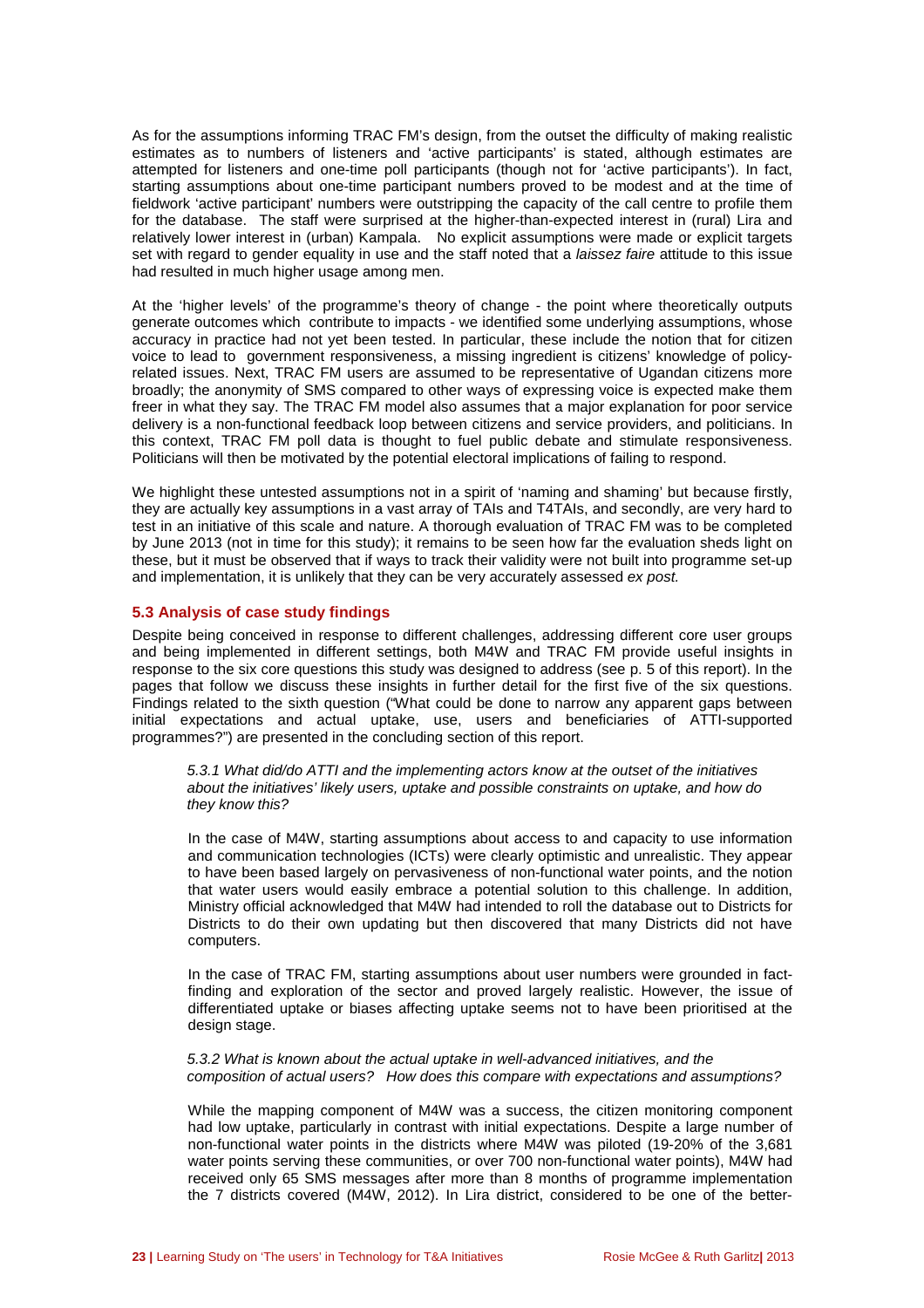performing pilot districts with respect to implementation, only 14 people had sent text messages using the M4W system after 9 months. Uptake of M4W overall was higher among technical and local government stakeholders than among the ordinary water-using public. In addition, many people were not using the system as intended but were calling the HPMs directly. This is a very rational practice from their perspective since it gets them quicker responses than going through the system, yet a route which effectively bypasses the potential accountability-enhancing parts of the M4W process.

Low uptake of the citizen monitoring component seems to have stemmed from limited awareness of the programme, resulting from insufficient efforts by HPMs to 'sensitize' communities. When HPMs did the mapping (component (i) of M4W), they went around and put stickers onto water points with the directions for reporting to the M4W system, but a lot of these stickers fell off, got stolen, or were not understood. That was the extent of 'sensitization', and clearly even this did not leave its mark. M4W recognized that sensitization had been very limited and acknowledged that much less attention had been paid to it in this phase, whereas a lot of attention was paid to building HPMs' capacity to respond. HPMs themselves attribute low uptake to people's traditional dependency on NGOs to solve problems; complacency when an alternative water source is within reach; diminishing collective action and rising individualism and apathy; Government's failure to support water user committees; and committees' voluntary and non-enforceable nature. These attributions raise the question of whether  $M4W$ 's unique contribution – the use of mobile-based technology that shortens response time – is actually relevant: if water user committees - the most basic part of the traditional water management system – were working well, shortening the HPM's response time might be fairly irrelevant. In short, SNV and its collaborators expected that a technology-dependent remedy would work where an organizational form was breaking down through lack of support and servicing. There is room to speculate that functional water-user committees could make M4W work; dysfunctional ones would not; and some functional ones have easier ways than M4W of solving their water problems.

TRAC FM monitors users as closely as possible within the constraints of privacy laws and the anonymity of SMSs. With regard to 'active' and one-off participants, numbers in at least one poll far outstripped expectations. In terms of composition of users, uptake by urban listeners was lower than expected whereas uptake by rural listeners was higher than expected. (It is worth noting that no rural 'site' had been initially envisaged; this was an opportune design adaptation made during implementation). Of 'active participants' profiled in the database, 475 were rural listeners responding to polls on Radio Wa and 252 were urban listeners responding to polls on Sanyu FM. At district level, Radio Wa staff said they were not sure why some districts show a higher response than others. TRAC FM's 'active participants' database and a reflective approach have enabled TRAC FM staff to investigate and explain these unexpected use patterns to some extent, for instance to identify that in Kampala, mobile users receive many marketing and polling texts from all sides; radio listeners are more interested in the day's news stories than in pre-set poll topics; Kampalabased radio stations operate in an environment of stiff competition for both listeners and poll participants; capital city residents engage less because they are generally less activist on social problems than rural residents.

Ten percent of TRAC FM participants are women, in all regions of Uganda, reflecting mobile ownership patterns and 'women's reluctance' to participate on some of 'these issues', or in 'politics'. The 25 – 35 age group dominates. In addition, data in the TRAC FM database suggests that Muslim participation as 'active users' seems to be very low<sup>24</sup>. Mobile ownership and access appear heavily gendered, with fewer women owning and accessing them. Of the random sample of 17 'active participants' of the two radio programmes using TRAC FM whom we called to interview, only two were women.

For M4W, it is very hard to quantify numbers of proportions of men or women actively using the service because SMS senders are anonymous and no long-term engagement with them is sought nor profiling done. Anecdotally, of the 10 people we met when visiting a damaged water point in Lira, only two of them (both men) owned phones. At another water point near a trading post, 3 of the 4 women we met (two businesswomen and a nurse) owned phones. This corroborated the view expressed by some respondents that 'deep in villages', where there are fewer water points per head of population and most malfunctioning water points, that people do not have phones, and at relatively 'urban' places such as trading centres,

<sup>&</sup>lt;sup>24</sup> Data from (Dijkstra, 2011a)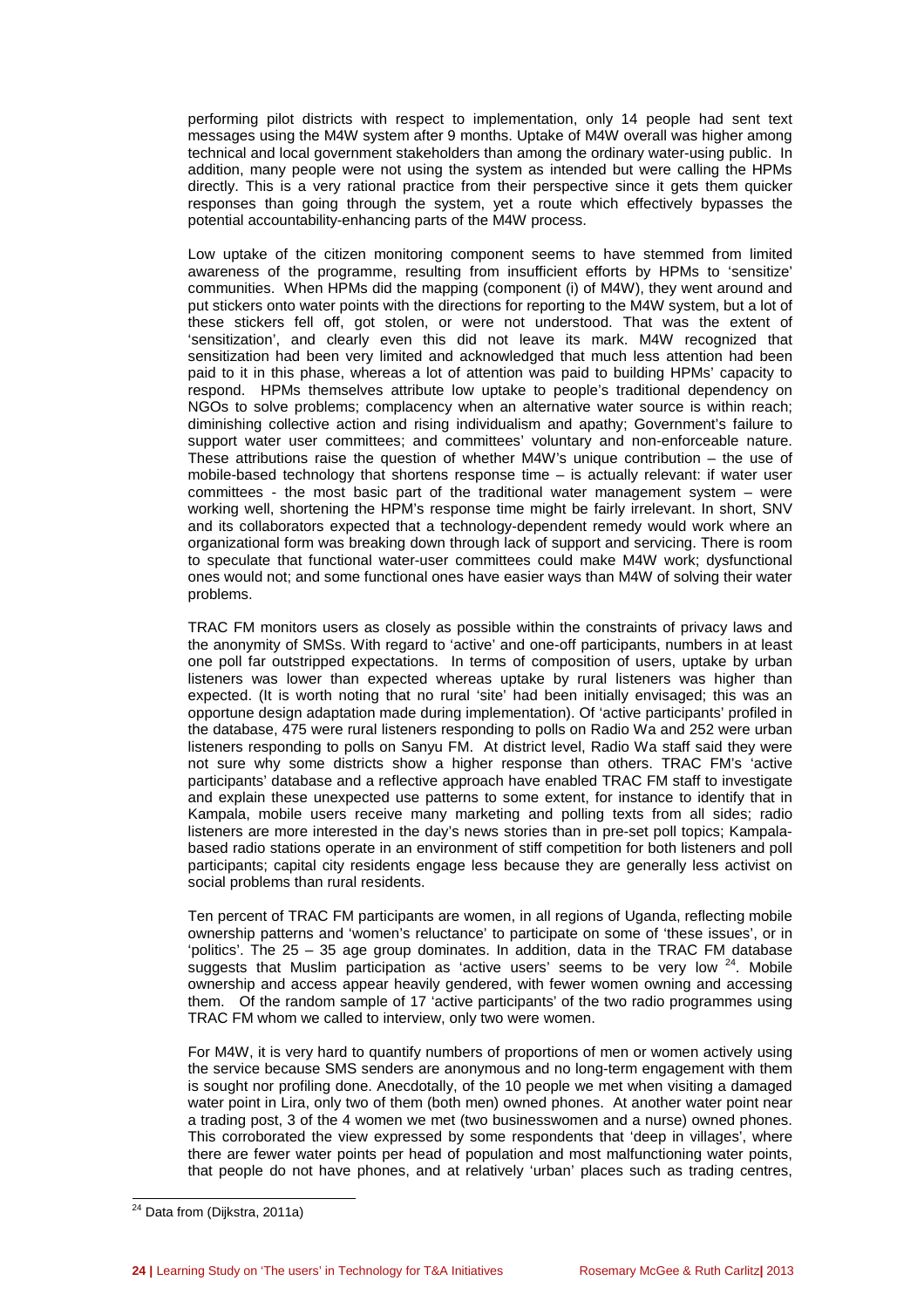where water points are more abundant and tend to break down less, where they do have phones. The same respondents talked about the likelihood that women, who fetch the water and will know when the pump breaks down, would not have access to a mobile to alert the HPM or, if they did, they might lack the necessary literacy skills to use it for texting.

With regard to TRAC FM 'active participants' (those willing to be profiled in the TRAC FM database), no numerical predictions were made because there was no basis for sound prediction, but at the time of fieldwork numbers were exceeding the call centre's capacity to keep up to date with profiling. In short, TRAC FM knows a great deal about its actual users and in practice their dilemma is how to make the best use of the valuable information on their database in an ethical way.

What is not known from TRAC FM data is whether this over-achievement of objectives in terms of user numbers has any effect on the initiative's effectiveness and impact. This cannot be demonstrated at present, because efforts have focused on tracking activities and outputs rather than on assessing outcomes or impacts. Further, the failure to 'design in' ways to trace outputs to outcomes and outcomes to impacts makes it unlikely that even the June 2013 evaluation will be able to show whether large numbers of users matters to actual or prospective outcomes or impact. For instance, the outcome of 'Strengthened capacity of radio stations to engage in independent and objective reporting on service delivery' would have been straightforward to assess had a baseline level of capacity been established through a prior analysis of how the stations were reporting on service delivery at the outset, followed up subsequently. Apart from that one, the outcomes and impacts in TRAC FM's theory of change are framed in ways that make them hard to monitor and assess in a way that establishes plausible evidence of the initiative's contribution to the desired impact.

#### 5.3.3 What are the expectations and motivations of users themselves, and of ATTI and its funders, and are there gaps between the users' perspectives and ATTI and funders' understandings of users' expectations and motivations?

Presumably, one major incentive for users to participate in T4TAIs is that by giving voice to a service delivery problem, they expect some action to be taken as a result, or at least expect some acknowledgement of their participation. These expectations are likely higher in the case of T4TAIs aimed at resolving particular problems with service delivery, such as M4W. However, these expectations often went unmet for M4W users. Indeed, some M4W actors are keenly aware that lack of feedback to users limits the programme's credibility and popularity, and recognise that direct feedback has not been given to M4W users among the general public and that no local-level feedback mechanism has been set in place. In practice, the mapping information is only registered on online maps that are only accessible in local government offices with Internet connectivity. Whereas users likely expected their reporting of faults to lead to repairs, and M4W intended this to be so, in practice some reported faulty water points have been non-functional for years and have not been repaired since being reported to M4W.

District officials - one class of user, but also actors whose compliant engagement is crucial for M4W's success – appear somewhat sceptical about integrating M4W into their monitoring systems. Respondents suggested that this could be because M4W makes data flow transparently from grassroots to the Ministry of Water and Environment, which reduces the scope for diverting funds destined for water repairs. Here appears a political problem that trumps the technical solution M4W offers: the malpractice that causes the problem in the first place makes certain key actors reluctant to take up the proffered solution.

Another class of user/key actor in M4W is HPMs. These are private sector operators who were fairly unregulated and on whom M4W imposes a degree of regulation. Some respondents affirmed that it had been common for HPMs to overcharge for their services and as such a degree of regulation was welcome. M4W represents increased oversight of their activities and reduces their scope for overcharging. Therefore, while they may have the capacity to engage with the system as envisaged, they may lack the incentives. Fieldwork, and a M4W report (April 2012: 4) suggests that in fact they do not all have the capacity to engage as envisaged, due to lack of literacy, or lack of familiarity with texting or English. Extension workers, users/key actors who are supposed to play a necessary role in raising awareness of M4W, are recognised to be underfunded and under-supported and therefore also lack incentives to take on the new role M4W ascribes to them.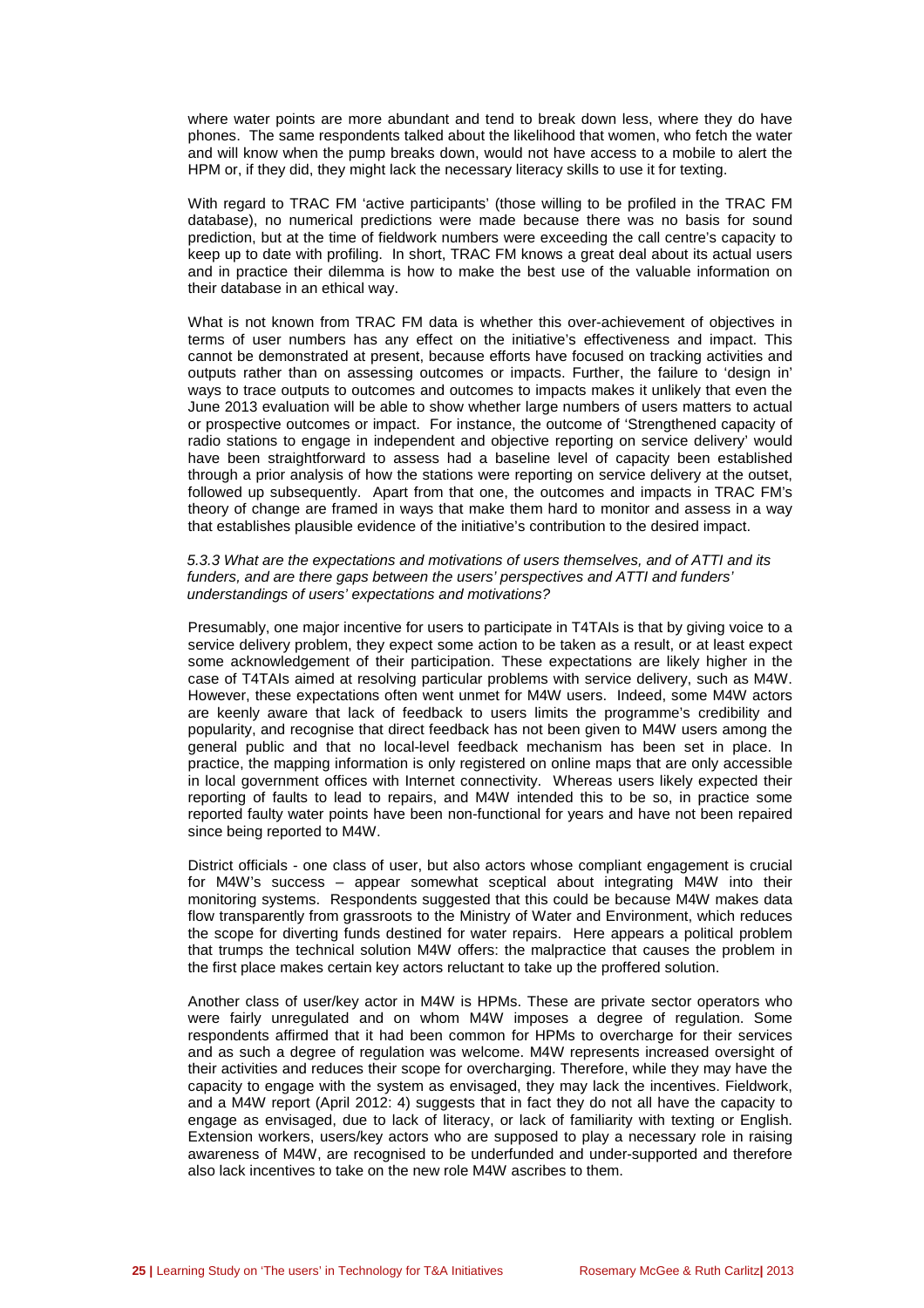TRAC FM participants were less likely to have specific expectations about the impact of their participation in the radio polls. Quotes from our interviews with a random sample of 'active participants' illustrate that those who participate see the TRAC FM-connected radio programme as a useful platform for informing the wider society about problems and applying pressure for change:

"The topics are very exciting, the fact that they engage the public, a good way of finding out better as opposed to having radio minds doing something that is meant for the public. Presenters do their thing while the public also participates. I signed up because I was excited, topics dealing with our country will [make people] participate, though international issues are also helpful, but we need to know what the local community believes" (Male participant in Sanyu FM, aged 33, Kampala)

"I had views and thought this was the best forum to share them, maybe they could make a change [...] My hope is to change, help effect positive change They could be taken into consideration" (Male student participant, aged 23, Kampala)

"It helps me to contribute my idea [...] it helps me to build the community" (Male community mobiiser participant in Radio Wa, aged 28, Lira district

"It makes me a concerned Ugandan by telling out problems affecting our society" (Male teacher participant in Radio Wa, aged 23, Lira district)

#### 5.3.4 What is known about the reasons why non-users do not participate? What are the reasons?

Background knowledge of the M4W population has it that many do not voice their basic needs even when invited to. In particular, those who have lived in displacement camps during conflict, have been socialised into a 'camp mentality' in which residents wait and expect basic services to arrive, requiring no agency on their part $25$ .

Our fieldwork showed that for many potential users, a fundamental lack of awareness about the initiative is the more likely culprit for failure to participate. Indeed, many potential users were still unaware of the programme nine months into implementation of M4W, likely due to the fact that the system used for labelling water points and announcing M4W was deficient and short-lived. No resources were allocated specifically for communication of the initiative, though SNV staff acknowledged that greater sensitization of potential users was critical for scaling up the program.

M4W actors provided a variety of explanations for limited uptake, including the cost to water users of sending a text, a lack of familiarity with texting, the defective water point labelling system (compounded by the fact that the Ministry of Water and Environment has not developed a consistent system for labelling water points), hasty or non-existent awarenessraising on the part of HPMs, and generally a widespread lack of knowledge about M4W. The above factors led people to either do nothing, or to call the HPM directly instead of reporting faults by text to M4W. In some cases, other aspects of the water management system were dysfunctional and M4W could not work well without them. A key NGO stakeholder recognised that M4W needed to better embed its ways of working into other initiatives, such as radio programmes and community activities.

Some non-users we spoke to live far from the water point so do not concern themselves with water collection or water point upkeep; others reported that the community had lost the HPM's phone number so did not contact him, or that they contacted HPM directly (rather than going through M4W). While people's contacting HPMs directly can rightly be construed as a 'failure' to fully implement M4W as planned, it may also be understood as a success in terms of linking water users with people who can solve their problems. Some water users were previously unaware of the HPM responsible for repairs in their community and had no means of identifying him before the M4W intervention dispatched HPMs to map water points for the mapping component of the initiative.

 $25$  Over 90% of the population of northern Uganda (constituted by 30 of the country's approximately 111 districts and around a sixth of the Ugandan population) was displaced to internally-displaced people's camps from 2003 onwards due to the violent conflict between the Lord's Resistance Army and the regular army (Uganda People's Defence Forces).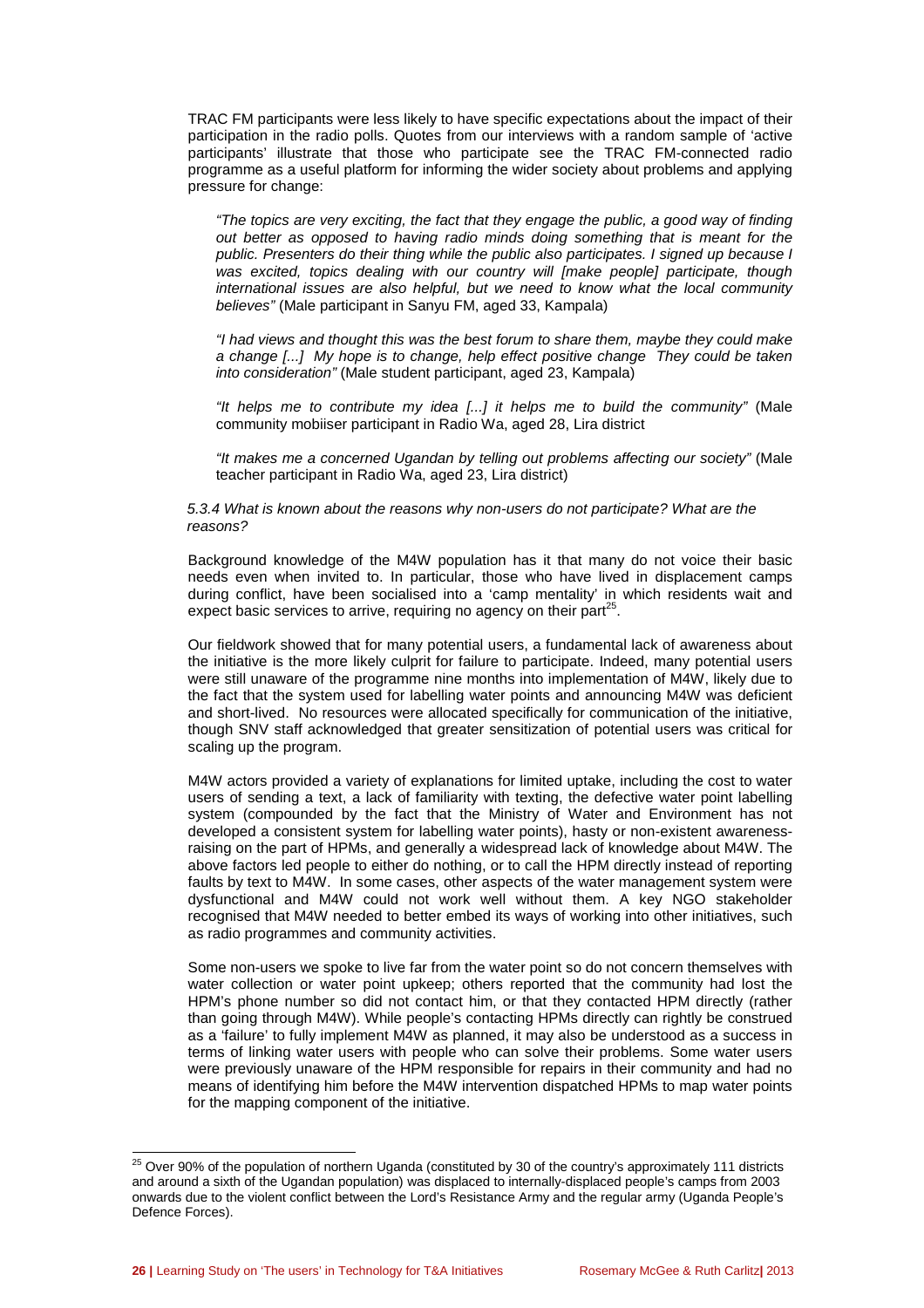From both fieldwork and some M4W documentation, it appears that those most likely to fetch water - women - tend to be those who do not have access to the family's mobile phone if it possesses one, nor the required levels of literacy and texting proficiency for reporting faults. In one of our focus group discussions, a local health assistant articulated this challenge clearly:

"Here, it is women who collect the water. You might find among a hundred men using the water point only five who know about these stickers. These are the people with the phones, not women. You can't expect a miracle there [...]. There is a big gap: [M4W] thought that by putting a sticker here people would know. But they don't have phones. It's not a surprise to hear that only fourteen people have sent SMSs. That is good luck, really. Those are a few men that could have allowed their women. If we listen properly, they are probably the elite." (Fieldnotes from Focus group discussion, Barr sub-country, 20 August 2012).

At the time of fieldwork SNV was exploring the addition of a voice (rather than text) option for fault-reporting (it cannot be assumed that this would overcome women's reticence to use the service).

In a one-to-many technology like TRAC FM, tracking the non-users and understanding their position is not of as much interest or use as in M4W. The availability of a variety of alternative urban radio stations and opinion-polling programmes and platforms and the fact that users exercise choice between these, makes non-user status more understandable and less telling about the T4TAI itself.

At a more general level, interviewees in Kampala commented that the relatively rich urban radio-listener population shows 'apathy' when invited to engage with social problems, happy to make a noise about problems such as corruption but not to take any action against it. They observed that urban people listen to the radio for discussion of the day's headlines, not to engage with issues identified by the radio station as topical and socially important.

Another factor that has been associated with low uptake in other cases (including some of those written up in the sources we reviewed in Section 4) is the lack of a steady supply of electricity for charging phones. This was mentioned by two M4W respondents, and may have also limited participation in TRAC FM for some rural users.

5.3.5 How were/are dimensions of social exclusion that may affect uptake and the composition of users (e.g. gender, age or disability) addressed in the design and implementation of these initiatives? What is known about these dimensions in actual uptake and user composition?

A general challenge in eliciting information about social exclusion in T4TAIs is that unless users of mobile-based platforms and initiatives explicitly agree to be 'profiled', their sex, age and disability status generally remain unknown because of the anonymous nature of SMS and privacy norms which rule out profiling without explicit consent. TRAC FM is exemplary in tackling this challenge, striving to gain insights into the demographic composition of their user base while also maintaining privacy. However, it is not fully clear if and how TRAC FM is addressing the evidence of social exclusion that their extensive profiling has revealed. According to TRAC FM's founder-director, the initiative's aim is not "to drag people out," if they are not participating. He explained that, "… in the end if you want to make this kind of change, put pressure on politicians… you will end up with these people who care, want to be involved in conversation" (Interview at TRAC FM, August 2012).

The laissez faire attitude taken by TRAC FM to its catchment population has meant that participation in TRAC FM reflects many 'naturalised' biases that exist in society, particularly gender bias. Here too, little can be explored within the broad evidence of strong gender bias, because of privacy law and the self-fulfilling prophecy that if few women are listeners and poll participants, fewer still are likely to be 'active participants' profiled on the database.

The question then arises of the import of this gender bias. What does it mean for TRAC FM's effectiveness and impact? For the attainment of increased transparency and awareness, more structured public debate and dialogue between citizens and government, and strengthened accountability mechanisms? The 'developmental' and 'democratization' outcomes of TRAC FM would quite likely benefit men and women alike, directly and albeit indirectly; but given this gender bias, the same may not be true for 'empowerment' outcomes, insofar as TRAC FM produces these.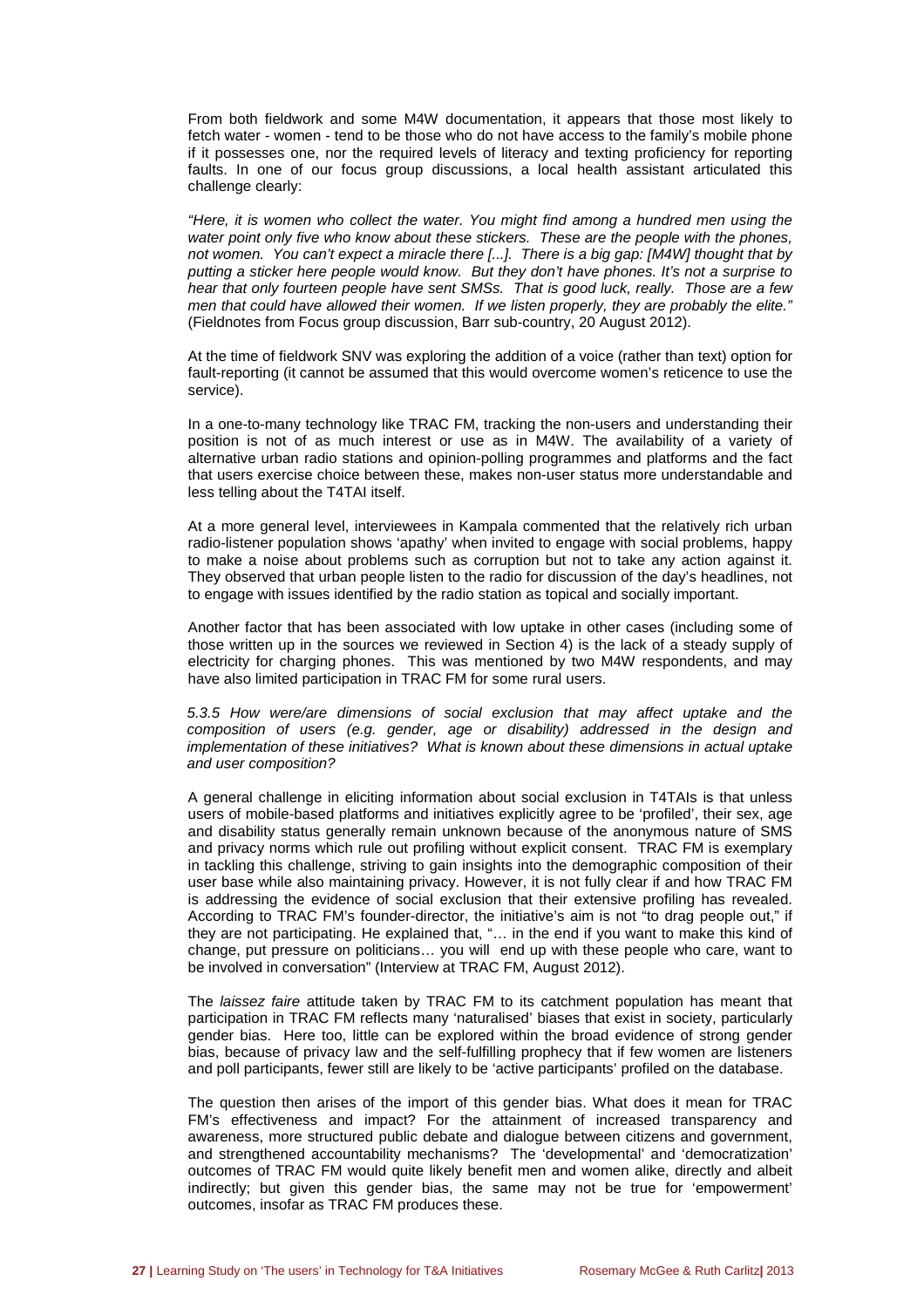Unlike TRAC FM, M4W does not make an explicit effort to gather information on the composition of their user base. Youth and vulnerable groups (e.g. people with disabilities) were thought by M4W staff to be less positioned to benefit from M4W than older and those without disabilities, although no data is available either from programme documentation or our fieldwork on age or disability as dimensions of exclusion.

M4W did not explicitly address gender issues in design or implementation of the water point monitoring (second) component, but did in the (first) mapping component, when staff collected gender-disaggregated data on Water User Committees. However, possessing gender-disaggregated data does not equate to a gender-differentiated understanding of water management roles or technology access. There is an assumption by SNV that a breakdown of a water source will trigger action by water users. This neglects the fact that the people most likely to collect water (women and children) are perhaps least likely to be able to make such reports, given cultural norms about communication with public officials and differential access to mobile phones. HPMs reported that outside of trading centre, deep in the villages where water points tend to break down, mobile ownership and access are low, especially among women; and our 'quick and dirty' questioning of people at water points matched this picture.

The anonymity of texting means that the sex of those reporting faults cannot be detected. What is known in general and by M4W actors about gender-differentiated mobile ownership and access in Uganda, and gender-differentiated roles in domestic management including water-fetching, suggest that despite strong social norms ascribing to them the role of waterproviders, women do not have the same access to M4W as men, because of its dependence on mobiles and texting.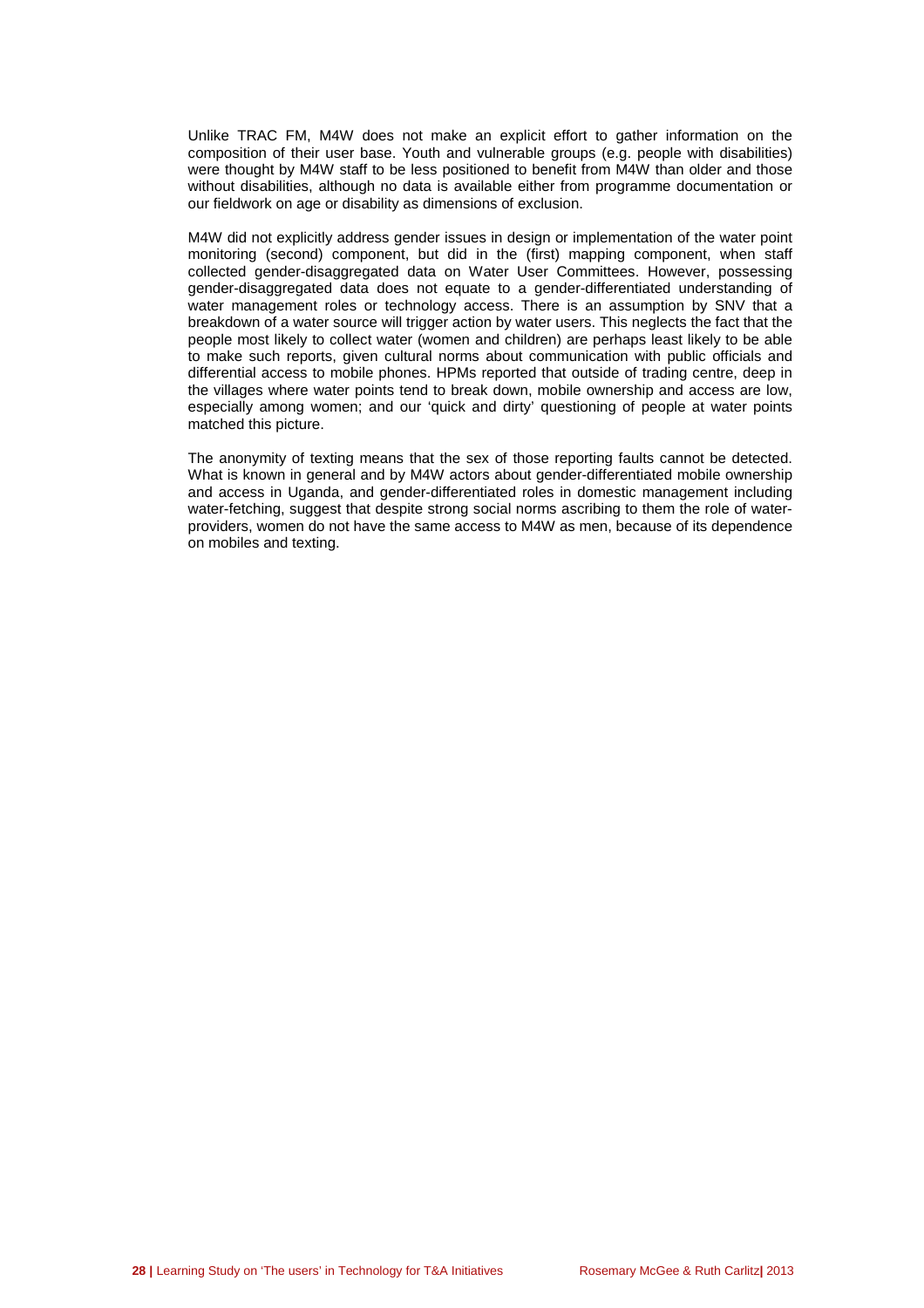## **6. Conclusions, Implications and Recommendations: What does this learning study tell us?**

This learning study set out to explore by means of a literature review and two case studies in Uganda whether the realities of the assumed users of TAIs and particularly T4TAIs are investigated and taken into account systematically enough. It was motivated by a concern that knowledge gaps existed which were currently bridged only by optimistic assumptions, and that this situation might be constraining the effectiveness and impact of T4TAIs. We sought to identify lessons that can improve programme design and chances of success by narrowing gaps between expectations and realities in terms of uptake and users.

We find that we can draw out several lessons which will be of use to ATTI, the Omidyar Network, Hivos, and the broader community of those involved in designing, implementing, funding and evaluating T&A initiatives. We conclude, then, by drawing together what this learning study tells us:

#### **...About the effectiveness and impact of T4TAIs in general**

- o Among the thousands of T4TAIs going on, **few are demonstrably transforming governance and accountability**. This may be not because they lack any transformative impact, but because they are presently not demonstrating it well.
- o The small scale of most T4TAIs limits the potential for outreach to the broader population. Moreover, while some are deliberately short-term because they focus on a time-bound event (e.g. election monitoring T4TAIs), others start up with great hopes and intentions **of longterm relevance and sustainability** and then lose their lustre after their initial rallying event or once the 'hype' dies down. This cautions against a universal assumption that all innovations that 'work' should or could be scaled up and work just as well at larger scale, and points towards a more case-by-case approach – with an eye on the user issues this report has highlighted - to selecting which innovations should be given scope and resources for going to scale.
- o There is no reliable data on what proportion of T4TAI pilots or innovations get scaled up, but it is fair to assume that the great majority fall by the wayside. This might be natural in a field currently characterised by much more deliberately risk-taking, entrepreneurial and creative behaviour than most aid-and development-related fields. But it might also be a sign of **a mismatch between the suppliers of T4TAIs and their putative 'users',** which might help to explain why uptake is not always as hoped, nor impact as readily proven, and help to narrow these gaps between expected and actual usage.
- o Some of our findings suggest that Daraja's blogger (Daraja 2012a, 2012b, 2012c) and Hellström (in his 2008 paper) have a point when they question the wisdom of the biggest and most central starting assumption of all: that marginalized people actually want more direct means of engaging with their governments. While people need solutions to their problems, they may not see tech-based systems or systems linked to government as the most efficacious or easy way to get them. In the case of M4W, people tend to engage with their local community member who is the hand pump mechanic, rather than report the fault by sending a text off through the M4W system. In the case of TRAC FM, people want their individual complaints, issues and opinions mediated for them by a radio station rather than taking them forward through the official channels themselves<sup>26</sup>. The people who are meant to be 'sensitized' and thereby induced to participate in T4TAIs are often **time-poor – especially if they are women** - and also may have historic reasons to **expect little responsiveness** from their governments.
- o T4TAI funders and practitioners need to take note that impact may be difficult to quantify or assess reliably in qualitative terms in the short term. This sub-field needs room to fail, to learn from mistakes, to roll out pilots and then build on them. Some of the latest

 $\overline{a}$  $26$  This finding is corroborated by a recent PhD thesis on interactive radio in Ghana (Selormey 2013).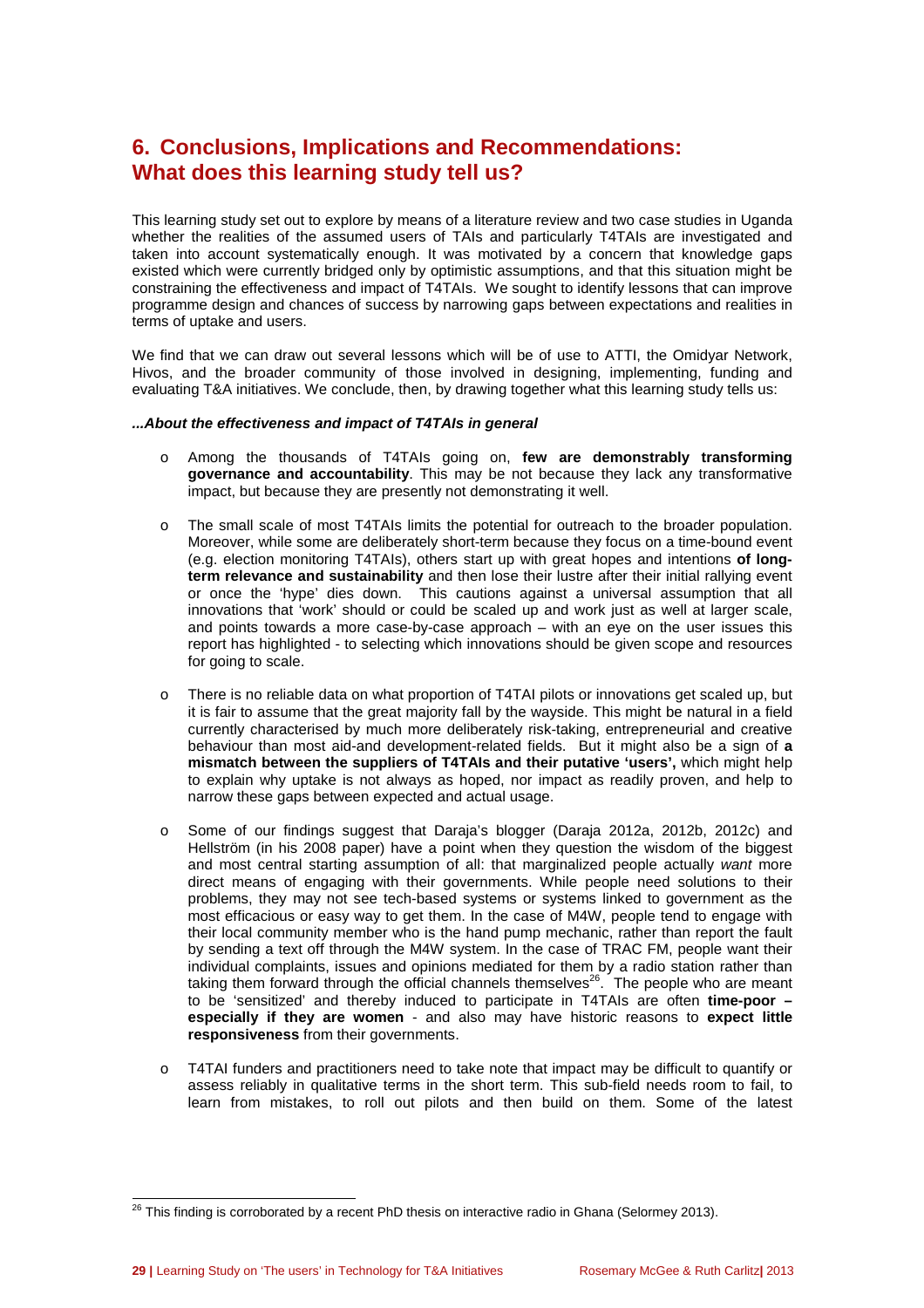programming and research in the field demonstrates creative responses to this problem, with designs based on principles of contingency and adaptive management<sup>27</sup>.

o TRAC FM's and M4W's outcomes and desired impacts are not simple to assess reliably, nor do they lend themselves easily to plausible claims about a given actor's attribution or contribution. They are also very expensive and demanding to assess in relation to the scale of these programmes. This points to the need for the T4TAI community to **bear in mind 'assessability' and 'evaluability' and the costs of demonstrating impact**, when designing programmes that will need to be evaluated $^{28}$ .

#### **Factors shaping uptake and use of T4TAIs**

- **T4TAIs' active participants tend to be the 'usual suspects' men, urban dwellers, and** people with higher levels of education and/or access to information. To reach out to other demographic groups, special efforts are needed to broaden the reach of the initiatives or channel them towards other demographic groups. Even when making special efforts, careful monitoring is needed of who is engaging with the initiative, and possibly corrective measures throughout implementation.
- o To work well, **T4TAIs need to be integrated into people's existing ways of doing things**. Case after case and study after study show that significant behaviour change cannot be expected to ensue from telling potential users what is good for them (The example of people in M4W areas calling the hand pump mechanic directly instead of using the system, cited above, returns to mind). It is commonly assumed that people will be motivated to take action when the need is great enough (for instance, no clean water supply available) even when the action is unfamiliar and new, takes up time, or conflicts with their usual routine. This seems a fair assumption, yet one which does not seem to be borne out in a number of citizen monitoring initiatives. Uptake and use of unfamiliar activities and technologies may be best brokered using financial incentives – but that raises concerns about sustainability, and sustainability cannot be very well researched yet given the recent vintage of most T4TAI initiatives. This gives rise to the recommendation that funders and practitioners **adjust to more realistic levels their expectations about the behaviour change implied** in T4T&AI uptake.
- o Many organisations put either insufficient resources into publicizing their initiatives, or insufficient thought into how to do it most effectively (e.g. Daraja, M4W). This limits uptake. **Targeted outreach to particular user groups** is an element of particular importance in the theories of change of many T4TAIs.
- o The gender bias in uptake of both M4W and TRAC FM draws attention to the **risks of T4TAIs unwittingly selectively 'empowering' some citizens**, which could further entrench discrimination and social exclusion rather than increase equity and accountability for all.
- o **Response, feedback and interactivity are important determinants of uptake and sustained use**. Among users there is a desire to see that the information they contribute (for example, by texting) is being used in some way. This could explain low uptake in M4W compared with high participation in TRAC FM. This factor pertains not only to public stakeholders; lack of feedback is cited as a frustration by hand pump mechanics in the M4W case. As time passes and some of today's T4TAI innovations bed down and become established approaches, it may transpire that the initiatives that provide feedback are better at achieving financial and practical sustainability, live longer and have more impact.

#### **How the design of T4T&AIs could be improved**

o In both design and implementation phases, actors involved in T4TAIs **need to gather more information about potential and actual users.** Such monitoring can help to ensure that T4TAIs are achieving their goals, and can also help to address various dimensions of social exclusion (gender, age, disability) which may otherwise be ignored, addressed in a

 $27$  For instance, a major research programme on the impact of TAIs commissioned by the Transparency and Accountability Initiative, being undertaken by researchers at the Ash Center (Harvard University) and Results4Development.

 $28$  See Shutt & McGee (2012)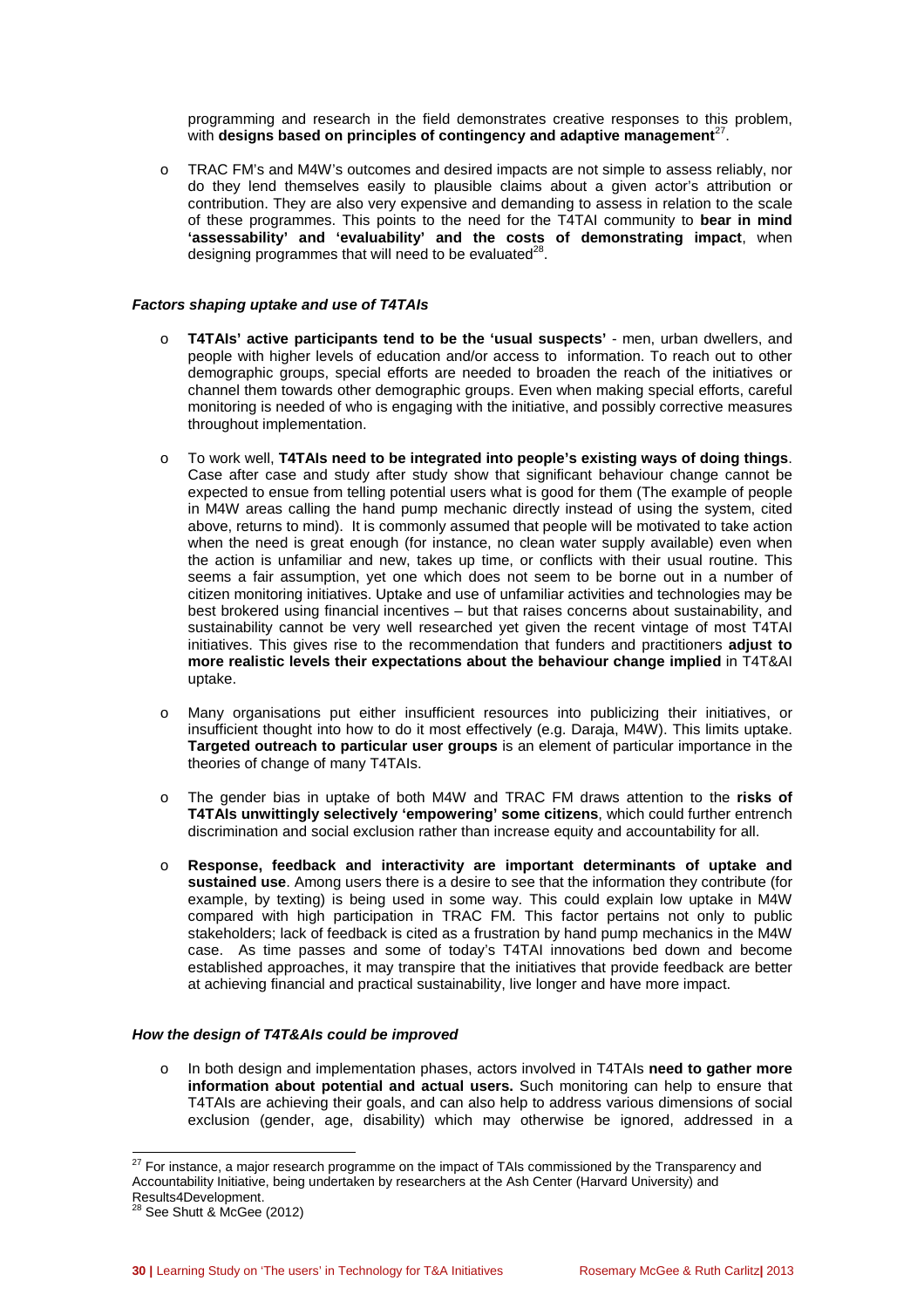superficial way, or worsened. TRAC FM is exemplary in this regard with respect to closely monitoring its user base, though has yet to address some of the biases this monitoring revealed.

- o There is a need for T4TAIs to develop at the outset **more clearly articulated theories of change.** These need to draw on research about likely users and their realities to clearly identify what types of users will be crucial to the initiative achieving its aims; set out what roles these users are expected to play and check that these are realistic; and 'design in' ways to trace links between outputs and outcomes, and between outcomes and impacts. Tools like the Gender Evaluation Methodology for Internet and ICTs (Association for Progressive Communications, n.d.) can assist in this.
- o In addressing the above recommendations, actors involved in T4TAIs also need to address the trade-off between the goals of on the one hand amassing detailed information on uptake and participation (disaggregated by gender, age, etc.) that can use to better target programs to their needs, and on the other**, protecting users' privacy**.
- o The above-mentioned recommendations, and ever-present concern about sustainability, signal a need for T4TAI practitioners to improve their own capacity to conduct applied research and action research within the context of their own practice. **T4T&A practitioners and designers can be reasonably be expected to conduct better project/programme appraisals** than they have been doing hitherto – to conduct their own 'user' research as inputs to better programme design and monitoring and evaluation. Existing organisational project and programme appraisal systems which have much to offer here have been rather left by the wayside in the headlong rush towards technology. Rather than wait for people to 'sober up<sup>29</sup> in relation to tech-based initiatives and hope that more thorough and reflective approaches to appraisal and monitoring and evaluation will then develop, the T4T&A community accelerate this 'sobering-up' process by instituting more rigorous appraisals.
- o The benefits to be reaped from **joining up T4TAI designers with T4T&A and T&A researchers** are clear. We are witnessing some very positive steps in this direction in current research and programme funding strategies. Key examples are the Transparency/Accountability Initiative and programmes such as the Global Programme for Social Accountability and Making All Voices Count<sup>30</sup>. At least part of the research portfolios supported by these initiatives is rooted in T&A programmes and projects. By implication, their funders will need to take a broad view of what constitutes research validity, widening their criteria beyond standard academic ones to include aspects such as the research's utility to practitioners and applied research impact in terms of more effective programmes.
- o To support this learning collaboration between practitioners and researchers, funders need to take learning seriously enough to actually fund it, funding not only research programmes but also **spaces for practitioner learning within the practitioner-led initiatives** that they fund. While collaborative initiatives such as those mentioned above are a promising indication that the value of learning is recognised in the T4T&A field, it will be a challenge for donors to act in consequence with this recognition given the current stress on results-based management affecting many of them.

We close the report with a reflection on the **sustainability** of the entire endeavour of increasing the accountability of government and private service providers to citizens and service users. The issue arose tangentially in our literature review and primary fieldwork, and while not a central focus, is relevant to some of the questions we have posed and explored about users. When we asked wellinformed commentators at CIPESA (ICT Policy Centre for East and Southern Africa) whether these initiatives were changing the nature of governance in Uganda, they responded:

'Amazingly they do, even with limited participation! Especially in Uganda, we have seen the political landscape evolve with tech: activists with blogs, people mobilizing protestors. So much of an impact that government told the regulator to block access to Facebook and Twitter!' (interview notes).

 $^{29}$  The phrase is borrowed from a Ugandan government official whose sector is the scene of much T4T&AI innovation and experimentation at present.  $30$  See

http://web.worldbank.org/WBSITE/EXTERNAL/TOPICS/CSO/0,,contentMDK:23017716~pagePK:220503~piPK:2 20476~theSitePK:228717,00.html and http://makingallvoicescount.org/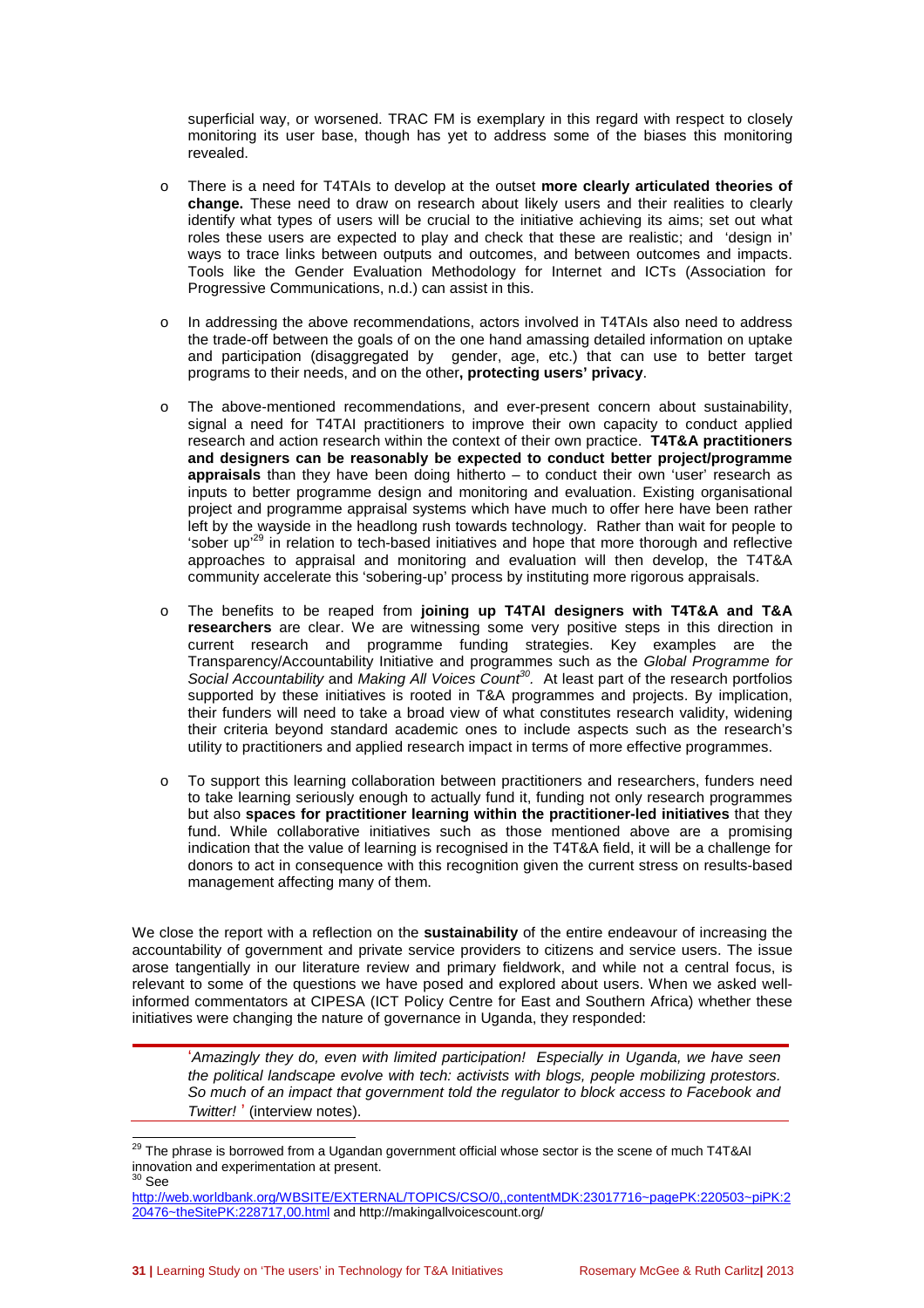All the above caveats notwithstanding, the endeavour does still seem to be worthwhile, so the T4T&A community needs to work on sustainability at the same time as making today's initiatives more demonstrably effective and transformative. In the longer term, sustainability will consist of donorfunded T4T&A work getting integrated into government systems, rather than allowing the initiatives to be used as 'workarounds' to circumvent government systems that are deficient. Some of the platforms, processes and relationships currently being set up for T4TAIs are to a degree interchangeable in terms of which particular T&A issue they are applied to. Those that fit this description could be established as **'legacy systems/processes'<sup>31</sup> ,** installed in such a way that they remain available and functional after the initial project is over and can be transferred to government management for future applications. Thus, even as the aid community gets better at researching putative users and designing and appraising T4TAIs with a sharp eye to user and uptake issues, the rationale for focusing more on users and uptake needs to become embedded in governments at central and local levels, as do the relevant skills and capacities.

This 'post-aid' scenario favours an approach to TAIs as elements in democratization processes, aimed at changing the behaviours of citizens and government actors, rather than TAIs as 'short routes to accountability' (to use the World Bank's phrase) working around governments so as to get quicker satisfaction for the service user. T4TAIs will have limited effect unless aid donors and practitioners come to see them less as 'widgets'<sup>32</sup> requiring compliant users, and more as one strand of broader, deeper, more complex democratization processes that also entail the construction of active citizens, and of spaces for citizen-state contestation to happen.

<sup>&</sup>lt;sup>31</sup> The term was used by Ashnah Kalemera of CIPESA, Uganda

<sup>&</sup>lt;sup>32</sup> The term is borrowed from Joshi & Houtzager (2012).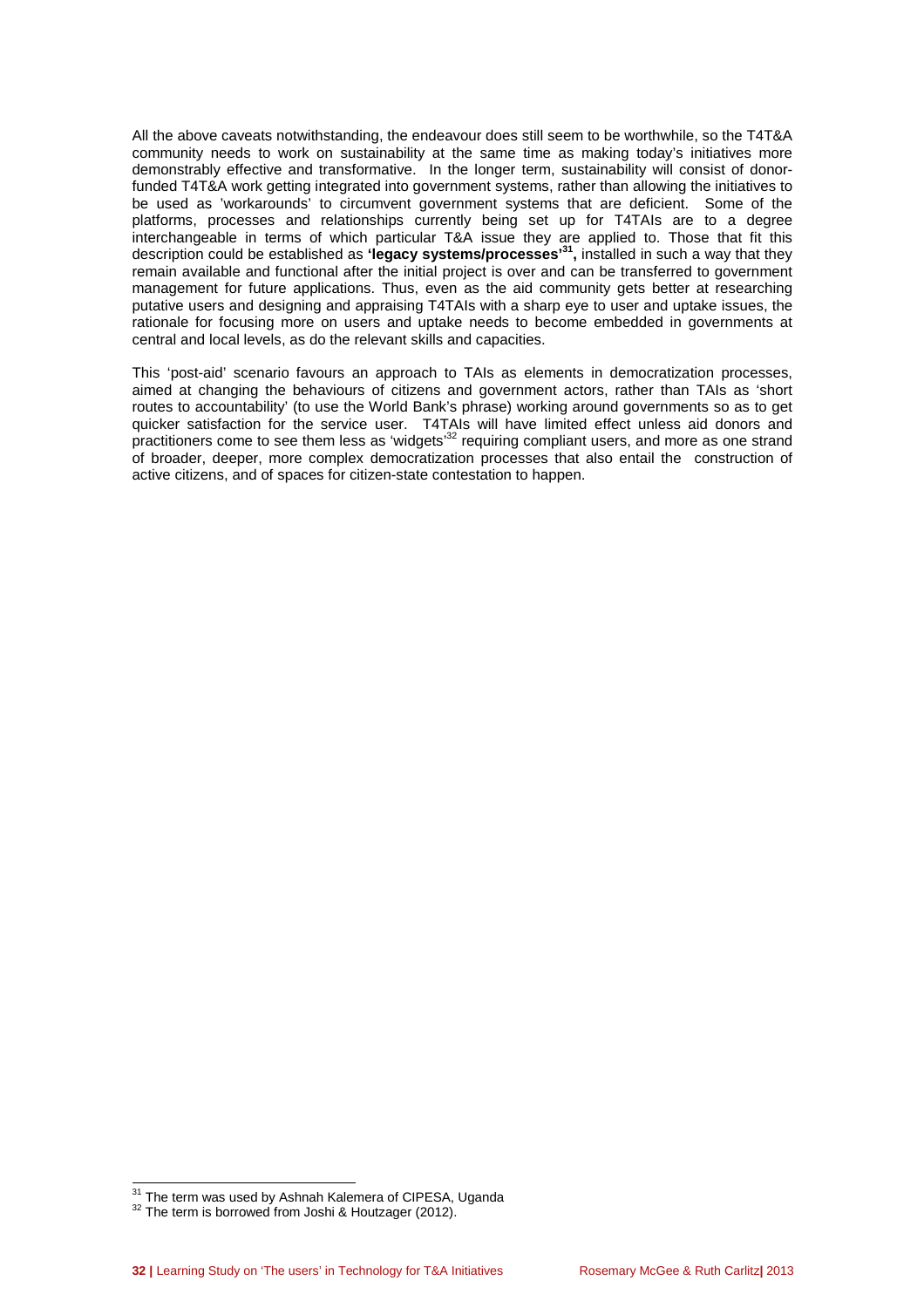#### **Works Cited**

- Association for Progressive Communications, (n.d.). Gender Evaluation Methodology for Internet and ICTs (GEM). www.apc.org. Retrieved June 28, 2013, from http://www.apc.org/en/projects/gender-evaluation-methodology-internet-and-icts-ge
- Avila, R., Feigenblatt, H., Heacock, R., & Hellter, N. (2010). Global mapping of technology for transparency and accountability (pp. 1–40). Transparency & Accountability Initiative.
- Bachan, K., & Raftree, L. (2011). Integrating Information and Communication Technologies into Communication for Development Strategies to Support and Empower Marginalized Adolescent Girls (pp. 1–58). Prepared for the XII UN Round Table on Communication for Development.
- CIPESA. (2012). How ICT Tools Are Promoting Citizen Participation in Uganda (pp. 1–31). Swedish Program for ICT in Developing Regions (SPIDER).
- DANIDA. (2012). Using ICT to Promote Governance (pp. 1–42).
- Daraja. (2012a, February 8). Why did Maji Matone Fail? 1. Low tech obstacles to high tech solutions. blog.daraja.org. Retrieved June 28, 2013, from http://blog.daraja.org/2012/02/why-did-majimatone-fail-1-low-tech.html
- Daraja. (2012b, February 20). Why did Maji Matone fail? 3. Citizens' engagement, risk and apathy? blog.daraja.org. Retrieved June 28, 2013, from http://blog.daraja.org/2012/02/why-did-majimatone-fail-3-citizens.html
- Daraja. (2012c, February 27). So what have we learnt? Summarising lessons from Maji Matone Phase 1. blog.daraja.org. Retrieved June 28, 2013, from http://blog.daraja.org/2012/02/so-whathave-we-learnt-summarising.html
- Dijkstra, W. (2010). TRAC Proposal, 1–21.
- Dijkstra, W. (2011a). TRAC FM Annual Narrative Report (pp. 1–27).
- Dijkstra, W. (2011b). 'ICT4Accountability, in Lovink, G. (ed) Beyond ICT4D: New Media Research in Uganda. Theory on Demand #10, Institute of Network Cultures.
- eTransform AFRICA. (2012). The Transformational Use of Information and Communication Technologies in Africa. (Y. E, T. Kelly, N. Halewood, & C. Blackman, Eds.) (pp. 1–168). The World Bank and the African Development Bank, with the support of the African Union. Retrieved from: http://siteresources.worldbank.org/EXTINFORMATIONANDCOMMUNICATIONANDTECHNOL OGIES/Resources/282822-1346223280837/MainReport.pdf
- Etzo, S., & Collender, G. (2010). The mobile phone "revolution" in Africa: Rhetoric or reality? African Affairs, 109(437), 659–668. doi:10.1093/afraf/adq045
- Fung, A., Graham, M., & Weil, D. (2007). Full Disclosure. Cambridge University Press.
- Groupe Stratégies et Leadership. (2011). Assessment of the Impact of the Youth Empowerment through Technology, Arts and Media Project – YETAM (pp. 1–138).

Hellström, J. (2008, January 1). Mobile phones for good governance – challenges and way forward.

- Hellström, J., & Karefelt, A. (2012). Participation through Mobile Phones- A Study of SMS use during the Ugandan General Elections 2011 (pp. 1–10). Presented at the Fifth International Conference on Information and Communication Technologies and Development, March 12 - 15 2012, Atlanta, GA, USA.
- Hogge, B. (2010). Open data study: New technologies (pp. 1–46). Transparency & Accountability Initiative.

Hutchings, M. T., Dev, A., Palaniappan, M., Srinivasan, V., & Ramanathan, N. (2012). mWASH: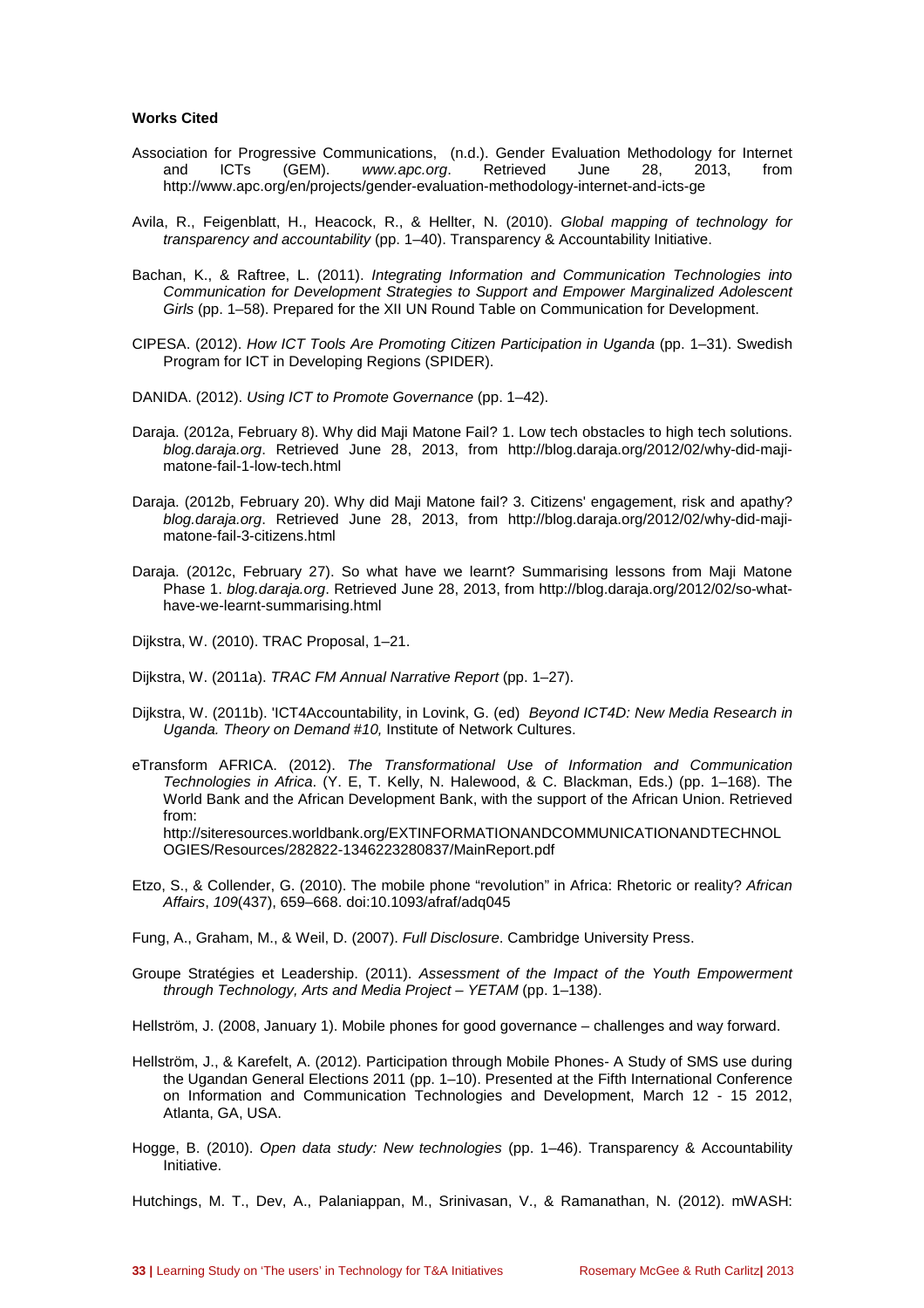Mobile Phone Applications for the Water, Sanitation, and Hygiene Sector. (N. Ross & P. Luu, Eds.)Report for Nexleaf Analytics & the Pacific Institute, 1–115.

- Joshi, A. (2010). Review of impact and effectiveness of transparency and accountability initiatives, Annex 1: Service Delivery. Transparency and Accountability Initiative, 1–17.
- Joshi, A., & Houtzager, P. P. (2012). Widgets or Watchdogs? Public Management Review, 14(2), 145–162. doi:10.1080/14719037.2012.657837
- M4W. (2011). Interim Proposal.
- M4W. (2012). Mobile phone technology to improve functionality of rural water soruces (pp. 1–6).
- Malena, C., Forster, R., & Singh, J. (2004). Social Accountability: An Introduction to the Concept and Emerging Practice. (T. W. Bank, Ed.)Social Development Papers, 1–24.
- Manji, F. (2008). Mobile activism or mobile hype. Gender and Media Studies Diversity Journal, 4, 125–132.
- McGee, Rosemary, & Gaventa, J. (2010). Review of the Impact and Effectiveness of Transparency and Accountability Initiatives: Synthesis Report (pp. 1–56). Transparency & Accountability Initiative.
- McGee, R.. (2010). Annex 5: Aid transparency, 1–22.
- McGee, R., & Gaventa, J. (2011). Shifting Power? Assessing the Impact of Transparency and Accountability Initiatives (No. 383). IDS Working Papers (Vol. 2011). doi:10.1111/j.2040- 0209.2011.00383\_2.x
- Movirtu. (2011, January 1). Mobile Use at the Base of the Pyramid. http://movirtu.com/mobile*‐*use-*‐*in*‐*bop. Retrieved June 28, 2013, from http://movirtu.com/mobile‐use-‐in‐bop
- Olorunnisola, A. A., & Martin, B. L. (2012). Influences of media on social movements: Problematizing hyperbolic inferences about impacts. TELEMATICS AND INFORMATICS, 1-14. doi:10.1016/j.tele.2012.02.005
- Selormey, E. (2013). Citizen's Demands and Bureaucratic Responsiveness: The Case of FM Radio Phone-Ins and the Delivery of Municipal/local Government Services in Ghana. Unpublished doctoral thesis, Institute of Development Studies
- Shutt, C., & McGee, R. (2012). Improving the Evaluability of INGO Empowerment and Accountability Programmes.
- SNV. (2012). Annual Narrative Report on the implementation of "Promoting Transparency and Accountability in Water, Sanitation and Hygiene Through ICT" Project, 1–10.
- Susanto, T. D., & Goodwin, R. (2010). Factors Influencing Citizen Adoption of SMS-based eGovernment Services. Electronic journal of e-government, 8(1), 55–70.
- TRAC FM. (n.d.). A winning formula! Radio listeners report on service delivery through SMS. www.tracfm.org. Retrieved June 28, 2013, from http://www.tracfm.org/s/home/14/a-winningformula-radio-listeners-report-on-service-delivery-throughsms/accessed%2015%20March%202013/
- Uganda Bureau of Statistics. (n.d.). 2012 Statistical Abstract. www.ubos.org. Retrieved December 5, 2012, from http://www.ubos.org/onlinefiles/uploads/ubos/pdf%20documents/2012StatisticalAbstract.pdf
- Uganda Bureau of Statistics. (n.d.). Uganda National Household Survey Report 2009/2010. www.ubos.org. Retrieved December 5, 2012, from
- UNDP. (2012). Mobile Technologies and Empowerment: Enhancing human development through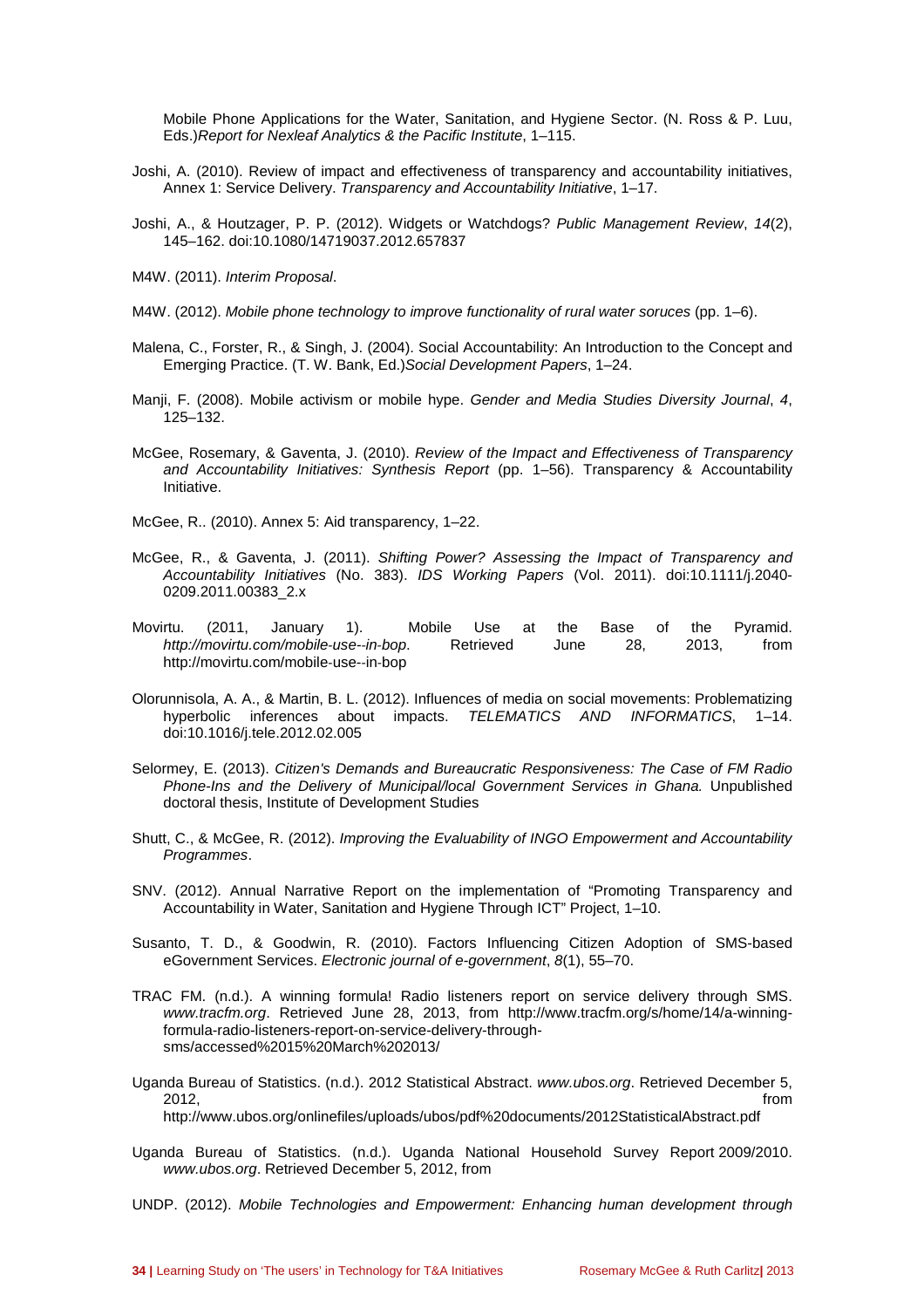participation and innovation (pp. 1–58).

Wasserman, H. (2011). Mobile Phones, Popular Media, and Everyday African Democracy: Transmissions and Transgressions. Popular Communication, 9(2), 146–158. doi:10.1080/15405702.2011.562097

#### **Additional Sources Consulted**

Aker, J. C., Collier, P., & Vicente, P. C. (2011) 'Is information power? Using cell phones during an election in Mozambique'. Draft May 2011. Working Paper. Center for Global Development.

Bailard, C.S. (2009) 'Mobile Phone Diffusion and Corruption in Africa', Political Communication 26. 3:333-352

Buys, P., Dasgupta, S., Thomas, T., & Wheeler, D. (2008) Determinants of a digital divide in Sub-Saharan Africa: A spatial-economteric analysis of cell phone coverage. World Bank Policy Research Working Paper 4516. Washington, DC: The World Bank Sustainable Rural and Urban Development Team, Development Research Group.

Croke, K, Dabalen, A., Demombybes, G., Guigale, M. and Hoogeveen, J. (2012) 'Collecting high frequency panel data using mobile phones: Does timely data lead to accountability?'. Unpublished manuscript.

De Bruijn, M., Nyamnjoh, F., and Brinkman, I. (eds) (2009) Mobile phones: The new talking drums of everyday Africa. Bamenda, Cameroon: Langaa.

Farrell, H. (2012) 'The Consequences of the Internet for Politics', Annual Review of Political Science, 15: 35 -52

Gigler, B. (2011) 'Informational Capabilities': The missing Link for the Impact of ICT on development. World Bank Working Paper Series 1. E-Transform Knowledge Platform. Washington, DC: The World Bank.

Hellström, J. (2010) 'Mobile Technology as a means to fight corruption in East Africa', in Grönlund, A., Heacock, R, Sasaki, D., Hellström, J. and Al-Saqaf, W. (eds) Increasing Transparency and Fighting Corruption Through ICT: Empowering people and communities. SPIDER ICT4D Series 3. The Swedish Program for ICT in Developing Regions. Stockholm: Universitetsservice US-AB

Olorunnisola, A.A., Martin, B.L. (2013) 'Influences of media on social movements: Problematizing hyperbolic inferences about impacts', Telematics and Informatics 30.3:275-288

Open Development Technology Alliance. Knowledge section of website with links to various reports: http://www.opendta.org/Pages/Knowledge.aspx (accessed 1 July 2013)

Reports for consultation (links to all reports here): http://www.opendta.org/Pages/Initiatives/initiative-reports.aspx (accessed 1 July 2013)

'Amplifying Citizen Voices through Technology' Four Draft How-To reports. http://www.opendta.org/Pages/Call-for-Feedback---How-To-Notes--Open-Development-Technology-Alliance.aspx (accessed 1 July 2013)

Reports published by World Bank Institute. (Note some overlap with above): http://www.scribd.com/collections/3389411/Open-Development-Technology-Alliance (accessed 1 July 2013)

Raftree, L. (Plan USA) blog (per topic, including guest posts):

Violence against Children in Benin

Goodman, P. (2011) Future proofing the VAC Benin project, blog, http://lindaraftree.com/2011/06/01/future-proofing-the-vac-benin-project/ (accessed 1 July 2013)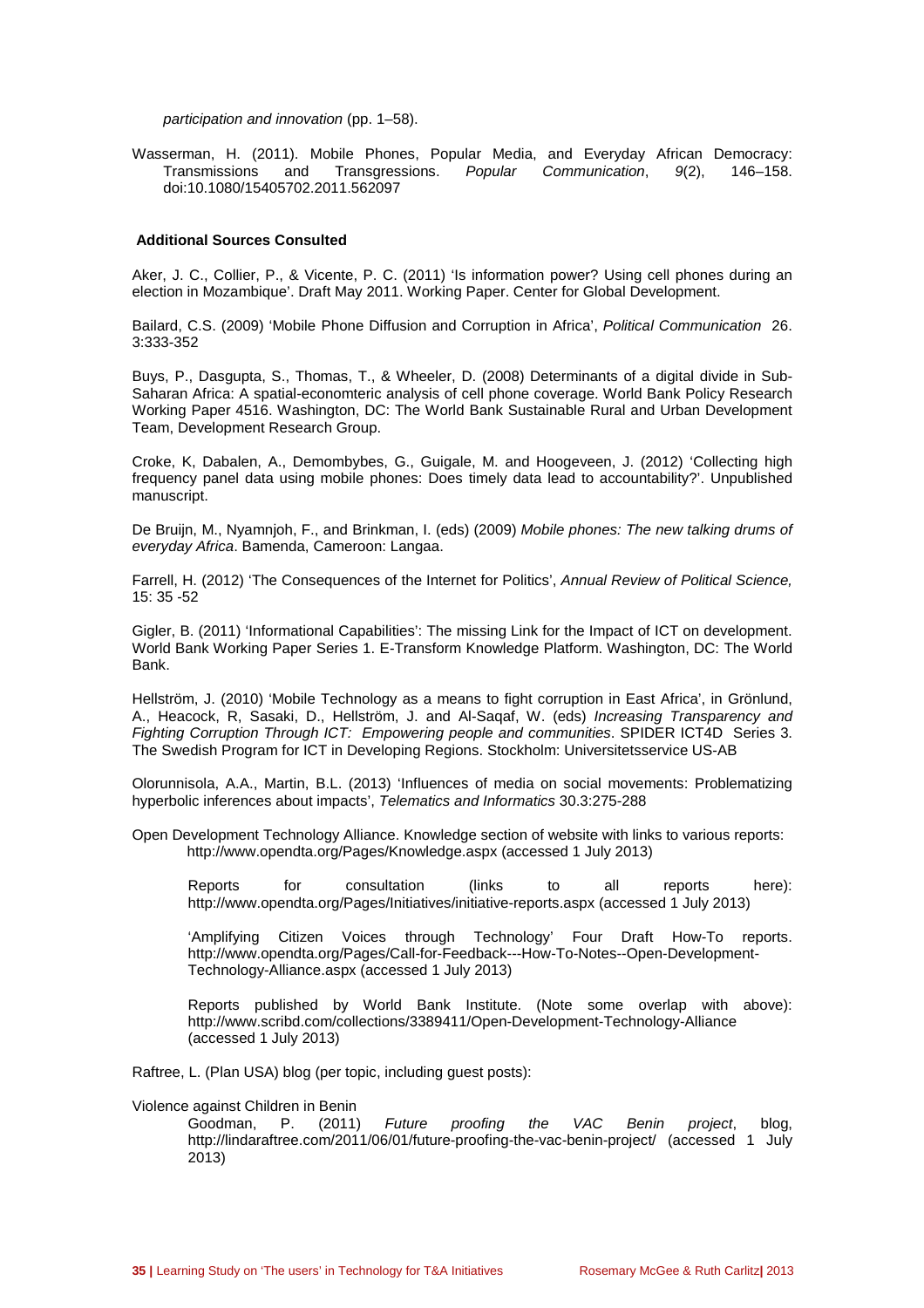$(2011)$  Update from Benin: Charting a course forward, blog, http://lindaraftree.com/2011/05/23/update-from-benin-charting-a-course-forward/ (accessed 1 July 2013)

Raftree, L. (2011). Revisiting the SMS violence reporting project in Benin, blog, http://lindaraftree.com/2011/01/13/revisiting-sms-reporting-benin/ (accessed 1 July 2013)

-------------- (2011) Everyone learns: an information and training session in Benin, blog, http://lindaraftree.wordpress.com/2011/07/02/everyone-learns-an-information-and-trainingsession-in-benin/ (accessed 1 July 2013)

(2010). Community-based child protection, blog, http://lindaraftree.com/2010/07/09/community-based-child-protection/ (accessed 1 July 2013)

-------------- (2010) Tweaking: SMS violence reporting system in Benin, blog, http://lindaraftree.com/2010/04/24/tweaking-sms-violence-reporting-system-in-benin/ (accessed 1 July 2013)

(2010) Tracking violence against children in Benin video, blog, http://lindaraftree.com/2010/10/09/tracking-violence-against-children-in-benin-video/ (accessed 1 July 2013)

------------- (2010) Finding some ICT answers in Benin, blog, http://lindaraftree.com/2010/03/01/finding-some-ict-answers-in-benin/ (accessed 1 July 2013)

-------------- (2010) 7 (or more) questions to ask before adding ICTs, blog, http://lindaraftree.com/2010/02/12/7-or-more-questions-to-ask-before-adding-icts/ (accessed 1 July 2013)

-------------- (2010) Fostering a new political consciousness on violence against children, blog, http://lindaraftree.com/2010/02/07/fostering-a-new-political-consciousness-on-violenceagainst-children/ (accessed 1 July 2013)

#### **Digital mapping in Cameroon**

Raftree, L. (2011). Digital mapping, information and local development in Cameroon, blog, http://lindaraftree.com/2011/06/06/digital-mapping-information-and-local-development-incameroon/ (accessed 1 July 2013)

-------------- (2011). On the map: Ndop, Okala and Pitoa, blog, http://lindaraftree.com/2011/02/08/on-the-map-ndop-okola-and-pitoa/ (accessed 1 July 2013)

-------------- (2010) A catalyst for positive change, blog, http://lindaraftree.wordpress.com/2010/07/16/a-catalyst-for-positive-change/ (accessed 1 July 2013)

#### **VAC Cameroon**

Raftree, L. (2011) Digitizing violence reporting. Sounds complicated… because it is!, blog, http://lindaraftree.com/2011/06/22/digitizing-violence-reporting-sounds-complicatedbecause-it-is/ (accessed 1 July 2013)

Tapscott, R. (2011) Immersion, co-design, and Ushahidi training with youth in Cameroon, blog, http://lindaraftree.com/2011/07/06/immersion-co-design-and-ushahidi-training-withyouth-in-cameroon/ (accessed 1 July 2013)

-------- (2011) VAC-Cameroon Ushahidi: the What and the Why, blog, http://lindaraftree.wordpress.com/2011/06/20/vac-cameroon-ushahidi-the-what-and-the-why/ (accessed 1 July 2013)

#### **Digital mapping in Kenya**

Lundline, J. (2011) A participatory digital mapping workshop with Plan Kenya, blog, http://lindaraftree.wordpress.com/2011/07/08/a-participatory-digital-mapping-workshop-withplan-kenya/ (accessed 1 July 2013)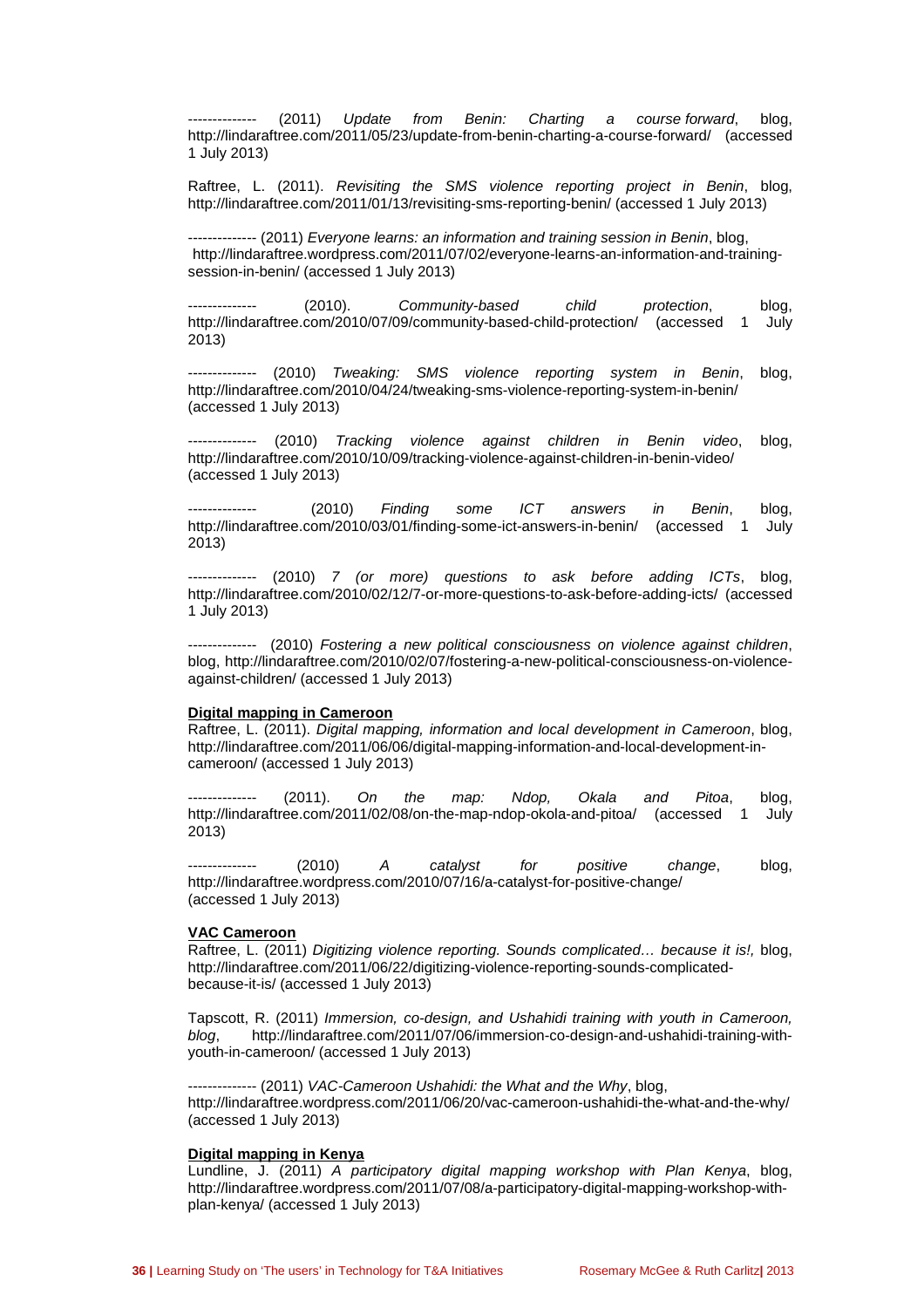Raftree, L. (2012) ICTs, social media, local government and youth-led social audits, blog, http://lindaraftree.wordpress.com/2012/02/27/icts-social-media-local-government-and-youthled-social-audits/ (accessed 1 July 2013)

-------------- (2012) Digital mapping and governance: the stories behind the maps, blog, http://lindaraftree.wordpress.com/2012/01/27/digital-mapping-and-governance-the-storiesbehind-the-maps/ (accessed 1 July 2013)

--------- (2011) When tech, dev, academic and communities work together..., blog, http://lindaraftree.wordpress.com/2011/09/29/when-tech-dev-academia-and-communitieswork-together/ (accessed 1 July 2013)

 $(2011)$  Youth-led digital mapping in Kwale County, blog, http://lindaraftree.wordpress.com/2011/10/21/youth-led-digital-mapping-in-kwale-county/ (accessed 1 July 2013)

-------------- (2010) Youth mappers: from Kibera to Kinango, blog, http://lindaraftree.wordpress.com/2010/07/30/mappers-from-kibera-to-kinango/ (accessed 1 July 2013)

-------------- (2010) A positively brilliant ITC4D workshop in Kwale, Kenya, blog, http://lindaraftree.wordpress.com/2010/07/30/a-positively-brilliant-ict4d-workshop-in-kwalekenya/ (accessed 1 July 2013)

-------------- (2010) Salim's ICT4D advice part 1: consider both process and passion, blog, http://lindaraftree.wordpress.com/2010/08/01/salims-ict4d-advice-part-1-consider-bothprocess-and-passion/ (accessed 1 July 2013)

--- (2010) Salim's ICT4D advice part 2: innovate, but keep it real, blog, http://lindaraftree.wordpress.com/2010/08/01/salim%e2%80%99s-ict4d-advice-part-2 innovate-but-keep-it-real/ (accessed 1 July 2013)

#### **Education and Governance project in Uganda**

Raftree, L. (2010) Can ICTs support accountability and transparency in education?, blog, http://lindaraftree.wordpress.com/2010/11/25/can-icts-support-accountability-andtransparency-in-education/ (accessed 1 July 2013)

#### **Internet workshop in Ghana**

Raftree, L. (2010) Demystifying Internet, blog, http://lindaraftree.wordpress.com/2010/05/25/demystifying-internet/ (accessed 1 July 2013)

Walton, M., & Donner, J. (2009) 'Read-write-erase: Mobile-mediated publics in South Africa's 2009 elections', In James Katz (eds), Mobile communication: New dimensions of social policy. Paper presented at the International Conference on Mobile Communications and Social Policy. Rutgers University: New Jersey.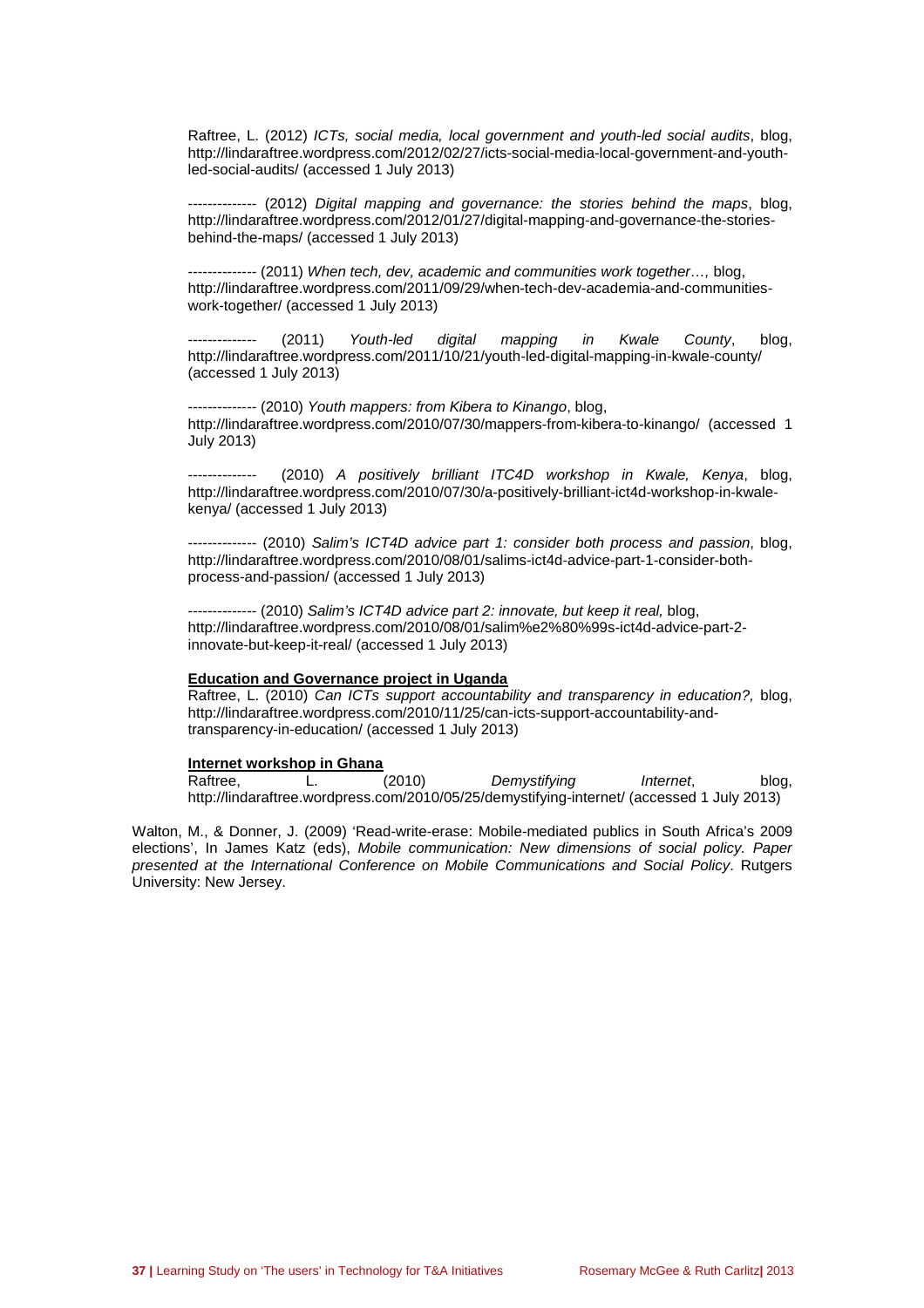**38 | Learning Study on 'The users' in Technology for T&A Initiatives Rosemary McGee & Ruth Carlitz<sup>|</sup> 2013**